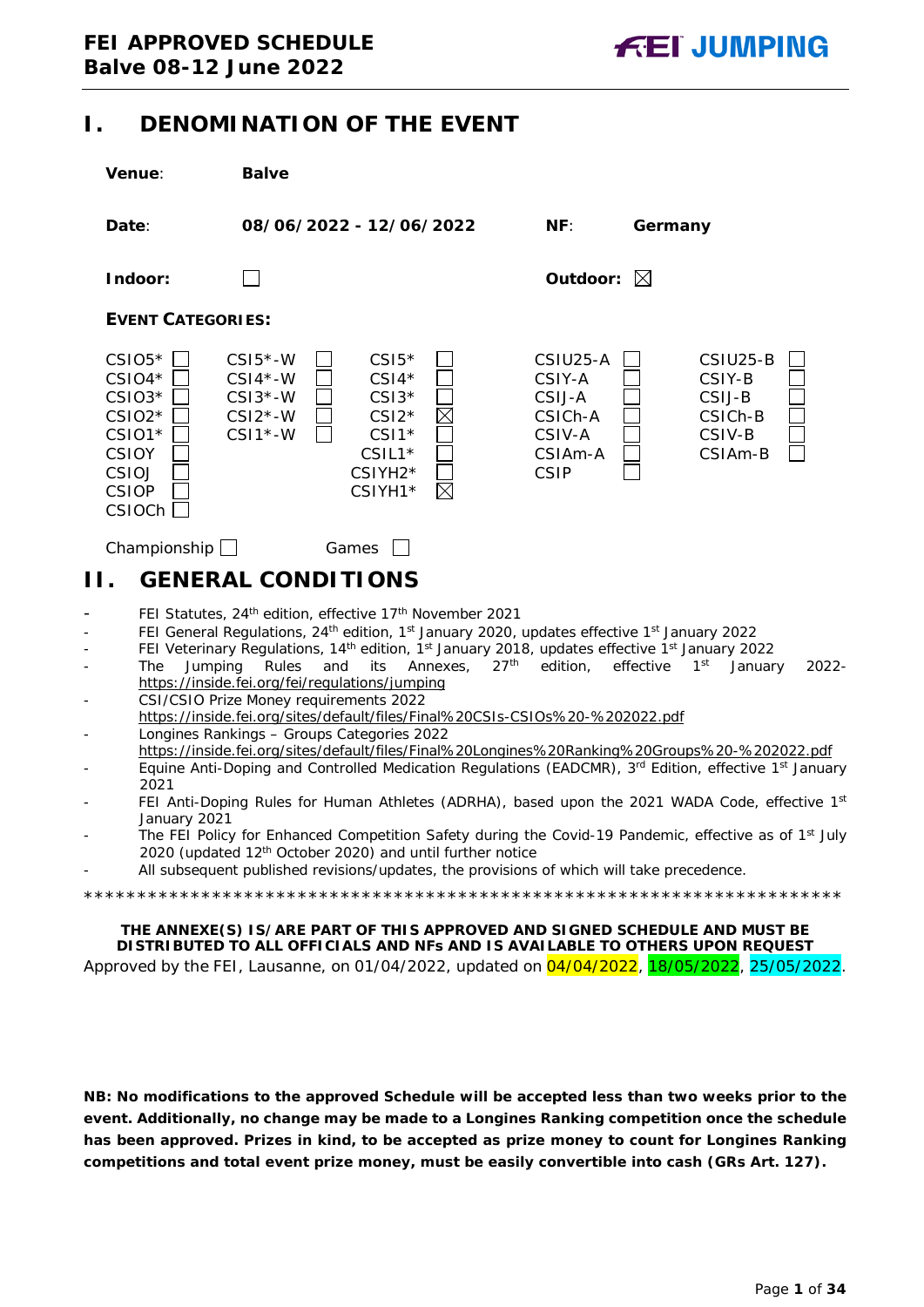# FEI APPROVED SCHEDULE **Balve 08-12 June 2022**



# **TABLE OF CONTENTS**

| $\mathbf{L}$                          |                                                                                              |  |
|---------------------------------------|----------------------------------------------------------------------------------------------|--|
| II.                                   |                                                                                              |  |
| III.                                  |                                                                                              |  |
| IV.                                   |                                                                                              |  |
| 1.<br>2.<br>3.<br>4.<br>5.            |                                                                                              |  |
| V.                                    |                                                                                              |  |
| VI.                                   |                                                                                              |  |
| 1.                                    |                                                                                              |  |
| VII.                                  |                                                                                              |  |
| 1.<br>2.<br>$\overline{3}$ .<br>VIII. |                                                                                              |  |
| IX.                                   |                                                                                              |  |
| Х.                                    |                                                                                              |  |
| 1.                                    |                                                                                              |  |
| 2.                                    |                                                                                              |  |
| XI.                                   |                                                                                              |  |
| 1.                                    |                                                                                              |  |
| 2.                                    |                                                                                              |  |
| 3.                                    |                                                                                              |  |
| 4.                                    |                                                                                              |  |
| 5.                                    |                                                                                              |  |
| 6.                                    |                                                                                              |  |
| 7.                                    |                                                                                              |  |
| 8.                                    |                                                                                              |  |
| 9.                                    |                                                                                              |  |
| 10.<br>11.                            |                                                                                              |  |
| 12.                                   |                                                                                              |  |
| 13.                                   |                                                                                              |  |
| 14.                                   |                                                                                              |  |
| 15.                                   |                                                                                              |  |
| 16.                                   |                                                                                              |  |
| 17.                                   |                                                                                              |  |
| XII.                                  |                                                                                              |  |
| 1.                                    |                                                                                              |  |
| 2.                                    |                                                                                              |  |
| 3.                                    |                                                                                              |  |
| 4.                                    |                                                                                              |  |
| 5.                                    |                                                                                              |  |
| 6.<br>7.                              |                                                                                              |  |
| 8.                                    | EQUINE ANTI-DOPING AND CONTROLLED MEDICATION PROGRAMME (EADCMP). FEI VETERINARY REGULATIONS, |  |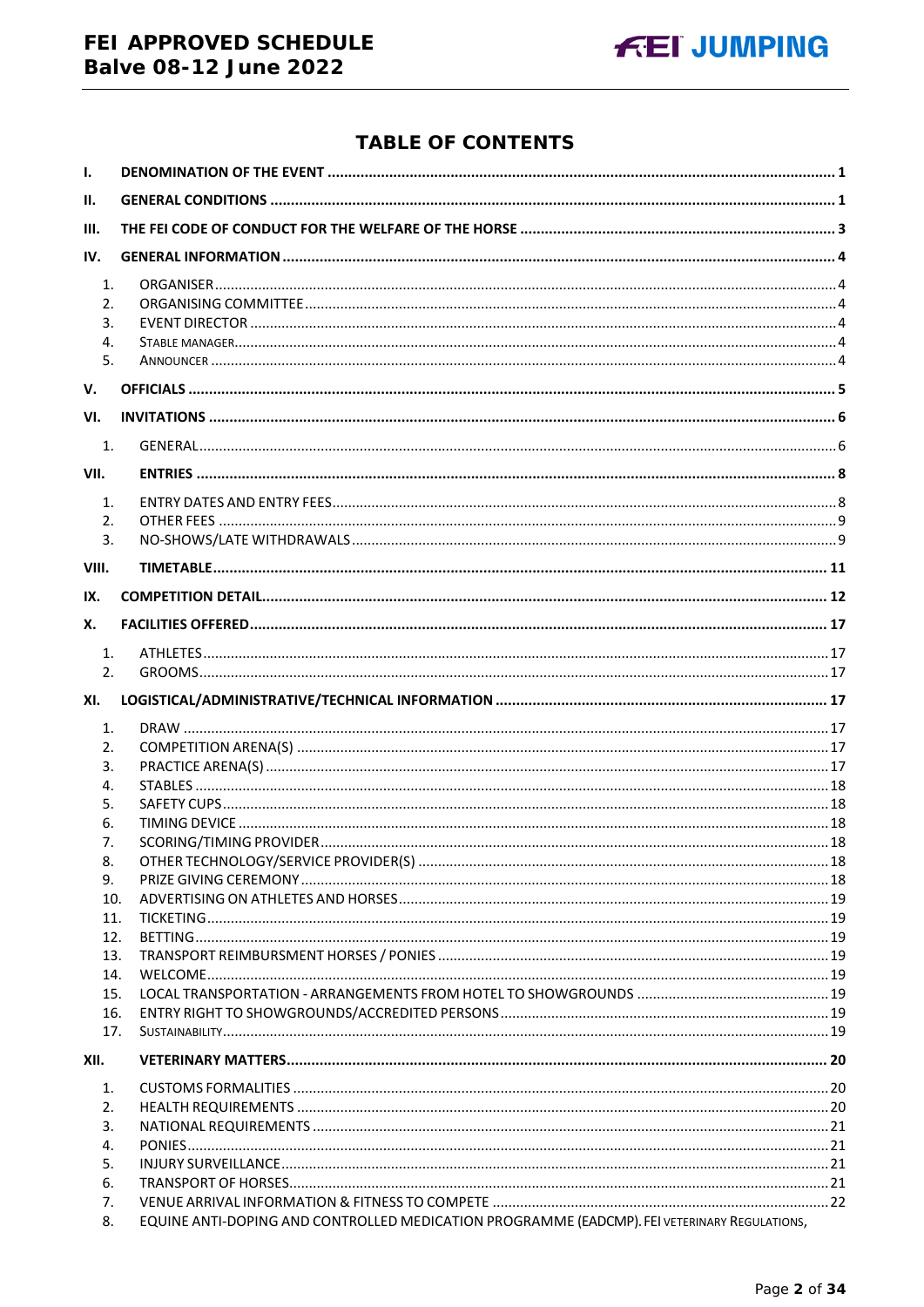| XIII.          |  |
|----------------|--|
| XIV.           |  |
| $\mathbf{1}$   |  |
| $\mathfrak{D}$ |  |
| 3.             |  |
| 4.             |  |
| 5.             |  |
| 6.             |  |
| 7.             |  |
| 8.             |  |
| 9.             |  |
| 10.            |  |
| 11.            |  |
| XV.            |  |

# <span id="page-2-0"></span>**III. THE FEI CODE OF CONDUCT FOR THE WELFARE OF THE HORSE**

The Fédération Equestre Internationale (FEI) expects all those involved in international equestrian sport to adhere to the FEI's Code of Conduct and to acknowledge and accept that at all times the welfare of the horse must be paramount and must never be subordinated to competitive or commercial influences.

- 1. At all stages during the preparation and training of competition horses, welfare must take precedence over all other demands. This includes good horse management, training methods, farriery and tack, and transportation.
- 2. Horses and Athletes must be fit, competent and in good health before they are allowed to compete. This encompasses medication use, surgical procedures that threaten welfare or safety, pregnancy in mares and the misuse of aids.
- 3. Events must not prejudice horse welfare. This involves paying careful attention to the competition areas, ground surfaces, weather conditions, stabling, site safety and fitness of the horse for onward travel after the event.
- 4. Every effort must be made to ensure that horses receive proper attention after they have competed and that they are treated humanely when their competition careers are over. This covers proper veterinary care, competition injuries, euthanasia and retirement.
- 5. The FEI urges all involved with the sport to attain the highest levels of education in their areas of expertise.

The Long version of this Code can be obtained from the Fédération Equestre Internationale, HM King Hussein I Building, Chemin de la Joliette 8, 1006 Lausanne, Switzerland. Telephone: +41 21 310 47 47. The Code is available in English. The Code is also available on the FEI's website: [http://inside.fei.org/.](http://inside.fei.org/)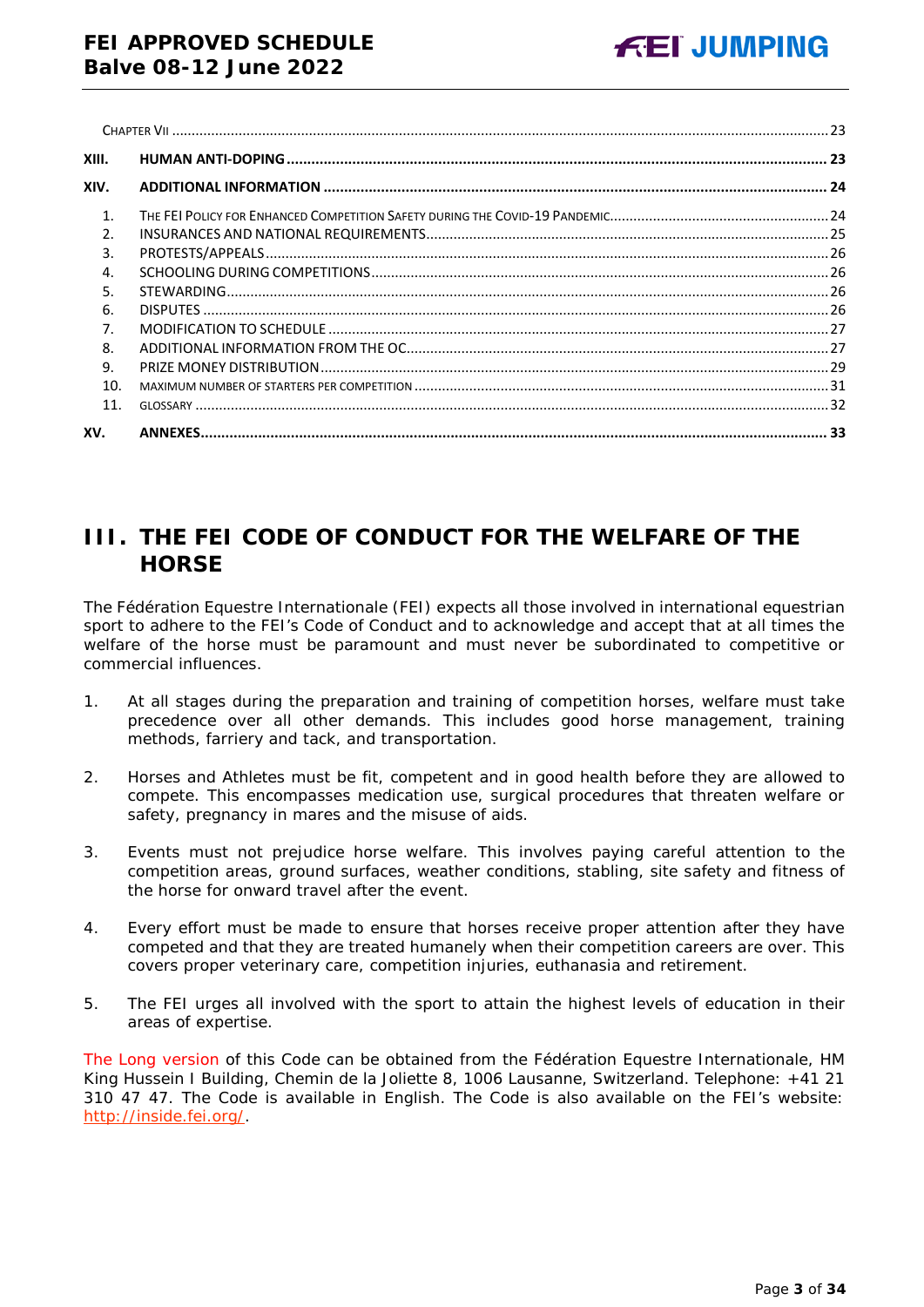# <span id="page-3-0"></span>**IV. GENERAL INFORMATION**

# <span id="page-3-1"></span>**1. ORGANISER**

| Name:                               | Reiterverein Balve e.V.                                          |
|-------------------------------------|------------------------------------------------------------------|
| Address:                            | Postfach 1314, D-58797 Balve                                     |
| Telephone:                          | +49 2375 929090                                                  |
| Fax:                                | +49 2375 9290929                                                 |
| Email:                              | info@balve-optimum.de                                            |
| Website:                            | www.balve-optimum.de                                             |
| <b>Contact Details Show Ground:</b> |                                                                  |
| Address:                            | Schloss Wocklum, Wocklum 3a, D-58802 Balve                       |
| Telephone:                          | will be given in the definite timetable                          |
| <b>GPS Coordinates:</b>             | Latitude: 51.34222, Longitude: 7.88737                           |
| <b>Accessibility Details:</b>       |                                                                  |
| Arrival by road:                    | A1/A46 exit Hemer; A2/A44/A445 exit Hüsten, A45 exit Lüdenscheid |
| Arrival by train:                   | Railway station Balve                                            |
| Arrival by plane:                   | Airport Dortmund / Airport Düsseldorf                            |

### <span id="page-3-2"></span>**2. ORGANISING COMMITTEE**

| Honorary President:                                                              |             |                               |  |  |
|----------------------------------------------------------------------------------|-------------|-------------------------------|--|--|
| President of the Event: Rosalie von Landsberg-Velen, Matthias Camminady, Carsten |             |                               |  |  |
|                                                                                  |             | Rotermund, Frank Rothenberger |  |  |
| Show Secretary:                                                                  |             | Gabi Hollmann-Steinebach      |  |  |
| Press Officer:                                                                   | $\Lambda$ . |                               |  |  |

# <span id="page-3-3"></span>**3. EVENT DIRECTOR**

| Name:      | Rosalie von Landsberg-Velen, Matthias Camminady, Carsten |  |  |  |  |  |
|------------|----------------------------------------------------------|--|--|--|--|--|
|            | Rotermund, Frank Rothenberger                            |  |  |  |  |  |
| Address:   | see organiser                                            |  |  |  |  |  |
| Telephone: | +49 2375 929090                                          |  |  |  |  |  |
| Fax:       | +49 2375 9290929                                         |  |  |  |  |  |
| Email:     | info@balve-optimum.de                                    |  |  |  |  |  |

# <span id="page-3-4"></span>**4. STABLE MANAGER**

| Name:      | Jens Otto Fritz und Kai vom Lehn |
|------------|----------------------------------|
| Telephone: | +49 2375 929090                  |
| Email:     | info@balve-optimum.de            |

# <span id="page-3-5"></span>**5. ANNOUNCER**

| Name:  | <b>Arnaud Petit</b>  |
|--------|----------------------|
| Email: | mail@arnaud-petit.de |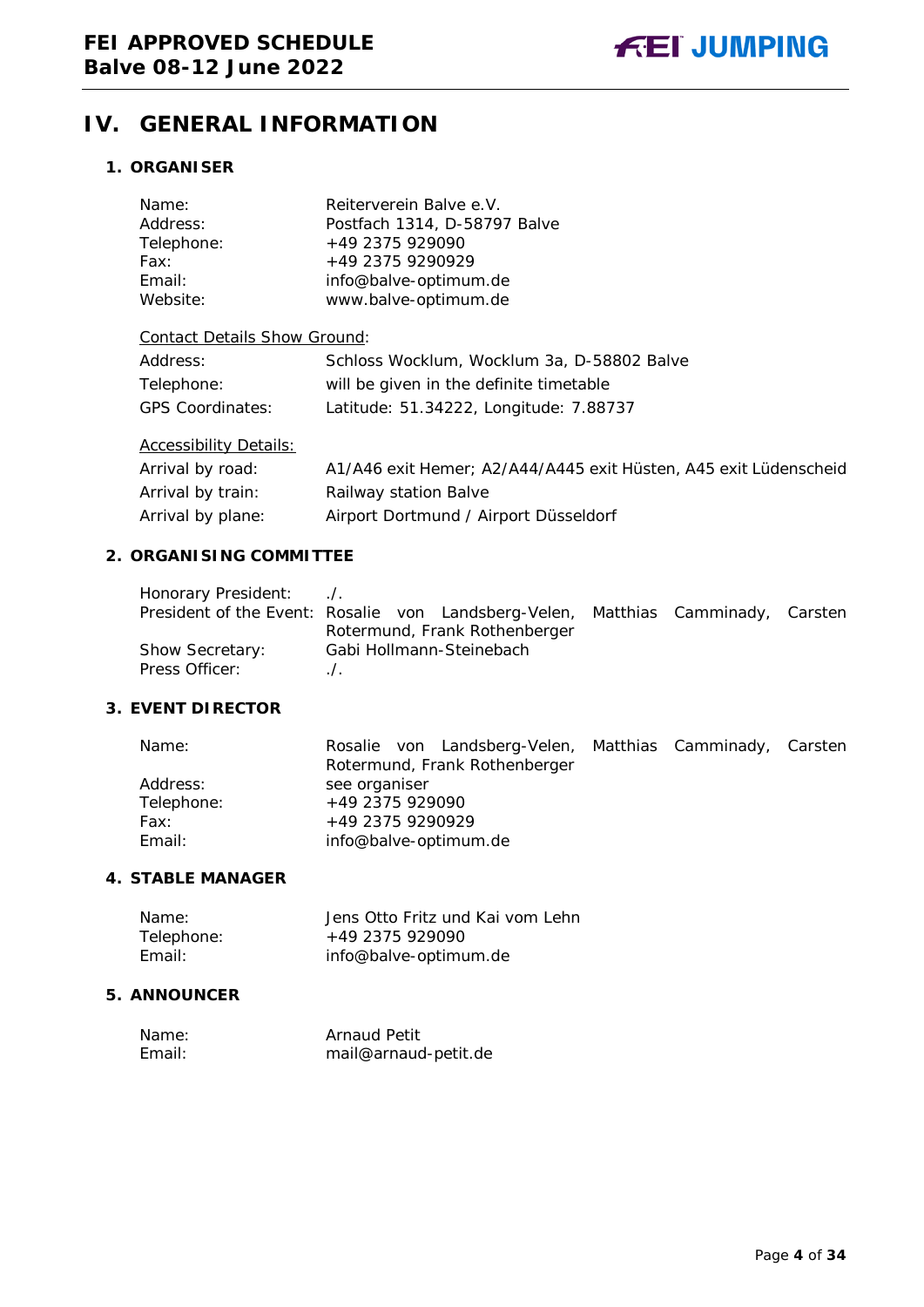# **V. OFFICIALS**

**Please note that the schedule has been approved under the provision that all appointed Officials have successfully passed the online FEI Competency Evaluation Test.**

**A minimum of one VD must be appointed for every 400 horses. The FEI Veterinary Department reserves the right to request AVDs.**

<span id="page-4-0"></span>

| Ref.           | Panel                                                          | <b>Function</b>                 | <b>FEI ID</b> | <b>Name</b>               | <b>NF</b>  | Level          | <b>E-mail &amp; Mobile</b>                          |
|----------------|----------------------------------------------------------------|---------------------------------|---------------|---------------------------|------------|----------------|-----------------------------------------------------|
|                |                                                                | Ground Jury President           | 10049003      | <b>Eckhard Hilker</b>     | <b>GER</b> | 3              | Hilker.eck.architekt@t-online.de<br>+49 172 5300398 |
| $\overline{1}$ | <b>Ground Jury</b>                                             | Ground Jury Member              | 10053642      | <b>Reinhard Wendt</b>     | <b>GER</b> | 3              |                                                     |
|                |                                                                | Ground Jury Member              | 10105772      | Peter Schmerling          | <b>GER</b> | $\overline{2}$ |                                                     |
|                |                                                                | Ground Jury Member              | 10052993      | Carsten Rotermund         | <b>GER</b> | $\overline{2}$ |                                                     |
| $\overline{2}$ | Foreign Judge                                                  | Foreign Judge                   | 10109437      | Anastasios Moschos        | PAN        | 3              | anastasios moschos@yahoo.de<br>+49.179 9497287      |
| $\mathbf{3}$   | <b>Foreign Technical Delegate</b>                              | Foreign Technical Delegate      |               | N/A                       |            |                |                                                     |
| 4              | <b>Course Designer</b>                                         | Course Designer                 | 10050086      | Frank Rothenberger        | <b>GER</b> | 4              | frank@frank-rothenberger.de<br>+49.172.5188223      |
|                |                                                                | Assistant Course Designer       | 10052089      | Christian Wiegand         | <b>GER</b> | 4              |                                                     |
| 5              | <b>Chief Steward</b>                                           | Chief Steward                   | 10051929      | Michael Wassmann          | <b>GER</b> | 3              | b.m.wassmann@t-online.de<br>+49.172.4208334         |
| 6              | <b>Foreign Steward</b>                                         | <b>Foreign Steward</b>          |               | N/A                       |            |                |                                                     |
|                |                                                                | <b>Assistant Steward</b>        | 10052990      | Simone Teeuwen            | <b>GER</b> | 3              |                                                     |
|                | <b>Assistants Stewards</b>                                     | <b>Assistant Steward</b>        | 10050806      | Dr. Christina Wallenhorst | <b>GER</b> | 3              |                                                     |
| $\overline{7}$ |                                                                | <b>Assistant Steward</b>        | 10093339      | Hermann Erver             | <b>GER</b> | 3              |                                                     |
|                |                                                                | <b>Assistant Steward</b>        | 10195594      | Martin Ahaus              | <b>GER</b> | $\overline{2}$ |                                                     |
|                |                                                                | <b>Assistant Steward</b>        | 10051914      | Diana Münnich             | <b>GER</b> | 3              |                                                     |
| 8              | FEI Veterinary Delegate                                        | FEI Veterinary Delegate         | 10053043      | Dr. Malte Harland         | <b>GER</b> | 3              | harland@pferdeklinik-muehlen.de<br>+49 170 3240536  |
| 9              | <b>Veterinary Service Manager</b><br><b>Permitted Treating</b> | Veterinary Service Manager      | 10154079      | <b>Tobias Kaufhold</b>    | <b>GER</b> |                | web@pferdeklinik-sorpesee.de                        |
|                | Veterinarian                                                   | Permitted Treating Veterinarian |               |                           |            |                | +49.2933.902190                                     |
| 10             | <b>Medical Doctor</b>                                          | <b>Medical Doctor</b>           |               | <b>DRK Balve</b>          | <b>GER</b> |                | info@drik-balve.de<br>+49.2375.910047               |
| 11             | Farrier                                                        | Farrier                         |               | <b>Manfred Eing</b>       | <b>GER</b> |                | +49.171.4115201                                     |
| 12             | <b>NF Delegate</b>                                             | NF Delegate                     |               | <b>Eckhard Hilker</b>     | <b>GER</b> |                |                                                     |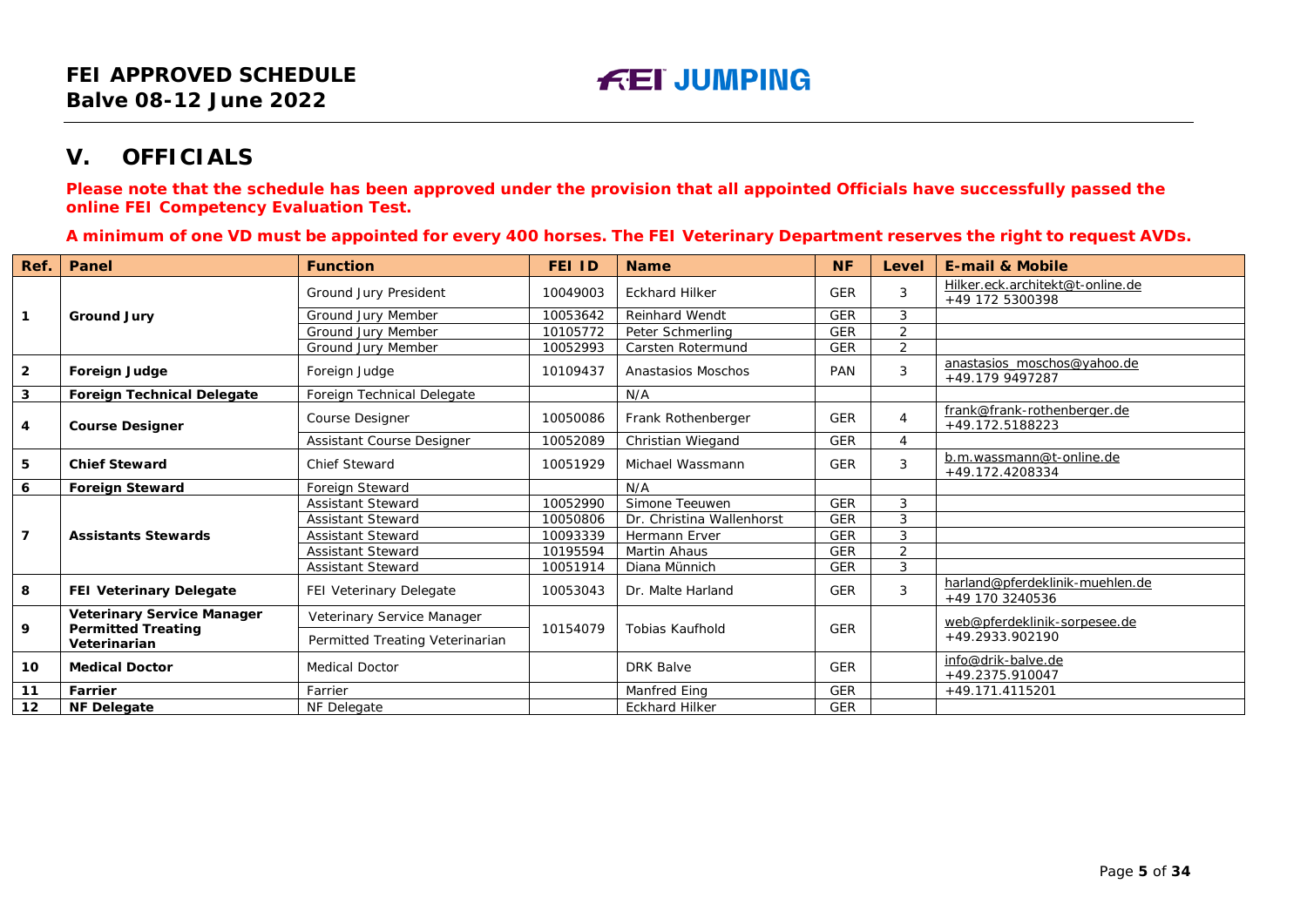# <span id="page-5-0"></span>**VI. INVITATIONS**

# <span id="page-5-1"></span>**1. GENERAL**

Horses entered in one CSI star level/category may not enter another CSI star level/category at the same Show.

Horses may take part in national Competitions and international Competitions at the same Show only under the following conditions:

- Horses may take part in national Events up to two hours prior to the start of the international Event's Horse Inspection;
- If the national Event includes Competitions after the international Event ends, either on the same day or on the following day(s), horses having taken part in the international Event may take part in national Competitions only, following the conclusion of the international Event.

#### **Invitations**

For all Events at which the CSI Invitation Rules apply, a certain percentage of Athletes must be invited in descending order of the Longines Ranking, a certain percentage of Athletes will be home Athletes selected by the host NF and a certain percentage will be Athletes invited by the Organising Committee (OC); the percentages for each invitation group are established for each star level as follows:

| <b>Event Level</b>                                                                                                         | <b>Athletes</b><br>from the<br>Longines<br>Ranking                                                                    | <b>Athletes</b><br>selected by<br>the host NF | OC.<br><b>Invitations</b> |
|----------------------------------------------------------------------------------------------------------------------------|-----------------------------------------------------------------------------------------------------------------------|-----------------------------------------------|---------------------------|
| $CSI5*$                                                                                                                    | 60%                                                                                                                   | 20%                                           | 20%                       |
| $CSI4*$                                                                                                                    | 50%                                                                                                                   | 25%                                           | 25%                       |
| $CSI3*$                                                                                                                    | 40%                                                                                                                   | 30%                                           | 30%                       |
| $CSI2*$                                                                                                                    | 30%                                                                                                                   | 30%                                           | 40%                       |
| CSI2 <sup>*</sup> Open, option with no Longines Ranking<br>Competitions if the number of invited Athletes is<br>restricted | $0\%$                                                                                                                 | 20%                                           | 80%                       |
| CSI2* Open, option with no Longines Ranking<br>Competitions if the number of invited Athletes is<br>unrestricted           | N/A, CSI Invitation Rules do not apply to CSI<br>Events at which the number of Athletes<br>invited is not restricted. |                                               |                           |

#### **Athletes entered for CSI2\*/CSI3\*/CSI4\*/CSI5\* Events at which the number of Athletes is not restricted, automatically have the right to participate in the Event and will be automatically accepted in the Entry System.**

#### **Longines Rankings**

The Longines Rankings number 254, established three (3) months prior to this Event will be used for the invitation of Athletes. Athletes are invited through the FEI online Invitation System for Jumping in accordance with the CSI Invitation Rules (refer to Jumping Rules, Annex V)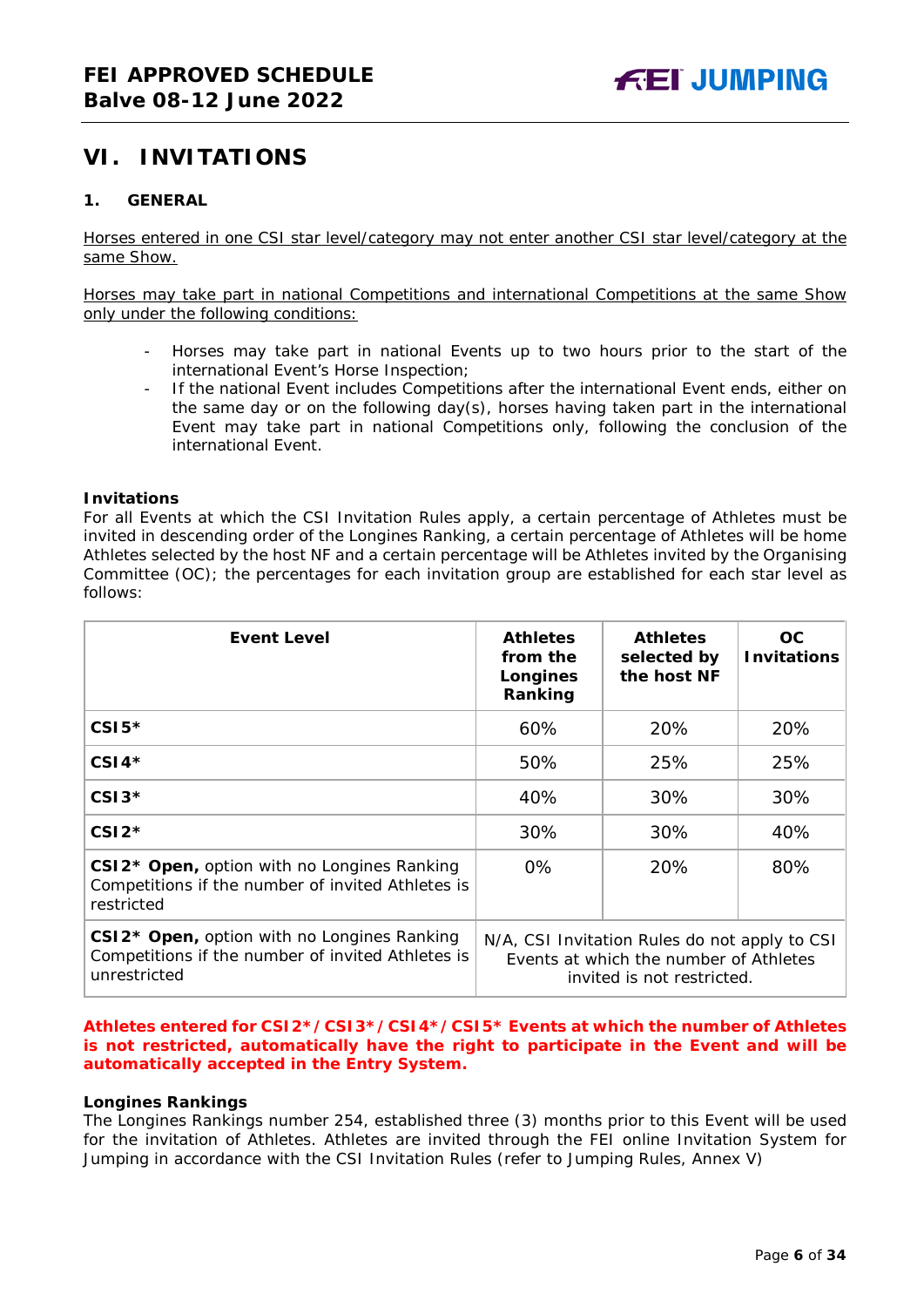

#### **CSI** *star leve***l: CSI2\***

Maximum number of Athletes to be invited: 75 plus an additional number of 15 for the

Maximum number of Horses that may be entered: 225 plus an additional number of 45 for the

Medium Tour

Medium Tour

Maximum number of Horses per Athlete: 3

| Maximum number of<br><b>Athletes invited</b>                 | No. of Athletes<br>from the Longines<br>Ranking | No. of Athletes<br>selected by the<br>host NF | No. of OC<br><b>Invitations</b>                                 |
|--------------------------------------------------------------|-------------------------------------------------|-----------------------------------------------|-----------------------------------------------------------------|
| 75 plus an additional<br>number of 15 for the<br>Medium Tour | 23                                              | 23                                            | 29 plus an<br>additional number<br>of 15 for the<br>Medium Tour |

(OCs will be permitted to invite a limited number of additional Athletes, if, at the closing of entries, the maximum number of Horses that may be entered has not been reached. For details, please refer to Jumping Rules, Art. 251.9.2.)

#### **FEI Wild Cards:**

CSI5\*: 1 CSI4\*/CSI3\*/CSI2\*: 2

#### **Connected Events:**

### **Section 1: Compulsory Invitations**

Athletes can choose Events for which they wish to receive an information from the Monday eight weeks prior to the week of the Event until midnight GMT on the 4<sup>th</sup> Sunday prior to the Event.

#### **Section 2: Home Athletes selected by the host NF**

Entries for home Athletes in this section must be made through the FEI Entry System between the Monday eight weeks prior to the week of the Event until midnight GMT on the 3rd Wednesday prior to the week of the Event.

#### **Section 3: OC Invitations**

Entries in the OC Invitation Quota can be made in the FEI Entry System from the Monday eight weeks prior to the week of the Event up until the closing date for regular entries (the closing date for regular entries cannot be earlier than the 3rd Thursday prior to the week of the Event, and no later than four days prior to the Event) as indicated in the Schedule.

Events for which the Schedule states that overseas air transportation of Horses will be provided/organised by the OC are, for logistical reasons, authorised to establish the closing date for entries at the earliest on the 5<sup>th</sup> Sunday prior to the event.

#### **CSIYH1\*:**

Maximum number of Athletes to be invited: 90 (all athletes of the CSI2\*; if athletes of the CSI2\* do not have a horse for the CSIYH1\*, the OC may invite as many further athletes). Maximum number of Horses that may be entered: 90 Maximum number of Horses per Athlete: 1 (6 and 7 years old)

Athletes are invited by the Organiser through their National Federation.

One (1) groom per athlete.

#### **Participation Restrictions:**

Each horse may be started once per day.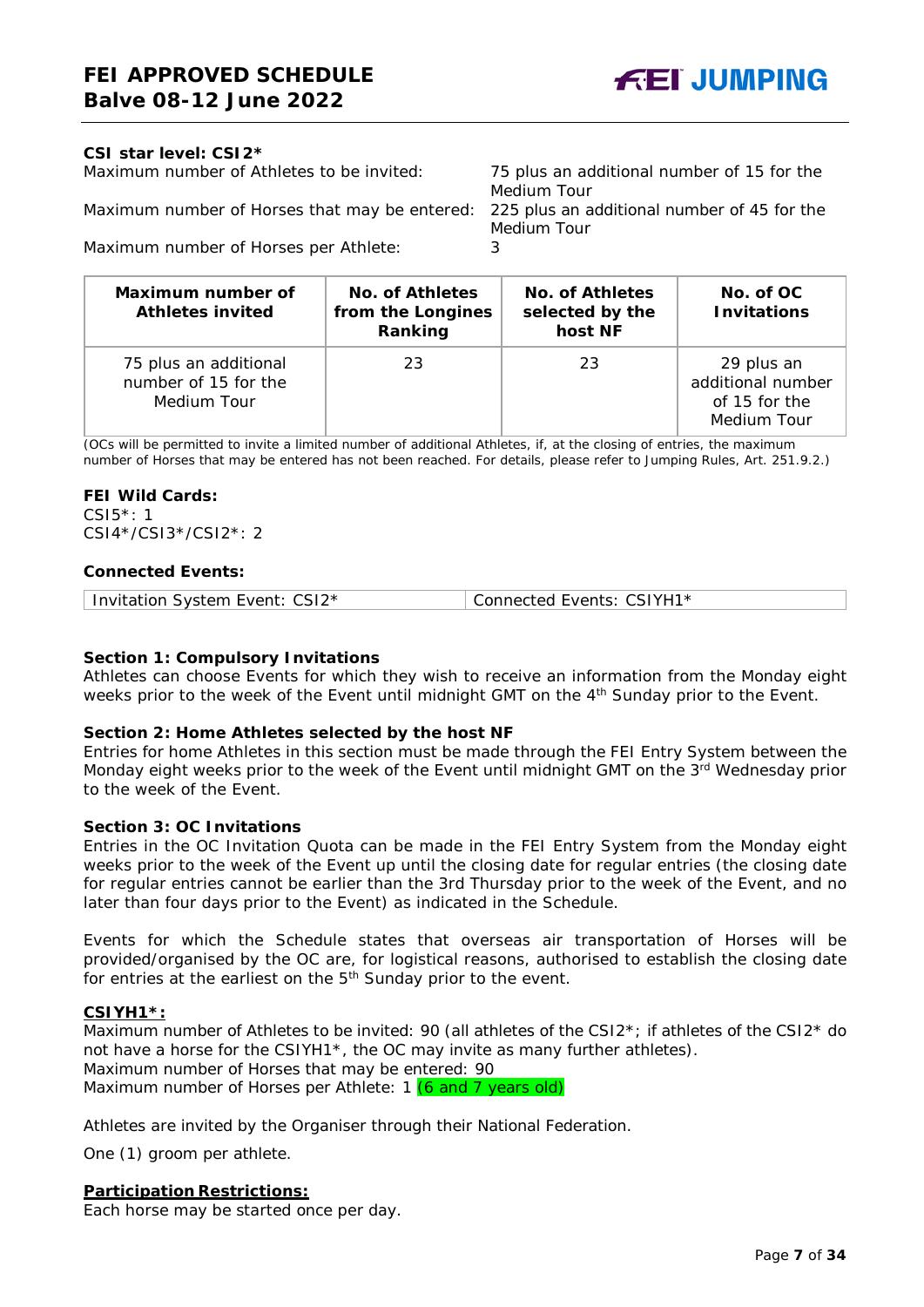# <span id="page-7-0"></span>**VII. ENTRIES**

# **IMPORTANT**

- Entries must be made by NFs through the FEI Entry System for all categories of this Event [\(https://invitation.fei.org/login\)](https://invitation.fei.org/login);
- Additional documentation can be found at: [https://inside.fei.org/fei/your-role/it-services/fei-entry-system/fei-entry-system-jumping;](https://inside.fei.org/fei/your-role/it-services/fei-entry-system/fei-entry-system-jumping)
- All Athletes and Horses participating in any International Competition must be registered with the FEI;
- Athletes and/or Horses present at the Event without having been entered through the FEI's Online Entry System will be automatically disqualified unless compelling circumstances warrant otherwise.
- German Athletes have to enter through the German Entry System NeOn! Entries of German Athletes will then be uploaded into the FEI Online Entry System!

### <span id="page-7-1"></span>**1. ENTRY DATES AND ENTRY FEES**

Entries have to be in accordance with Art. 251 of the FEI Jumping Rules,  $27<sup>th</sup>$  edition, effective 1st January 2022

#### **Deadlines for Entries:**

| German Entry System: | 17/05/2022 (only German athletes) |
|----------------------|-----------------------------------|
| FEI Entry System:    | 19/05/2022                        |

Last date for substitutions: **08/06/2022, 1 hour prior to the horse inspection**

# **Entry fee per horse** *(per category):*

| Entry fee per horse (VAT excluded):<br>$CSI2^*$ :<br>$CSIYH1*$ :                                                                                                                                                                                                                                                                                                                                                                                  | 250,00 €<br>150,00 € |  |  |  |
|---------------------------------------------------------------------------------------------------------------------------------------------------------------------------------------------------------------------------------------------------------------------------------------------------------------------------------------------------------------------------------------------------------------------------------------------------|----------------------|--|--|--|
| Stabling fee per horse:<br>CSI2*/CSIYH1*:                                                                                                                                                                                                                                                                                                                                                                                                         | 150,00 €             |  |  |  |
| VAT:<br>Entry fee CSI2 $*$ (0%):<br>Entry fee CSIYH1* $(0\%)$ : 0,00 €<br>Stabling fee (19 %): 28,50 €                                                                                                                                                                                                                                                                                                                                            | $0,00 \in$           |  |  |  |
| Total fee per horse (VAT included):<br>$CSI2^*$ :<br>$CSIYH1*$ :                                                                                                                                                                                                                                                                                                                                                                                  | 428,50 €<br>328,50 € |  |  |  |
| Entry fee and fee for power supply of German Athletes will be subject to direct debit<br>through the German online system NeOn.                                                                                                                                                                                                                                                                                                                   |                      |  |  |  |
| Foreign Athletes are asked to transfer entry fee and fee for power supply by closing<br>date of entries to the following account:<br>Account holder: Reiterverein Balve<br>Vereinigte Sparkasse im Märkischen Kreis<br>Bank:<br>DE36 4885 1020 0090 0017 93<br>IBAN:<br>BIC: and the state of the state of the state of the state of the state of the state of the state of the state o<br>WELADED1PLB<br>$Ref.$ :<br>FEI No. and name of athlete |                      |  |  |  |
| Further compulsory fees for horses and athletes as well as further other fees - if<br>applicable – (see below) will be invoiced in addition on site.<br>Contact details:                                                                                                                                                                                                                                                                          |                      |  |  |  |
| Turnierservice Hollmann-Steinebach<br>Name:<br>+49.2335.739023<br>Fax:<br>Email: turnierservice@t-online.de                                                                                                                                                                                                                                                                                                                                       |                      |  |  |  |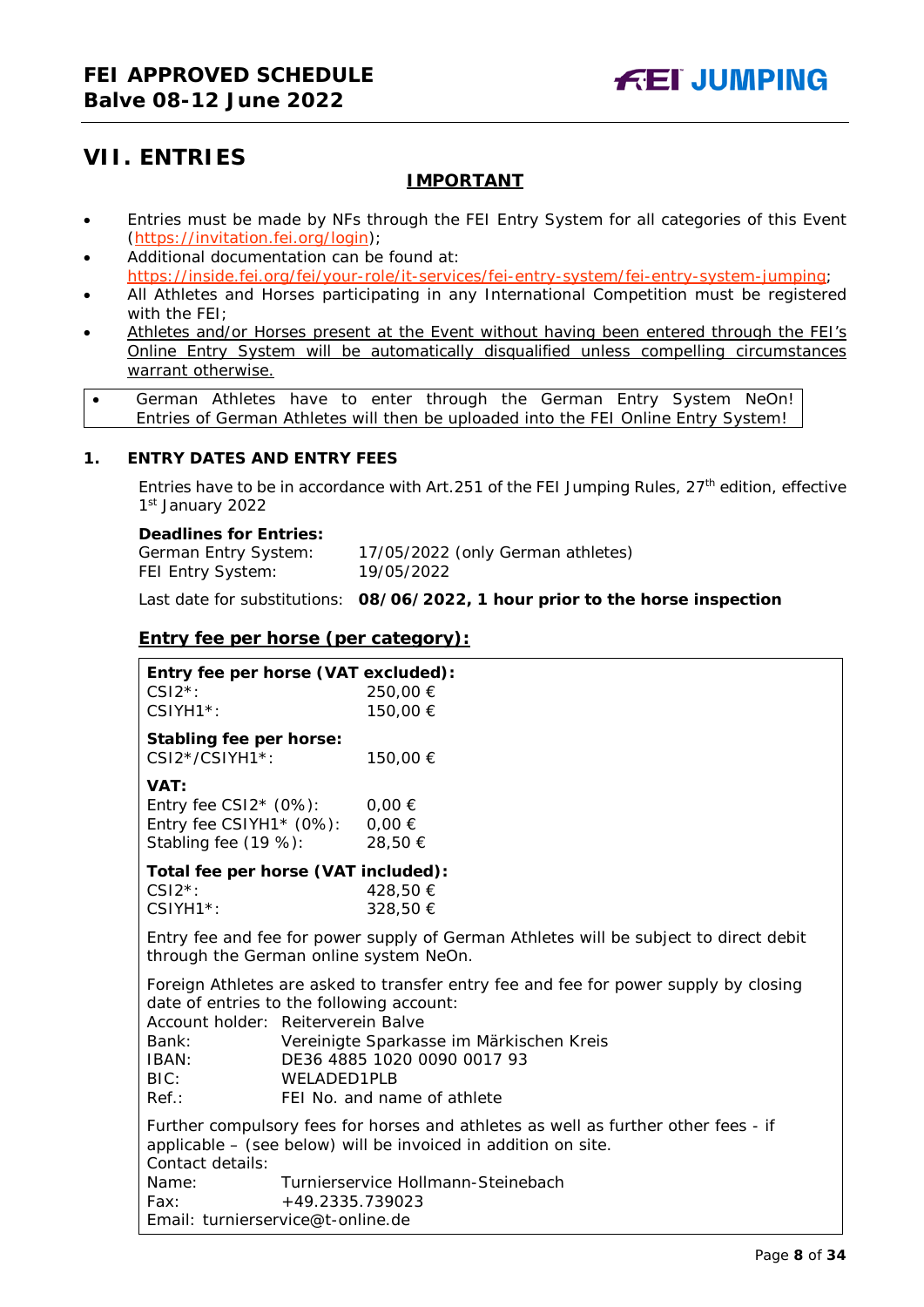Please refer to definition of Entry fees and Compulsory fees in the Glossary of the FEI Jumping Rules 27<sup>th</sup> edition, effective 1<sup>st</sup> January 2022, that is copied in Section XIV point 10.

#### **Compulsory fees per horse:**

| • EADCMP Fee:               | Included in entry fee                                                            |
|-----------------------------|----------------------------------------------------------------------------------|
|                             | Not included in entry fee $\boxtimes$ CSI2*/CSIYH1*                              |
| Lower Level Events (CIMs)   | CHF 18 per horse per event                                                       |
| <b>Higher Level Events</b>  | CHF 25 per horse per event                                                       |
|                             | (For definition of CIMs see Appendix E of the FEI General Regulations, all other |
| events not defined as CIMs) |                                                                                  |
|                             |                                                                                  |

- Fee for manure disposal  $\epsilon$  40,- per horse
- Fee for health/customs-related documents for Horses (only if requested)  $\in$  40,- per horse

#### **All aforementioned amounts are including VAT**

| Total maximum fee per horse: | 40,00 € + € 18,00 EADCMP fee and possible fee for |
|------------------------------|---------------------------------------------------|
|                              | health / customs-related documents if requested   |

#### **Compulsory fees per athlete:**

- NF fee  $N/A$
- NF medication control programme fee N/A
- Fee for lorry parking  $\epsilon \neq 90$ , per lorry/caravan
- Fee for electric hook-up for lorry included in the parking fee

#### **All aforementioned amounts are including VAT**

**Total maximum fee per Athlete: 90,00** € (incl. 1 parking site and 1 hook-up)

### <span id="page-8-0"></span>**2. OTHER FEES**

All other fees must optional fees and be listed hereunder with the details of the amounts to be charged and approved by the FEI. Only fees approved by the FEI and listed in the approved Schedule can be charged by the OC. *Please specify if price per bale or other quantity.*

| Hay:             | 20,00 € per bale                    |
|------------------|-------------------------------------|
| Straw:           | 15,00 € per bale (1st bedding free) |
| Shavings:        | 15,00 € per bale                    |
| Extra box:       | 297,50 € per box                    |
| Tack box:        | $250,00 \in per$ box                |
| Credit Card fee: | 5.00%                               |

#### **All aforementioned amounts are including VAT**

VAT number of the organiser: DE222264259

#### <span id="page-8-1"></span>**3. NO-SHOWS/LATE WITHDRAWALS**

**NB**: In the case of withdrawals after the date of definite entries or no-shows the athlete or the respective NF will be held liable to reimburse the OC for the actual financial loss incurred by the OC (please refer to Jumping Rules Art. 251.17) as a result of the late withdrawal or no-show.

#### **Amount charged:**

- Withdrawal after the date of definite entries up until the last date for substitutions: 297,50 per horse.
- Withdrawal (or no-show) after the last date for substitutions: full entry fee (incl. box)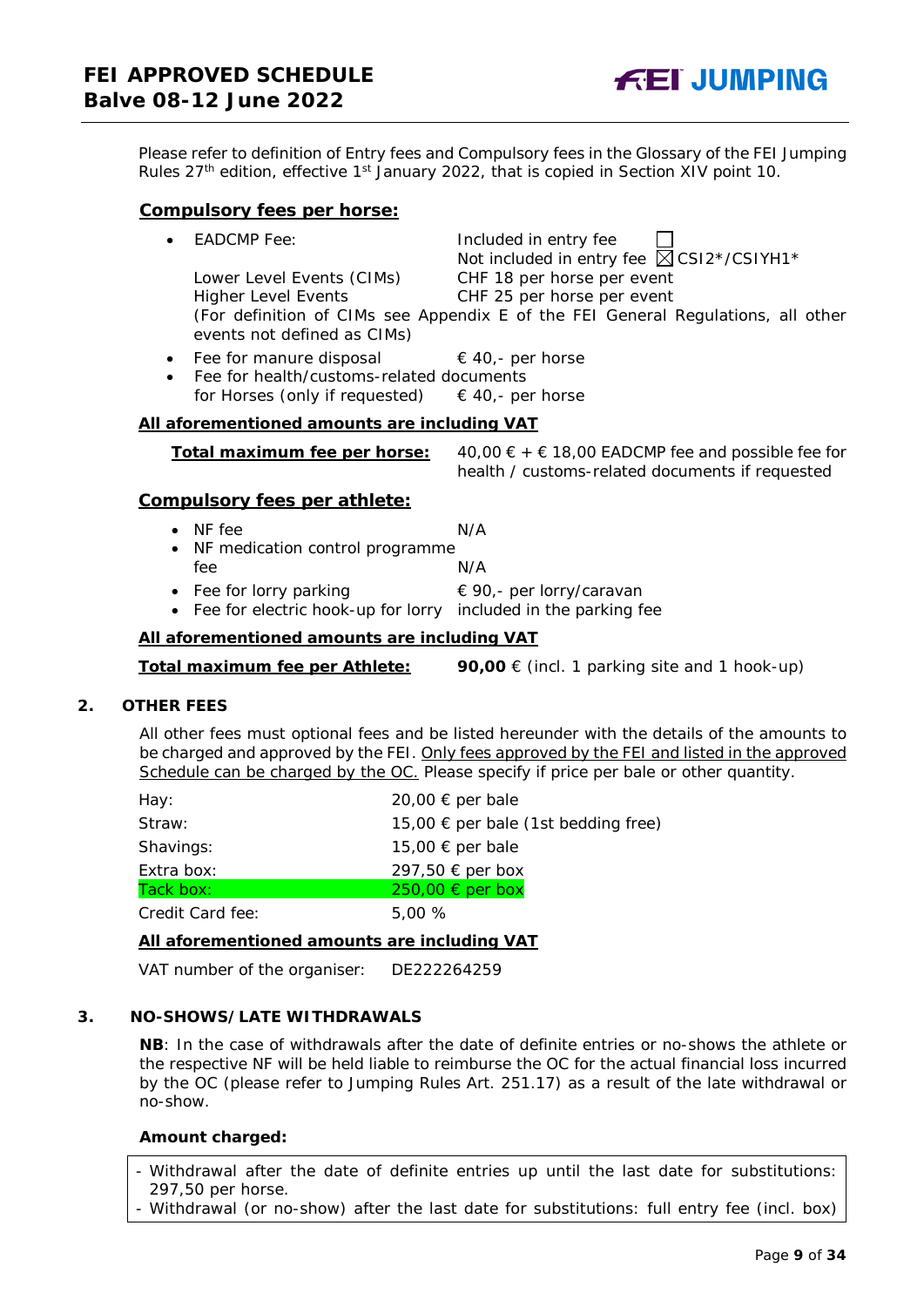# **FEI APPROVED SCHEDULE Balve 08-12 June 2022**



per Horse withdrawn.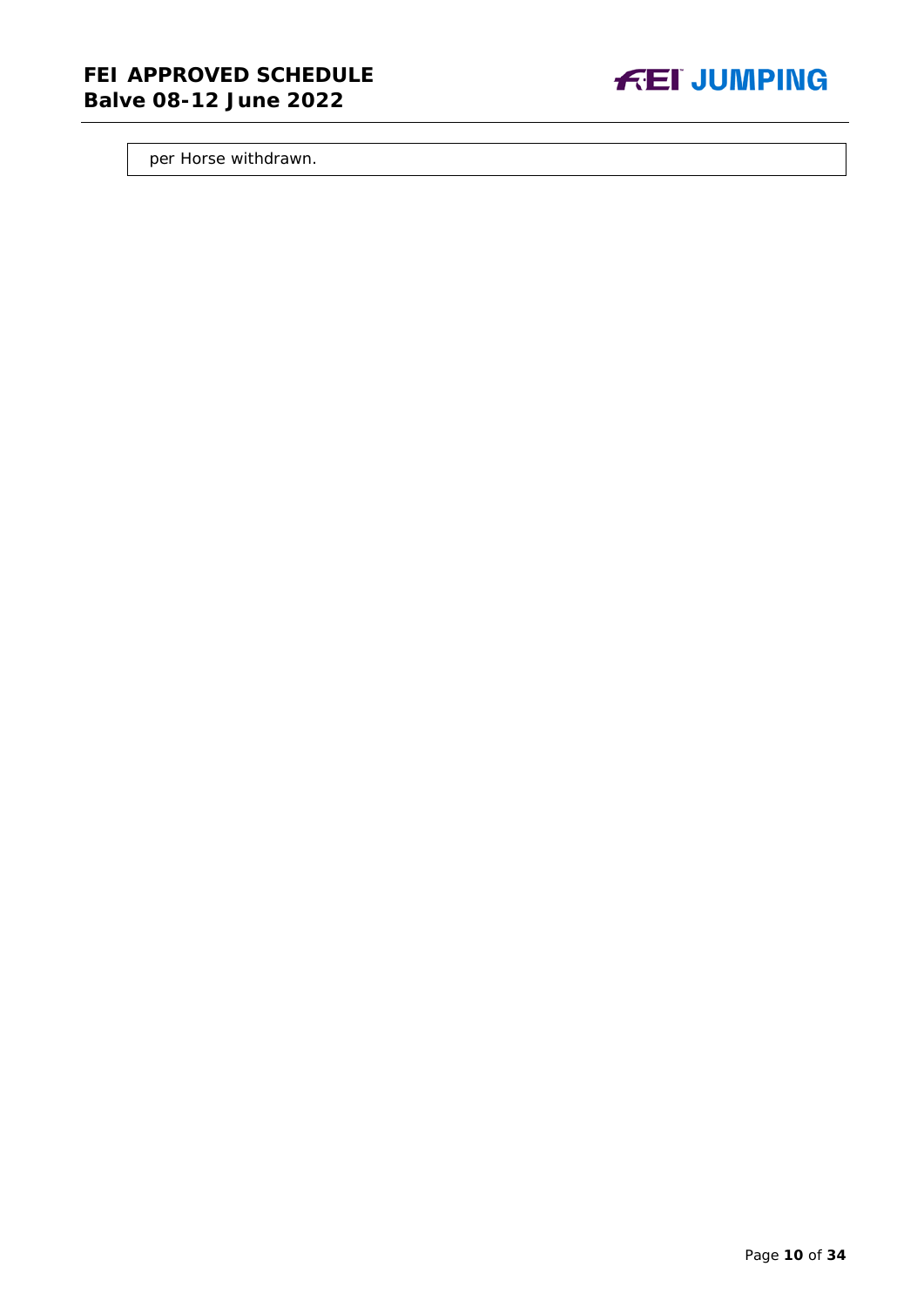# <span id="page-10-0"></span>**VIII. TIMETABLE**

# **Competitions must not start before 08:00 h and must not finish after 23:00 h, unless prior approval is granted by the FEI.**

# **As per Jumping Rules Annex VI: combined competitions are not permitted.**

*The scheduling of competitions must take into account mandatory maintenance breaks as follows. In principle, there should be one maintenance break for every 40 starters; at a minimum, it is compulsory to include one maintenance break in competitions with 50-99 starters after half of the starters have competed. Competitions with 100 starters or more must have three maintenance breaks. The start list must indicate when the maintenance break will take place (e.g. after N° 25).*

|                                                                                                                                                              | Dav       | Date       | Time             |
|--------------------------------------------------------------------------------------------------------------------------------------------------------------|-----------|------------|------------------|
| Opening of stables + examination on arrival                                                                                                                  | Wednesday | 08/06/2022 | 12.00 noon       |
| Horse Inspection All horses taking part at this Event<br>must be present during the first horse inspection.<br>unless unable to do so due to "force majeure" | Wednesday | 08/06/2022 | 04.00-07.30 p.m. |
| Horse Re-Inspection                                                                                                                                          | Thursday  | 09/06/2022 | 08.00 a.m.       |
| Opening times of exercise areas                                                                                                                              | Wednesday | 08/06/2022 | 02.00 p.m.       |

| Competitions CSI2*:                          | Day      | Date                                                  | Time       | Art     | Prize Money                                                                                             |
|----------------------------------------------|----------|-------------------------------------------------------|------------|---------|---------------------------------------------------------------------------------------------------------|
| Declaration of Starters                      |          | The previous of the respective competition ////////// |            |         | ///////////////                                                                                         |
| Competition Number 26 /<br>Opening<br>class  | Thursday | 09/06/2022                                            | 10.00 a.m. | 238.2.1 | € 4.000.00                                                                                              |
| Number 27 /<br>Medium<br>Competition<br>Tour | Saturday | 11/06/2022                                            | 12.00 noon | 238.2.1 | € 4.000.00                                                                                              |
| Competition<br>Number 28 /<br>Medium<br>Tour | Sunday   | 12/06/2022                                            | 12.00 noon |         | 274.1.5.3 € 4.000,00                                                                                    |
| Competition Number 29 / Big Tour             | Friday   | 10/06/2022                                            | 09.30 a.m. | 238.2.1 | 18.000,00<br>€<br>plus a<br>Böckmann Trailer<br>to<br>the value of $\in$ 7.500,00<br>Total: € 25.500.00 |
| Competition Number 30 / Grand Prix           | Saturday | 11/06/2022                                            | 05.30 p.m. | 238.2.2 | € 25.500.00                                                                                             |
|                                              |          |                                                       |            |         |                                                                                                         |

| <b>Total Prize Money</b> | € 63.000,00 |  |  |
|--------------------------|-------------|--|--|
| Prizes in Kind           | $\cdot$ .   |  |  |
|                          |             |  |  |
|                          |             |  |  |

| Competitions CSIYH1*:                  | Day               | Date                                                 | Time       | Art     | Prize Money      |
|----------------------------------------|-------------------|------------------------------------------------------|------------|---------|------------------|
| Declaration of Starters                |                   | The previous of the respective competition ///////// |            |         | //////////////// |
| Competition Number 31 / Youngster      | Thursday          | 09/06/2022                                           | 02.00 p.m. | 238.2.1 | € 1.000,00       |
| Competition Number 32 / Youngster      | <b>Saturday</b>   | 11/06/2022                                           | 08.45 a.m  | 238.2.1 | € 1.000.00       |
| Competition Number 33 / Youngster      | Sunday            | 12/06/2022                                           | 08.00 a.m. | 274.2.5 | € 2.000,00       |
|                                        |                   |                                                      |            |         |                  |
| $^{\star}$<br><b>Total Prize Money</b> | € 4.000.00        |                                                      |            |         |                  |
| $^\star$<br>Prizes in Kind             | $\cdot$ .         |                                                      |            |         |                  |
|                                        |                   |                                                      |            |         |                  |
| <b>OVERALL PRIZE MONEY</b>             |                   | € 67.000.00                                          |            |         |                  |
| <b>OVERALL PRIZES IN KIND</b>          | $\cdot$ / $\cdot$ |                                                      |            |         |                  |
| <b>OVERALL VALUE</b>                   |                   | € 67.000.00                                          |            |         |                  |

#### **Applicable government tax to be deducted from Prize Money (see XIV.9).**

#### **GENERAL CLASSIFICATION AT THE END OF THE COMPETITIONS:**

Leading athlete award – ./. Best foreign athlete - ./. Best home athlete -Team awards  $-$  ...

**PRIZE – CLASSIFICATION:**

./.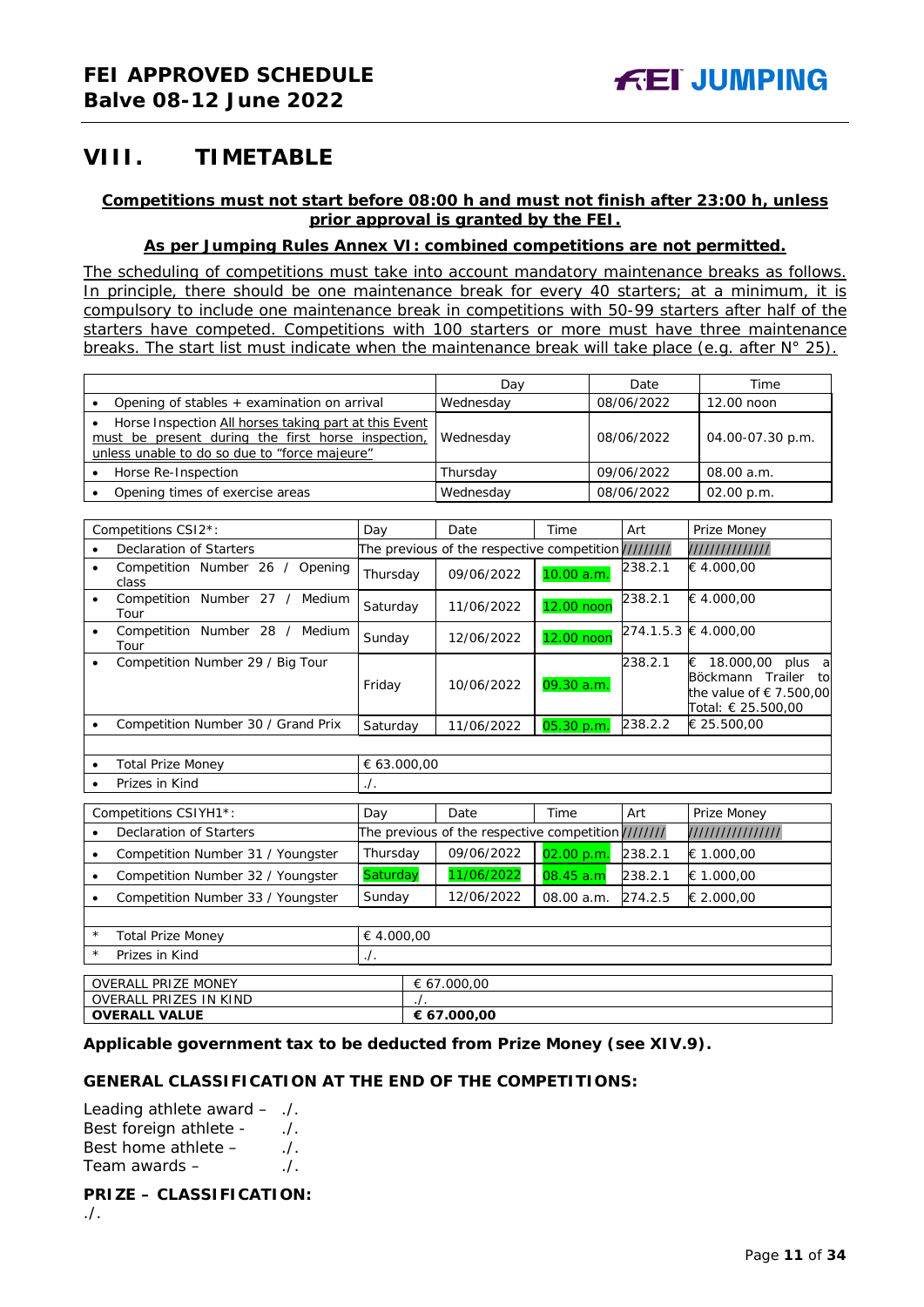

# <span id="page-11-0"></span>**IX. COMPETITION DETAIL**

# **FIRST DAY: Thursday DATE: 09/06/2022**

# **COMPETITION No 26 – CSI2\***

# **Jumping Competition acc. to Penalties and Time**

# **Opening Competition**

| Table:                                           | A acc. to Art. 238.2.1 (acc. to penalties and time, without<br>jump off)                         |
|--------------------------------------------------|--------------------------------------------------------------------------------------------------|
| Speed:                                           | 350 m/Min.                                                                                       |
| Height of Obstacles:                             | 1,40 m                                                                                           |
| Number of horses per athlete:                    | 2                                                                                                |
| Number of Starters (Section XIV.10): all invited |                                                                                                  |
| Total prize money:                               | € 4.000,-                                                                                        |
| Chart to be used:                                | Chart 1 (25% to the winner)                                                                      |
|                                                  | Chart 2 (33% to the winner)                                                                      |
|                                                  | Prize money amount for each athlete placed 13 <sup>th</sup> and beyond: at least $\epsilon$ 20,- |

\* \* \* \* \* \* \* \* \* \* \*

# **COMPETITION No 31 – CSIYH1\***

# **Jumping Competition acc. to Penalties and Time**

# **Youngster Tour**

| Table:                                           | A acc. to Art. 238.2.1 (acc. to penalties and time, without<br>jump off)                         |
|--------------------------------------------------|--------------------------------------------------------------------------------------------------|
| Speed:                                           | 350 m/Min.                                                                                       |
| Height of Obstacles:                             | 1.30m (the obstacles for the 7 year old horses will be<br>raised by approx. 5cm)                 |
| Number of horses per athlete:                    | 1, 6 and 7 years old                                                                             |
| Number of Starters (Section XIV.10): all invited |                                                                                                  |
| Total prize money:                               | € 1.000,-                                                                                        |
| Chart to be used:                                | Chart 1 (25% to the winner)                                                                      |
|                                                  | Chart 2 (33% to the winner)                                                                      |
|                                                  | Prize money amount for each athlete placed 13 <sup>th</sup> and beyond: at least $\epsilon$ 10,- |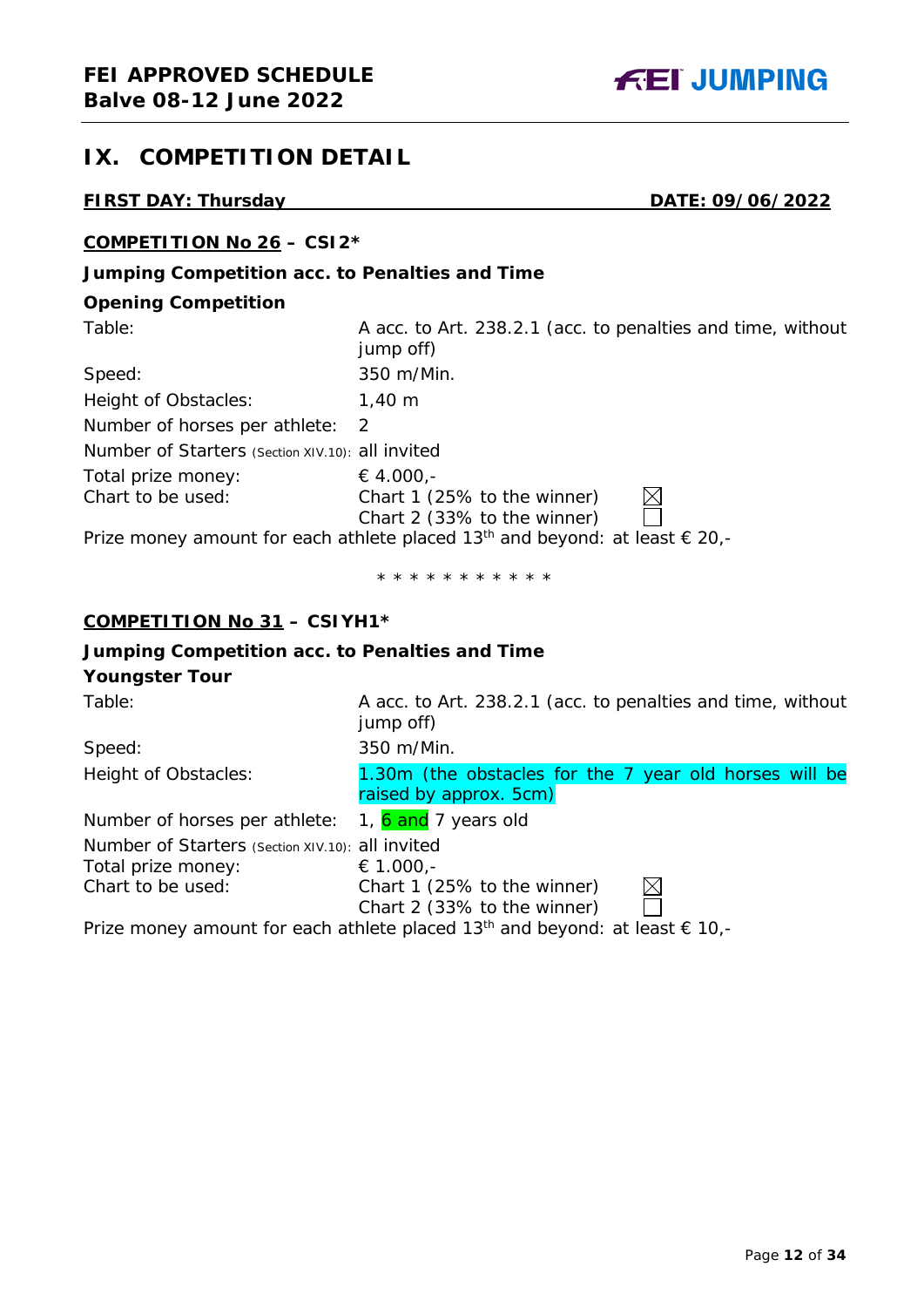# **SECOND DAY: Friday DATE: 10/06/2022**

# **COMPETITION No 29 – CSI2\***

# **Jumping Competition acc. to Penalties and Time The competition counts for the Longines Rankings Group D Big Tour**

| Table:                                                                                                                        | A acc. to Art. 238.2.1 (acc. to penalties and time, without<br>jump off)                                                                                                                                          |
|-------------------------------------------------------------------------------------------------------------------------------|-------------------------------------------------------------------------------------------------------------------------------------------------------------------------------------------------------------------|
| Speed:                                                                                                                        | 375 m/Min.                                                                                                                                                                                                        |
| Height of Obstacles:                                                                                                          | $1,45 \; m$                                                                                                                                                                                                       |
| Number of horses per athlete:                                                                                                 |                                                                                                                                                                                                                   |
| Number of Starters (Section XIV.10): 75<br>Total prize:<br>Total prize-money:<br>Prizes in kind:<br>Breakdown of prize-money: | $\in$ 25.500,00 (Longines Rankings Group D)<br>€ 18.000,00<br>$\in$ 7.500– Böckmann Trailer<br>Bockmann Trailer to the value of $7.500 + 915/5.100/$<br>3.825/2.550/1.530/1.147,50/765/637,50/510/510/255/<br>255 |

\* \* \* \* \* \* \* \* \* \* \*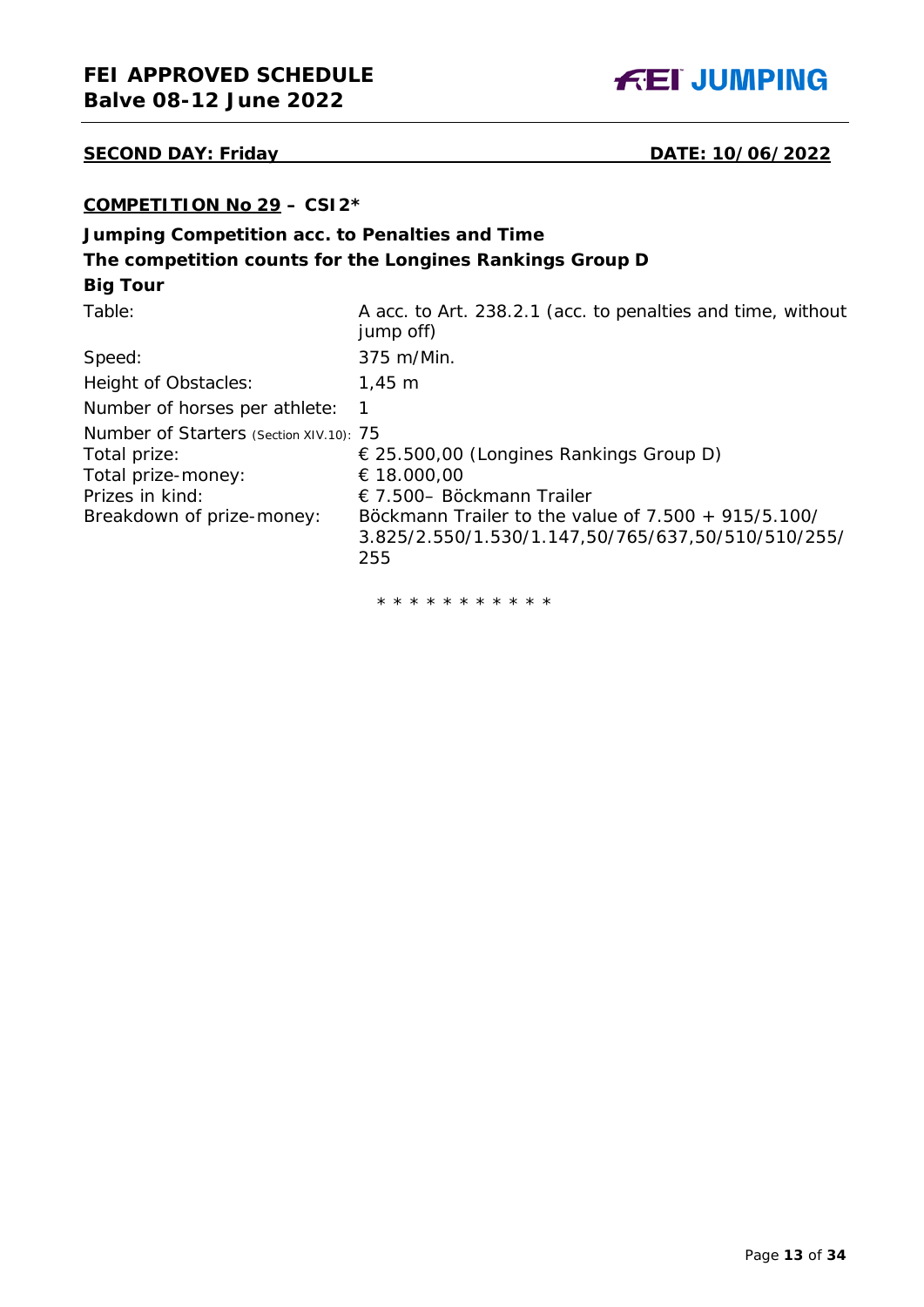# **THIRD DAY: Saturday Date: 11/06/2022**

| COMPETITION No 27 - CSI2* |  |
|---------------------------|--|
|---------------------------|--|

# **Jumping Competition acc. to Penalties and Time**

# **Medium Tour**

| Table:                                           | A acc. to Art. 238.2.1 (acc. to penalties and time, without<br>jump off)                         |
|--------------------------------------------------|--------------------------------------------------------------------------------------------------|
| Speed:                                           | 350 m/Min.                                                                                       |
| Height of Obstacles:                             | 1,40m                                                                                            |
| Number of horses per athlete:                    |                                                                                                  |
| Number of Starters (Section XIV.10): all invited |                                                                                                  |
| Total prize money:                               | € 4.000,-                                                                                        |
| Chart to be used:                                | Chart 1 (25% to the winner)                                                                      |
|                                                  | Chart 2 (33% to the winner)                                                                      |
|                                                  | Prize money amount for each athlete placed 13 <sup>th</sup> and beyond: at least $\epsilon$ 20,- |
|                                                  | * * * * * * * * * *                                                                              |

# **COMPETITION No 30 – CSI2\***

| <b>Jumping Competition with Jump-Off</b> |                                                                                                                                                                                                                                                                                                                                                                |
|------------------------------------------|----------------------------------------------------------------------------------------------------------------------------------------------------------------------------------------------------------------------------------------------------------------------------------------------------------------------------------------------------------------|
| <b>Big Tour</b>                          |                                                                                                                                                                                                                                                                                                                                                                |
| <b>Grand Prix of Balve</b>               |                                                                                                                                                                                                                                                                                                                                                                |
|                                          | The competition counts for the Longines Rankings Group D                                                                                                                                                                                                                                                                                                       |
| Admitted horses:                         | All Athletes taking part in a Grand Prix at a CSIO or a<br>CSI must have completed, with their Grand Prix Horse,<br>the initial round of at least one competition among<br>those listed in JRs Art. 261.4.4 prior to the Grand Prix.<br>For competitions run under art 274.2.5 both phases<br>must be completed in order to be eligible for the Grand<br>Prix. |
| Table:                                   | A acc. to Art. 238.2.2 (acc. to penalties and time, with one<br>jump off in case of equality of penalties for the $1st$ place)                                                                                                                                                                                                                                 |
| Speed:                                   | 375 m/Min.                                                                                                                                                                                                                                                                                                                                                     |
| Height of Obstacles:                     | $1,45 \; m$                                                                                                                                                                                                                                                                                                                                                    |
| Number of horses per athlete:            | 1                                                                                                                                                                                                                                                                                                                                                              |
| Number of Starters (Section XIV.10): 75  |                                                                                                                                                                                                                                                                                                                                                                |
| Total prize money:<br>Chart to be used:  | $\in$ 25.500,- (Longines Ranking Group D)<br>Chart 1 (25% to the winner)<br>Chart 2 (33% to the winner)                                                                                                                                                                                                                                                        |

Prize money amount for each athlete placed 13<sup>th</sup> and beyond: at least  $\epsilon$  125,-

\* \* \* \* \* \* \* \* \* \* \*

# **COMPETITION No 32 – CSIYH1\***

**Jumping Competition acc. to Penalties and Time Youngster Tour**

Table: Table: A acc. to Art. 238.2.1 (acc. to penalties and time, without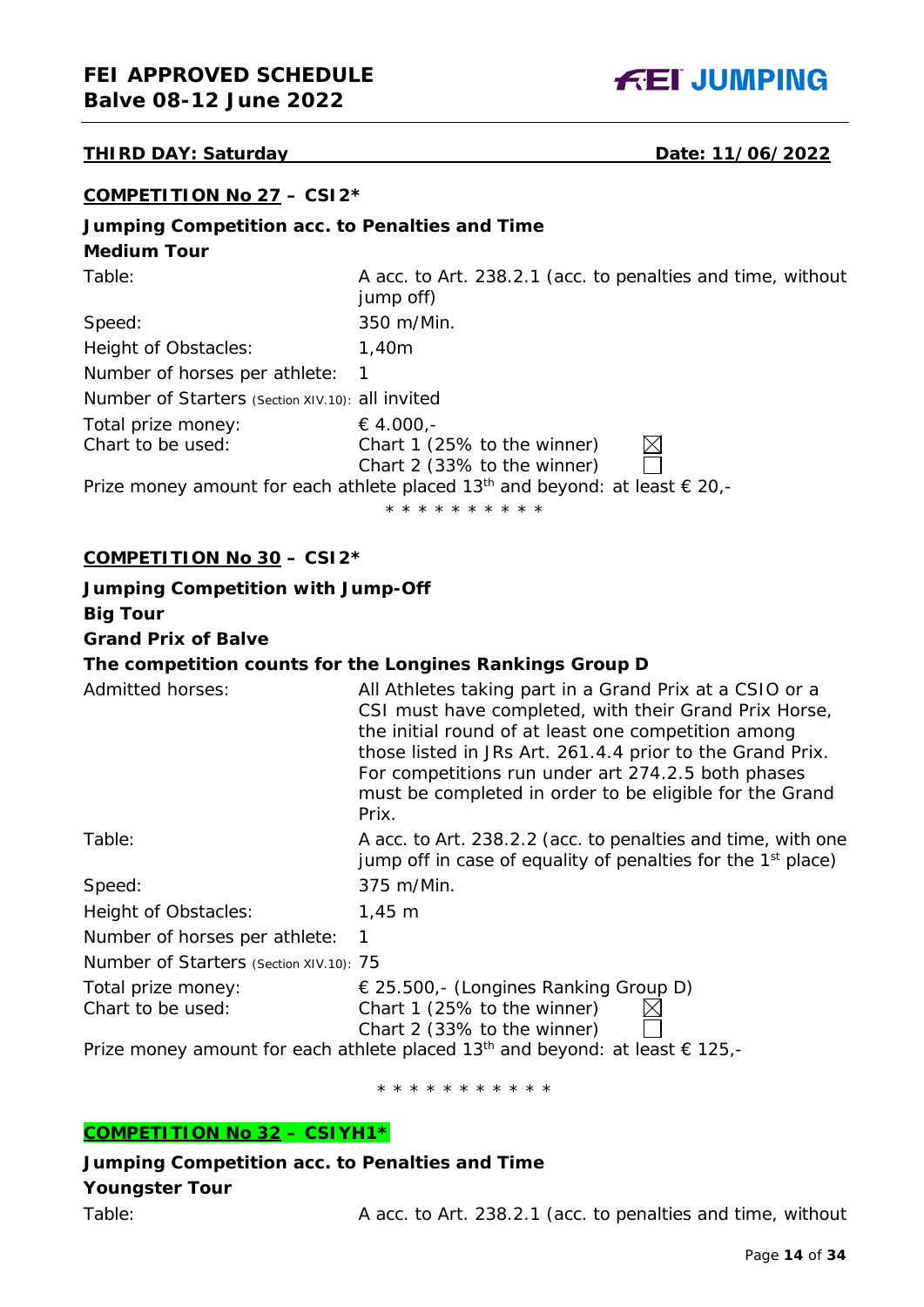|                                                                                                  | jump off)                                                                        |  |  |
|--------------------------------------------------------------------------------------------------|----------------------------------------------------------------------------------|--|--|
| Speed:                                                                                           | 350 m/Min.                                                                       |  |  |
| Height of Obstacles:                                                                             | 1.30m (the obstacles for the 7 year old horses will be<br>raised by approx. 5cm) |  |  |
| Number of horses per athlete: $1, 6$ and 7 years old                                             |                                                                                  |  |  |
| Number of Starters (Section XIV.10): all invited                                                 |                                                                                  |  |  |
| Total prize money:                                                                               | € 1.000,-                                                                        |  |  |
| Chart to be used:                                                                                | Chart 1 (25% to the winner)<br>Chart 2 (33% to the winner)                       |  |  |
| Prize money amount for each athlete placed 13 <sup>th</sup> and beyond: at least $\epsilon$ 10,- |                                                                                  |  |  |
|                                                                                                  | * * * * * * * * * * *                                                            |  |  |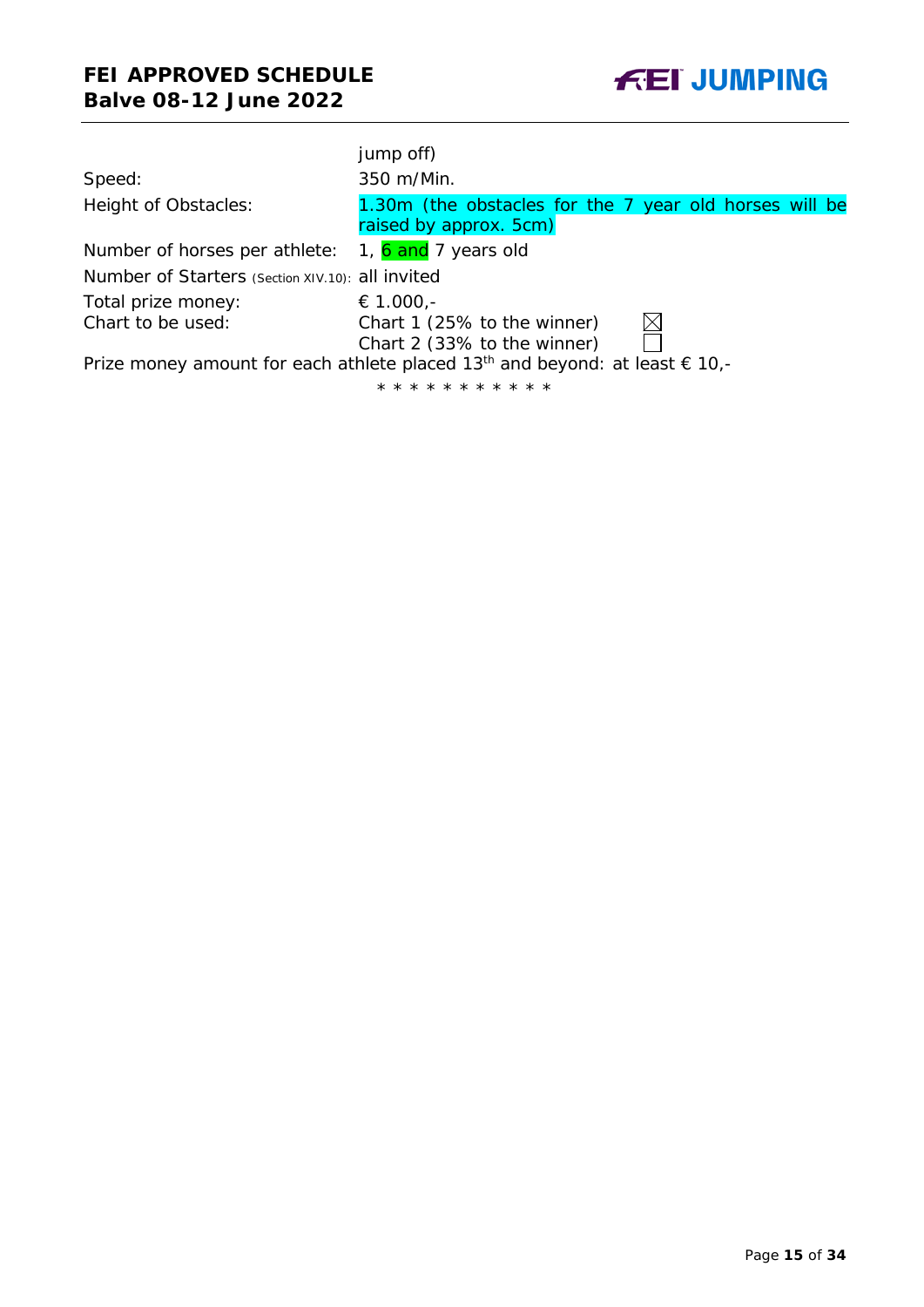

# **Fourth DAY: Sunday DATE: 12/06/2022**

| <b>COMPETITION No 33 - CSIYH1*</b>                                                          |                                                                                                                                                                                                                                                                                                                                |  |  |  |
|---------------------------------------------------------------------------------------------|--------------------------------------------------------------------------------------------------------------------------------------------------------------------------------------------------------------------------------------------------------------------------------------------------------------------------------|--|--|--|
| <b>Jumping Competition in Two Phases</b>                                                    |                                                                                                                                                                                                                                                                                                                                |  |  |  |
| <b>Youngster Tour</b>                                                                       |                                                                                                                                                                                                                                                                                                                                |  |  |  |
| Table:                                                                                      | A acc. to Art. 274.2.5 ( $1st$ phase not against the clock, $2nd$<br>phase against the clock). All athletes who have completed<br>the 1 <sup>st</sup> phase to proceed to the 2 <sup>nd</sup> phase. Athletes will be<br>placed acc. to aggregate penalties from both phases and<br>if necessary the time of the second phase. |  |  |  |
| Speed:                                                                                      | 350 m/Min.                                                                                                                                                                                                                                                                                                                     |  |  |  |
| Height of Obstacles:                                                                        | 1.35m (the obstacles for the 7 year old horses will be<br>raised by approx. 5cm)                                                                                                                                                                                                                                               |  |  |  |
| Number of horses per athlete:                                                               | 1, 6 and 7 years old                                                                                                                                                                                                                                                                                                           |  |  |  |
| Number of Starters (Section XIV.10): all invited                                            |                                                                                                                                                                                                                                                                                                                                |  |  |  |
| Total prize money:                                                                          | € 2.000,-                                                                                                                                                                                                                                                                                                                      |  |  |  |
| Chart to be used:                                                                           | Chart 1 (25% to the winner)<br>Chart 2 (33% to the winner)                                                                                                                                                                                                                                                                     |  |  |  |
| Prize money amount for each athlete placed 13 <sup>th</sup> and beyond: at least $\in$ 10,- |                                                                                                                                                                                                                                                                                                                                |  |  |  |
|                                                                                             | * * * * * * * * * * *                                                                                                                                                                                                                                                                                                          |  |  |  |
| <b>COMPETITION No 28 - CSI2*</b>                                                            |                                                                                                                                                                                                                                                                                                                                |  |  |  |
| <b>Competition in Two Phases</b>                                                            |                                                                                                                                                                                                                                                                                                                                |  |  |  |
| <b>Medium Tour</b>                                                                          |                                                                                                                                                                                                                                                                                                                                |  |  |  |
| Toblo:                                                                                      | $\Lambda$ acc. to $\Lambda$ rt, $271.15.2$ (both phases against the clock)                                                                                                                                                                                                                                                     |  |  |  |

| Table:                                           | A acc. to Art. 274.1.5.3 (both phases against the clock)                                         |
|--------------------------------------------------|--------------------------------------------------------------------------------------------------|
| Speed:                                           | 350 m/Min.                                                                                       |
| Height of Obstacles:                             | 1,40m                                                                                            |
| Number of horses per athlete:                    |                                                                                                  |
| Number of Starters (Section XIV.10): all invited |                                                                                                  |
| Total prize money:                               | € 4.000,-                                                                                        |
| Chart to be used:                                | Chart 1 (25% to the winner)                                                                      |
|                                                  | Chart 2 (33% to the winner)                                                                      |
|                                                  | Prize money amount for each athlete placed 13 <sup>th</sup> and beyond: at least $\epsilon$ 20,- |
|                                                  |                                                                                                  |

\* \* \* \* \* \* \* \* \* \* \*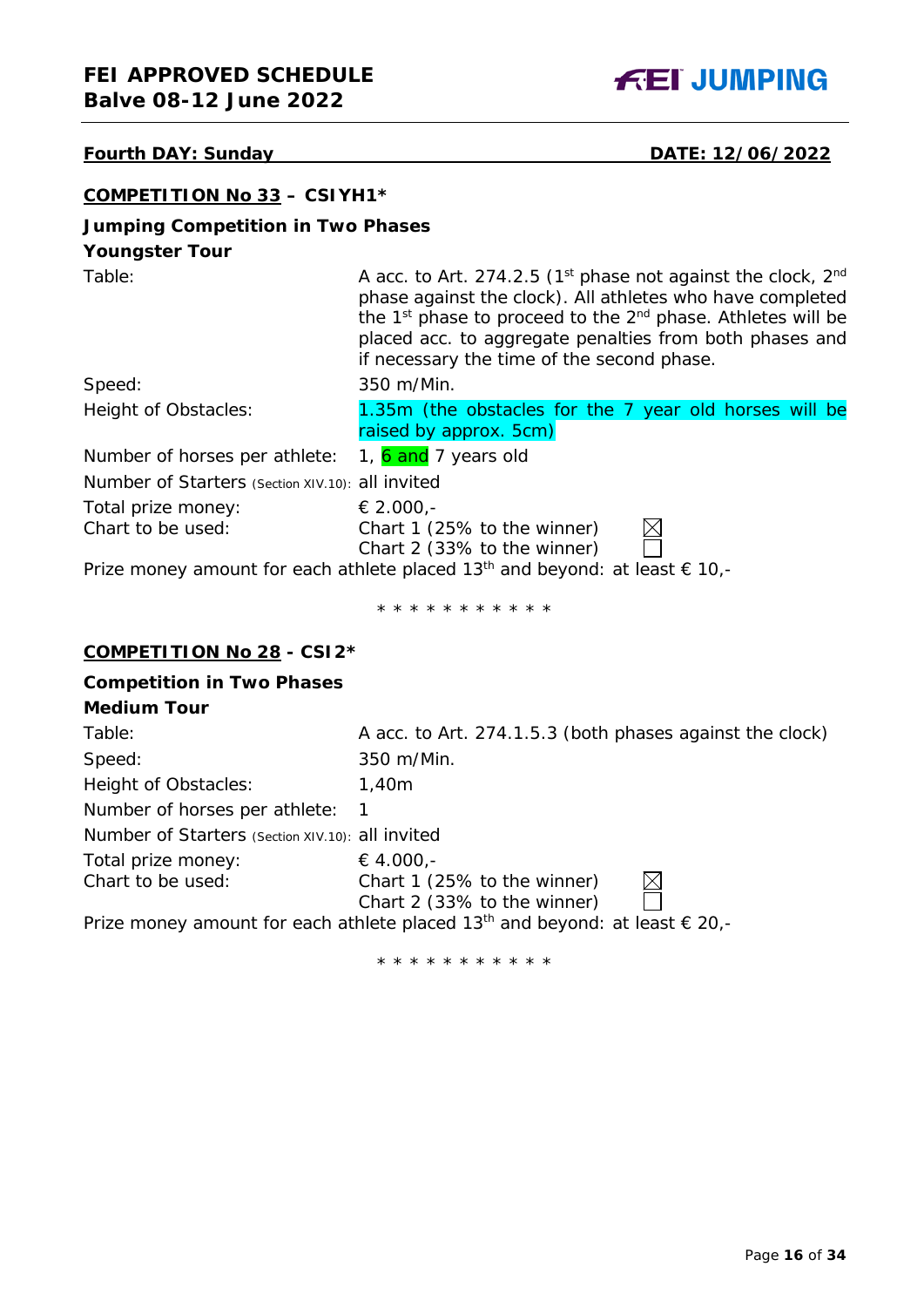# <span id="page-16-0"></span>**X. FACILITIES OFFERED**

### <span id="page-16-1"></span>**1. ATHLETES**

#### **Accommodation:**

Hotel: Information on hotels can be obtained from Turniergesellschaft Reiterverein Balve, Tel.: +49.2375.929090, E-Mail: reiterverein-balve@t-online.de

Accommodation will be at the Athletes' own expense.

#### **Meals**

Meals will be provided on the show grounds from 08/06/2022 to 12/06/2022 at the Athletes' own expense.

#### <span id="page-16-2"></span>**2. GROOMS**

#### **Accommodation:**

Accommodation will be at the Athletes' own expense

#### **Meals**

Meals will be provided on the show grounds from 08/06/2022 to 12/06/2022 at the Athletes' expense.

**NB**: If applicable, Organiser must provide proper sanitary conditions. The showering facilities should be sufficient for both male and female grooms with hot and cold water. Shower facilities as well as restrooms should at all times be in a state of cleanliness.

# <span id="page-16-3"></span>**XI. LOGISTICAL/ADMINISTRATIVE/TECHNICAL INFORMATION**

# <span id="page-16-4"></span>**1. DRAW**

#### List of Draws:

Starting order by draw acc. to Art. 252 provided it is not stated otherwise in the competitions.

Time, date and location:

The draw will take place in the show office approx. 15 minutes after closing time of declaration of the respective competition.

#### <span id="page-16-5"></span>**2. COMPETITION ARENA(S)**

| Dimensions:      | $110 \times 60$ m |
|------------------|-------------------|
| Type of Footing: | sand              |

#### <span id="page-16-6"></span>**3. PRACTICE ARENA(S)**

| Dimensions:      | 70 x 25 m |
|------------------|-----------|
| Type of Footing: | sand      |

Athletes must have the possibility to exercise their horses in an exercise area under a Steward's supervision at least 30 minutes per day outside of the competition warm-up period. Details of opening times of exercise areas must be included in the timetable.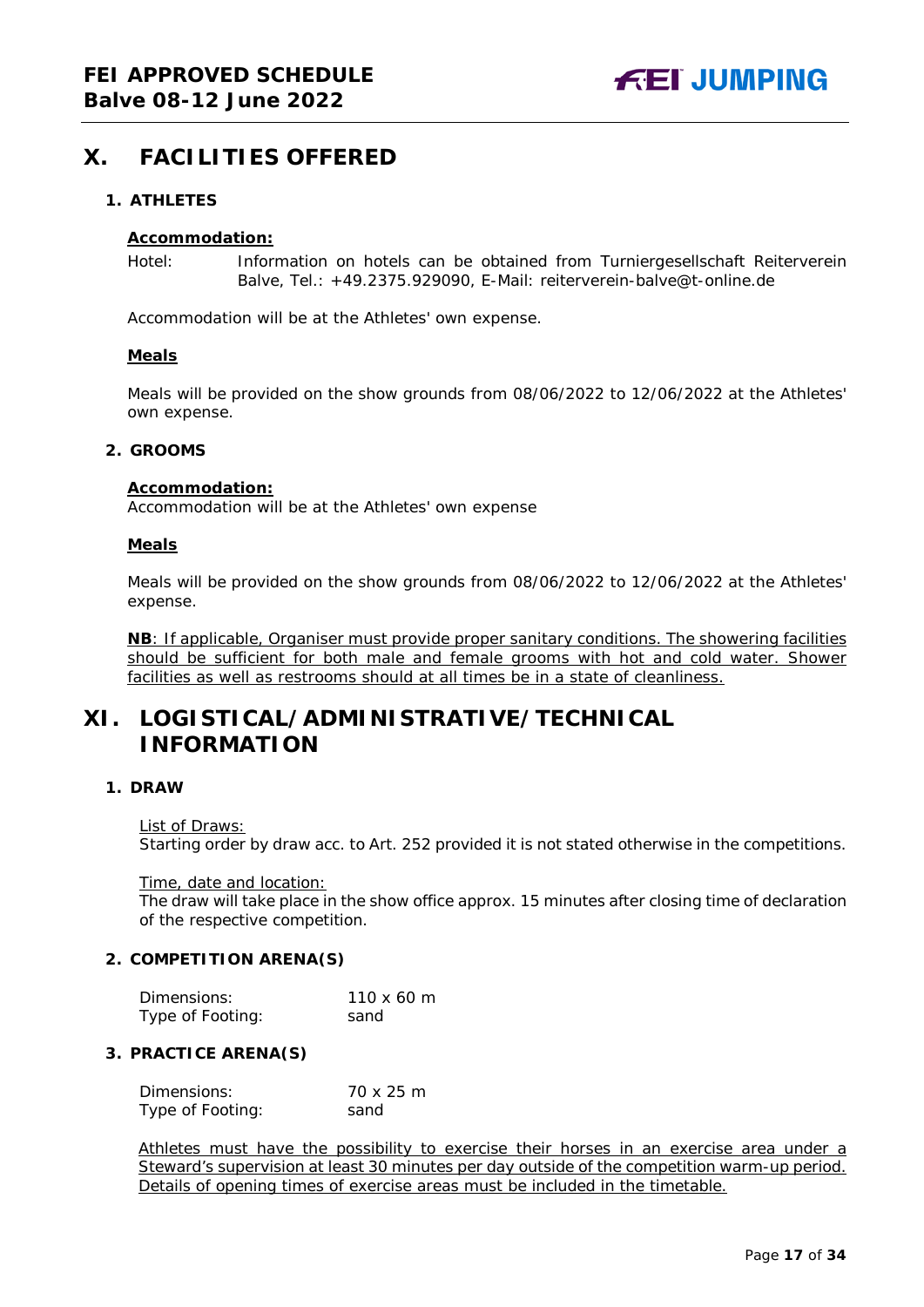### <span id="page-17-0"></span>**4. STABLES**

Size of boxes 3 m x 3 m

An adequate number of stables must be at least 4m x 3m to accommodate the larger Horses.

Horses will be stabled (incl. 1st bedding - straw) on the show grounds from 08/06/2022 to 12/06/2022. The necessary number of boxes has to be ordered when handing in the entries – the order is binding. If no boxes have been ordered, the OC will reserve one box per horse or respectively horse slot entered. Only the assigned stables may be used.

#### <span id="page-17-1"></span>**5. SAFETY CUPS**

Name of Manufacturer: Riel GmbH & Co. KG, Hagenfeldstr. 11-13, 75038 Oberderdingen

# <span id="page-17-3"></span><span id="page-17-2"></span>**6. TIMING DEVICE**

| Name of Manufacturer: | ALGE.                           |
|-----------------------|---------------------------------|
| Model:                | Timy PXE, PLS 1n, RED-Tx10/RX10 |
| FEI Report number:    | 22020008A, 22020010B, 22020013C |

### **7. SCORING/TIMING PROVIDER**

Will you use a FEI Certified Service Provider to manage the scoring and timing at your Event?

*(The list of certified Service Providers is available here:* [https://inside.fei.org/fei/your](https://inside.fei.org/fei/your-role/it-services/it-providers/list)[role/it-services/it-providers/list](https://inside.fei.org/fei/your-role/it-services/it-providers/list)*)*

#### Yes  $\boxtimes$

Name of the company: Hippodata GmbH FEI Certified Service Provider ID number: GT11V808AKSCH Contact person at Event Name: Jens Feth FEI ID number: 10081662 balve@hippodata.de

The FEI may require to be provided with real time results data feed of your Events according to FEI requirements; in this case you and your provider will be informed accordingly.

#### <span id="page-17-4"></span>**8. OTHER TECHNOLOGY/SERVICE PROVIDER(S)**

Will you use other technology/service provider(s) at your event?

No  $\boxtimes$ 

### <span id="page-17-5"></span>**9. PRIZE GIVING CEREMONY**

The owner of the winning horse/pony must be invited to the prize giving ceremony for the Grand Prix, if present at the event.

The number of athletes required to present themselves for the prize-giving ceremony of each competition is 6.

All Prize Giving Ceremonies must strictly follow the **Covid-19 guidelines for Prize giving protocols and media activities.**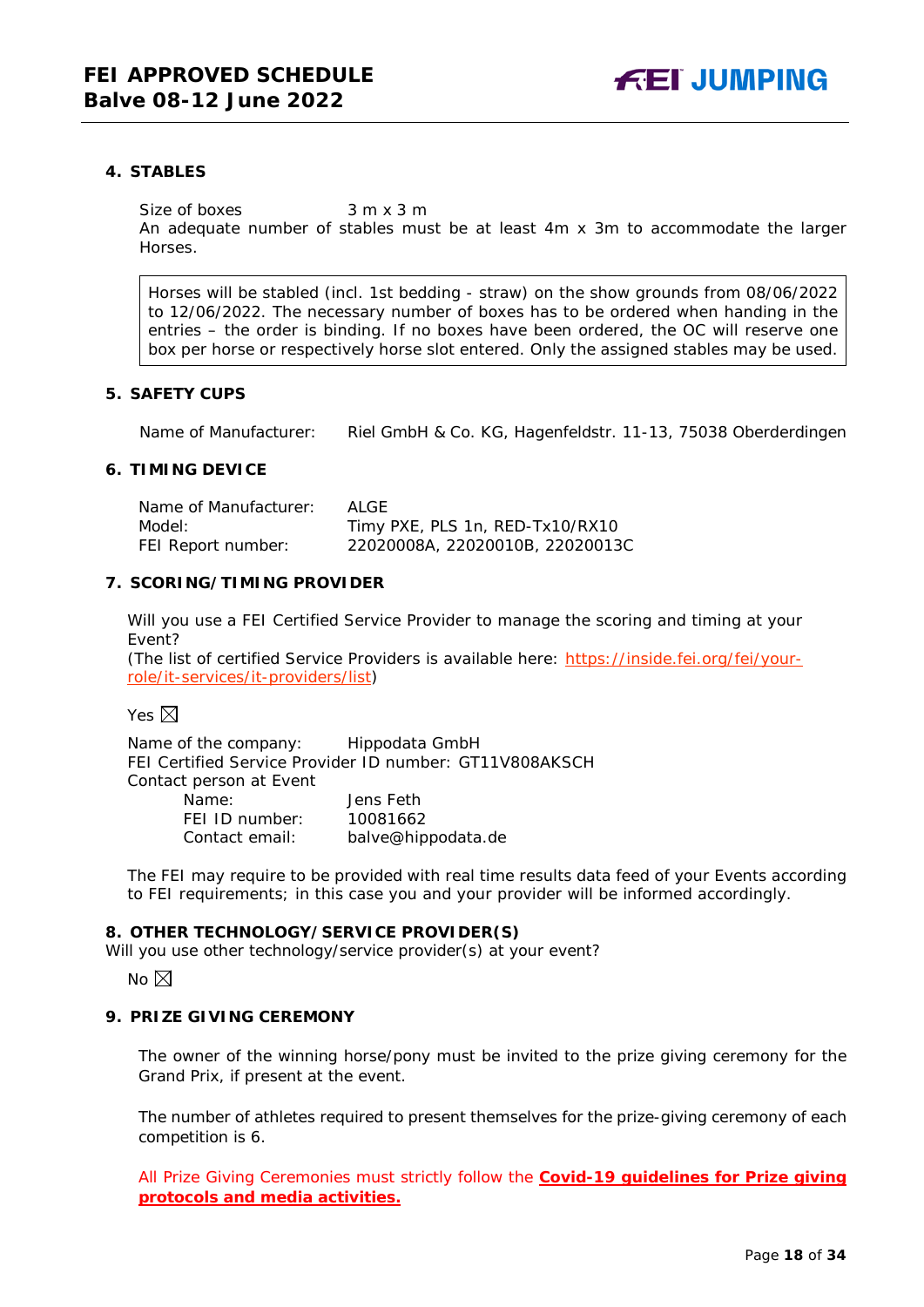### <span id="page-18-0"></span>**10.ADVERTISING ON ATHLETES AND HORSES**

At CSI events, and all competitions except for the Nations Cup, athletes are authorised to carry the logo of their personal sponsor in accordance with the articles 256.3 and 257.3 of the FEI Jumping Rules.

The Chief Steward will check that the advertising on athletes and horses complies with these Articles.

#### <span id="page-18-1"></span>**11.TICKETING**

Are you selling tickets for spectators to attend your event: Yes  $\boxtimes$  No  $\Box$ Name of your ticketing provider: Balve Optimum<br>Web address to buy ticket: www.balve-optimum.de Web address to buy ticket:

#### <span id="page-18-2"></span>**12.BETTING**

Betting will be authorised by the Organiser: Yes  $\Box$  No  $\boxtimes$ 

#### <span id="page-18-3"></span>**13.TRANSPORT REIMBURSMENT HORSES / PONIES**

Transport expenses to be paid by the Athlete.

#### <span id="page-18-4"></span>**14.WELCOME**

The time and date of arrival of athletes, horses and their means of transport must be given to the Organiser in order to facilitate their arrival.

#### <span id="page-18-5"></span>**15.LOCAL TRANSPORTATION - ARRANGEMENTS FROM HOTEL TO SHOWGROUNDS**

Organizer shuttle service from hotel to show grounds will be available.

#### <span id="page-18-6"></span>**16.ENTRY RIGHT TO SHOWGROUNDS/ACCREDITED PERSONS**

Entry right to the stable area according to FEI Veterinary Regulations Articles 1008-1009.

NUMBER OF ACCREDITED PERSONS:

Athlete: 1 incl. VIP<br>Partner: 1 incl. VIP Partner: Groom: 1 Horse Owner: 2 per horse acc. to FEI-Passport

The OC reserves the right to reduce the number of accreditations if Covid-19 local/regional/national Governmental restrictions forbid the attendance of persons not performing necessary tasks in relation to the competitions.

#### <span id="page-18-7"></span>**17.SUSTAINABILITY**

Please consider the environment when organising an FEI Event. Please find useful information on FEI Sustainability here: [http://inside.fei.org/fei/your](http://inside.fei.org/fei/your-role/organisers/handbook)[role/organisers/handbook](http://inside.fei.org/fei/your-role/organisers/handbook)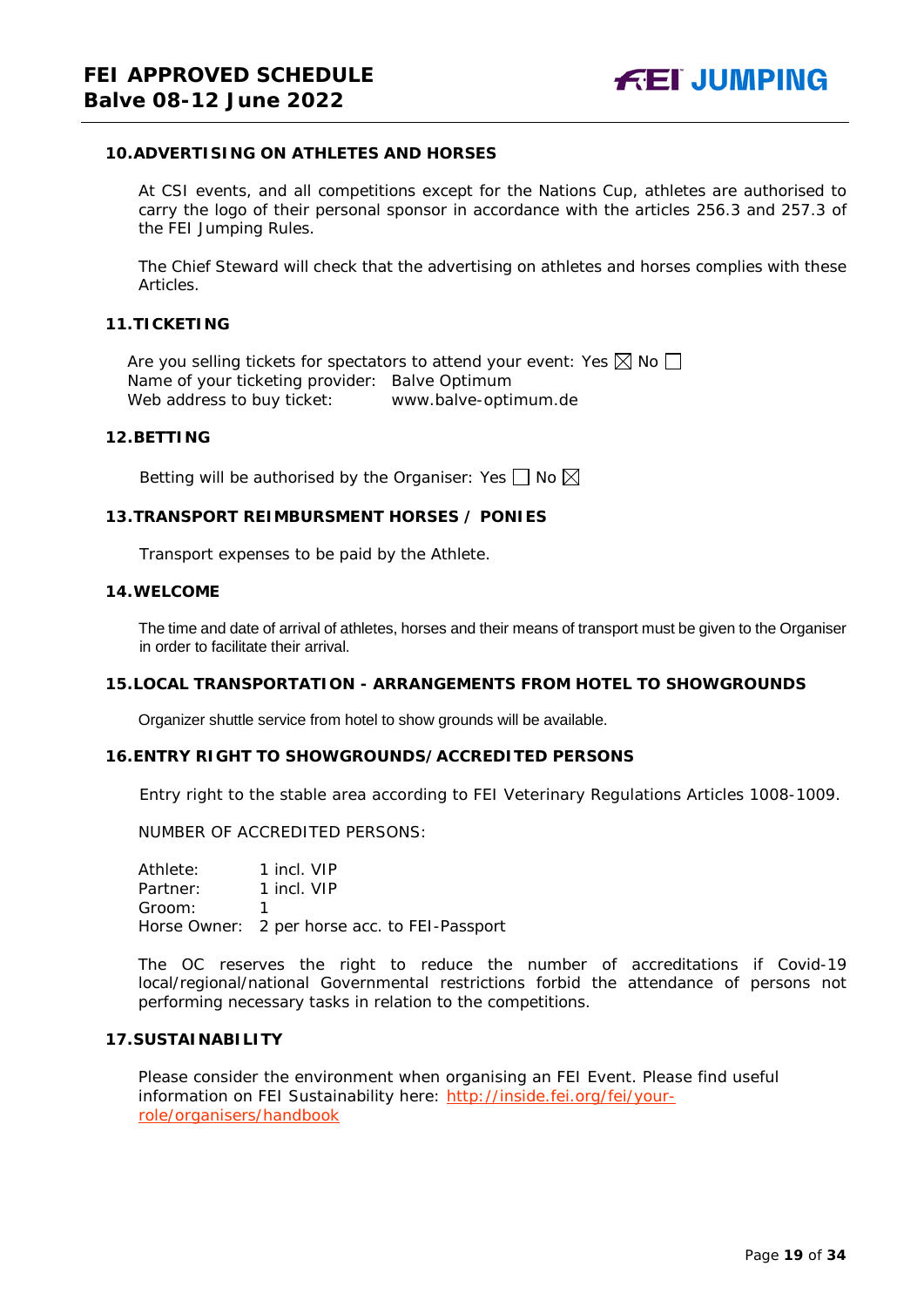# <span id="page-19-0"></span>**XII. VETERINARY MATTERS**

#### <span id="page-19-1"></span>**1. CUSTOMS FORMALITIES**

Contact details for Customs Formalities:

For questions pertaining to the veterinary and animal diseases legislation for horses from abroad and regarding the horses' transportation, the OC is ready to assist.

Customs and veterinary fees will not be taken over.

### <span id="page-19-2"></span>**2. HEALTH REQUIREMENTS**

### **GENERAL**

In accordance with the FEI Code of Conduct for the Welfare of the Horse it is imperative that all Horses at FEI Events are physically fit and free from infectious disease before being allowed to compete.

# **ENTRY OF HORSES**

Required health tests and vaccinations: ./. Quarantine period: ./. Specimen Import Licence applied:

For questions or problems, please contact your Government Veterinary Services.

Every Athlete is obliged to deliver all necessary health certificates for the transport to the event or identification of the horses before they come into the stables:

a) in case of arrival from an EU member country a health certificate "EQUI-INTRA-IND" according to implementing regulation (EU) 2021/403. From 15th of October 2021 onwards the use of TRACES-NT is mandatory.

b) in case of arrival from a country not belonging to the EU a health certificate "EQUI-X" according to implementing regulation (EU) 2021/403.

A certificate must be done in at least one official language of the country of destination and in one official language of the member country. The Athlete must carry with him the original certificate, not a copy.

The organiser sees to it that on the competition site, an official state veterinarian is present to issue the health certificates which are necessary for the transport of the horses to their destination abroad.

In case the OC has entrusted a forwarding agency, the latter is ready to assist regarding the required documents.

Furthermore, questions relating to health requirements for horses can be directed to the veterinary authorities in the country of origin or in Germany.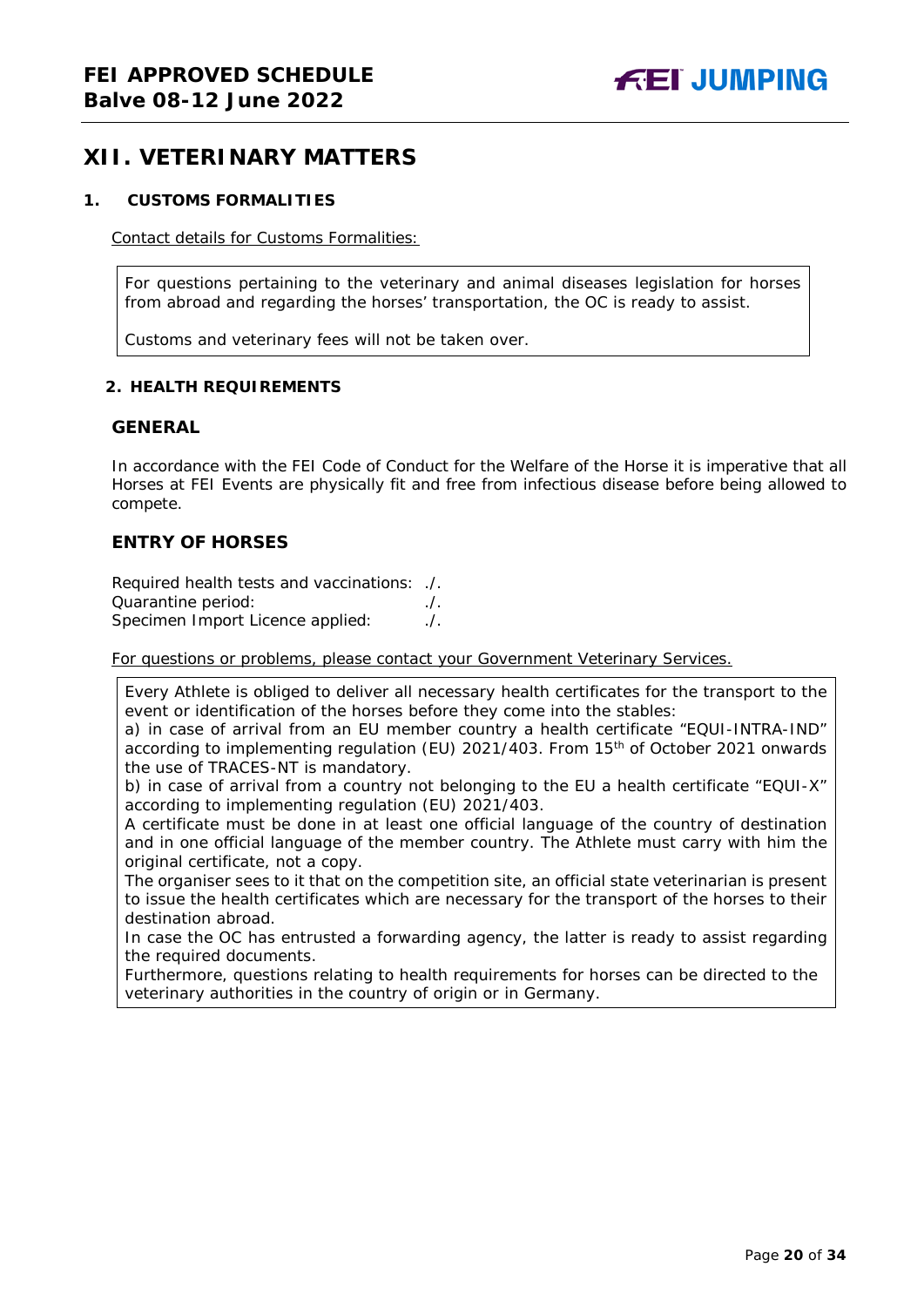# <span id="page-20-0"></span>**3. NATIONAL REQUIREMENTS**

In addition to the Rules and Regulations applicable as set out above the following national regulations apply:

- German Animal Welfare Act (Tierschutzgesetz):
- www.gesetze-im-internet.de/bundesrecht/tierschg/gesamt.pdf
- German Law concerning Manufacture and Distribution of Medicines (Arzneimittelgesetz): www.gesetze-im-internet.de/bundesrecht/amg\_1976/gesamt.pdf
- German Animal Health Act (Tiergesundheitsgesetz): www.gesetze-im-internet.de/tiergesg/TierGesG.pdf
- German Regulation for Animal-Welfare during Transport (Tierschutztransportverordnung):
- www.gesetze-im-internet.de/bundesrecht/tierschtrv\_2009/gesamt.pdf
- German Regulation regarding Livestock Transport (Viehverkehrsverordnung): www.gesetze-im-internet.de/bundesrecht/viehverkv\_2007/gesamt.pdf
- etc.

# <span id="page-20-1"></span>**4. PONIES**

FEI Veterinary Regulations, Chapter IX and Annex IX: For all Pony Events, Ponies must be available for Pony Measurement if requested by the FEI.

#### <span id="page-20-2"></span>**5. INJURY SURVEILLANCE**

FEI Veterinary Regulations, Chapter VIII:

Horses participating in FEI Events are subject to injury surveillance protocols; and in the event of fatality, a post mortem examination.

### <span id="page-20-3"></span>**6. TRANSPORT OF HORSES**

<span id="page-20-4"></span>Horses must be fit to travel and be transported in suitable vehicles for the transport of horses. Any government requirements for disease testing and control must be requested well in advance, to ensure that the horse is in compliance by the time of arrival at the border of the country where the Event is taking place. Athletes, or their representatives, have the responsibility to comply with national legislation in both their country of origin and the host nation of the Event. Where necessary athletes must contact local government authorities or veterinary advisors for information regarding animal health requirements and transport legislation. Within the European Union (EU), this includes EU Council Regulation (EC) No 1/2005 concerning the protection of animals during transport within the Member States of the EU.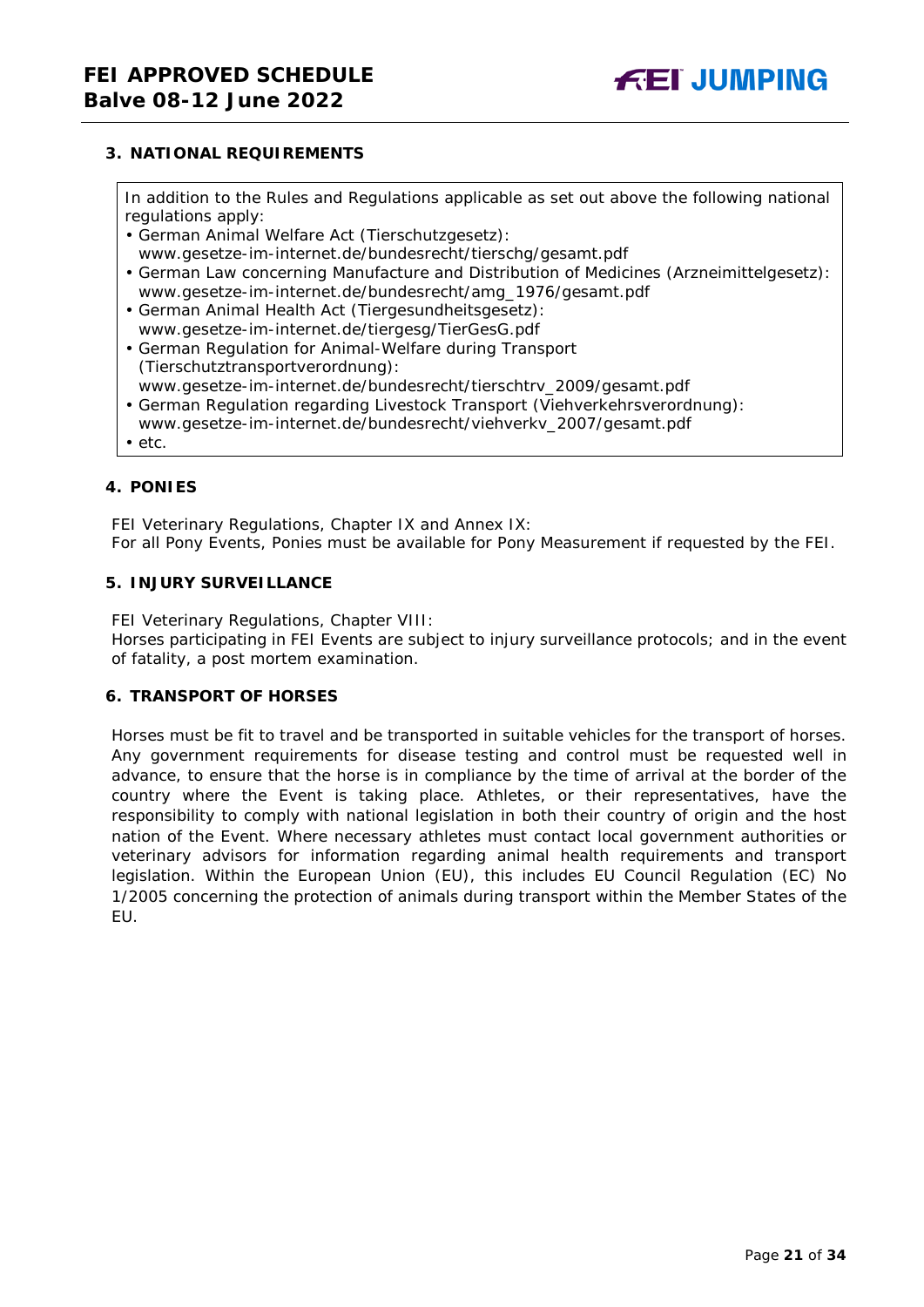### **7. VENUE ARRIVAL INFORMATION & FITNESS TO COMPETE**

#### **7.1. PASSPORTS. FEI General Regulations, Art. 137**

### **For all issues relating to FEI Horse Passports/FEI Recognition Cards please contact your National Federation.**

All Horses competing at FEI Events must be registered with the FEI.

FEI Passports or FEI Recognition Cards (for those Horses with a national passport approved by the FEI) are compulsory for FEI Events.

NB: Horses entered in CIMs and in CSIP in their country of residence are not required to have an FEI Passport or FEI Recognition Card but must be properly registered with the FEI and identifiable (FEI General Regulations, Art. 137.2).

Athletes who do not present a Horse's Passport and/or Recognition Card, or one that is not correctly validated or fail to meet other passport requirements will be **subject to Sanctions in accordance with Annex VI of the FEI Veterinary Regulations** and may not be allowed to compete.

**NB** for Horses permanently resident in a Member State of the European Union: all Horses must have a national EU passport in compliance with EU Regulations to which a FEI Recognition card is applied. The exception to this being Horses in possession of an FEI passport which has been continually revalidated without interruption.

#### **7.2. VACCINATIONS - EQUINE INFLUENZA. FEI Veterinary Regulations, Art. 1003**

Horses competing at FEI Events must comply with the requirements for Equine Influenza vaccination in accordance with the Veterinary Regulations and as summarised below.

| <b>VACCINATION</b>    | <b>PROTOCOL</b>                                                  | <b>ELIGIBILITY TO ENTER</b><br><b>VENUE</b>   |  |  |
|-----------------------|------------------------------------------------------------------|-----------------------------------------------|--|--|
| <b>Primary Course</b> | 1 <sup>st</sup> Vaccination: day 0                               | May compete 7 days after the                  |  |  |
|                       | 2 <sup>nd</sup> Vaccination: day 21-92                           | 2 <sup>nd</sup> Vaccination                   |  |  |
| <b>First Booster</b>  | 2 <sub>nd</sub><br>months of<br>Within 7<br>the                  | May compete for 6 months $+21$                |  |  |
|                       | Primary<br>vaccination of<br>the                                 | days after the 2 <sup>nd</sup> vaccination of |  |  |
|                       | Course                                                           | the Primary Course                            |  |  |
|                       |                                                                  | Must not compete in the 7 days                |  |  |
|                       |                                                                  | after receiving a vaccination                 |  |  |
|                       |                                                                  |                                               |  |  |
| <b>Boosters</b>       | MINIMUM: within one year of                                      | Must have<br>been<br>vaccinated               |  |  |
|                       | previous booster vaccination                                     | within 6 months $+21$ days                    |  |  |
|                       | IF COMPETING: must be in                                         | before arriving at the Event                  |  |  |
|                       | Must not compete in the 7 days<br>the 6 months $+21$ days of the |                                               |  |  |
|                       | booster previous vaccination<br>after receiving a vaccination    |                                               |  |  |

All FEI registered Horses intending to compete at FEI Events (including CIMs) must be vaccinated against Equine Influenza in accordance with these VRs. The exception being if the applicable domestic legislation prevents the use of Equine Influenza vaccines within the relevant territory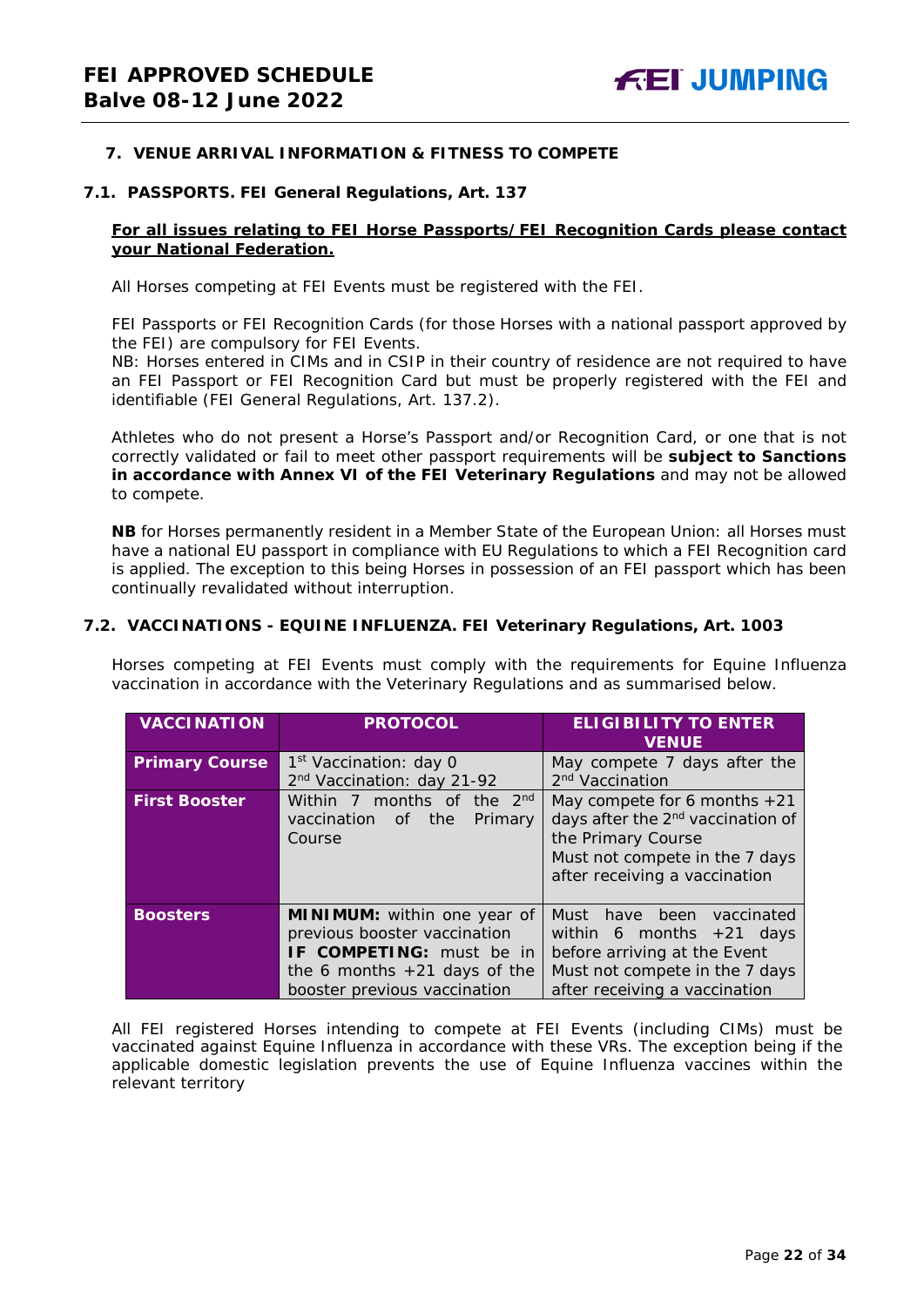## **7.3. EXAMINATION ON ARRIVAL. FEI Veterinary Regulations, Art. 1031**

On arrival at an Event venue, all Horses must undergo an examination by a veterinarian to confirm their identification from their passport and micro-chip ID (where present), their vaccination status and general health. To protect all horses attending events, any Horse with a questionable health status concerning vaccination, disease or other concerns, must be stabled within the isolation facilities provided by the Organising Committee pending a decision on entering the venue. PRs must fulfil the Horse Health Requirements via the FEI HorseApp in advance of the event which will be checked at the Examination on Arrival.

### **7.4. HORSE INSPECTIONS. FEI Veterinary Regulations, Art. 1034-1042**

All Horses will be assessed for their fitness to compete during the Horse Inspection. Any Horse demonstrating questionable fitness may be referred to the Holding Box for further veterinary examination. Horses not deemed fit to compete by the Inspection Panel will not be permitted to compete.

#### **7.5. LIMB SENSITIVITY EXAMINATION. FEI Veterinary Regulations, Art. 1048-1053 and Annex VIII**

All Horses are subject to examination under the protocol for abnormal limb sensitivity throughout the period of an Event. For Jumping that includes, but is not limited to, between rounds and before the Jump Off. Horses may be examined once or on multiple occasions during the Period of an Event.

Horses may be selected for examination under the protocol randomly or they may be targeted. All Horses selected to be tested must submit promptly to the examination or are subject to immediate disqualification. There is no obligation to examine any specific number of Horses at an Event.

#### <span id="page-22-0"></span>**8. EQUINE ANTI-DOPING AND CONTROLLED MEDICATION PROGRAMME (EADCMP). FEI VETERINARY REGULATIONS, CHAPTER VII**

#### **8.1. SAMPLING. FEI Veterinary Regulations, Chapter VII**

All horses competing at FEI Events may be subject to sampling for the presence of Prohibited Substances in accordance with the Anti-Doping and Controlled Medication Regulations (EADCMRs). Horses may be selected for sampling in accordance with obligatory testing, targeted or random sampling procedures. Refer to FEI Financial Charges for details of fees relating to Equine and Human Anti-Doping program (EADCMP), which OCs/NFs have the right to charge to the athlete (applicable for all FEI events worldwide).

#### **8.2. ELECTIVE TESTING. FEI VETERINARY REGULATIONS ARTICLES 1058**

Elective Testing may be carried out prior to an Event to check for the presence of Prohibited Substances. Please refer to <https://inside.fei.org/fei/cleansport/horses> for information and details.

# <span id="page-22-1"></span>**XIII. HUMAN ANTI-DOPING**

Athletes can be tested at any FEI Event, by the FEI or by other Anti-Doping Organisations with Testing jurisdiction. Organisers will have the responsibility to provide facilities and staff/volunteers to facilitate such Testing if requested by the FEI as outlined in article 22.3 of the FEI's Anti-doping Rules for Human Athletes (ADRHA).

The ADRHA rules are published on the FEI website at [http://inside.fei.org/content/anti-doping](http://inside.fei.org/content/anti-doping-rules)[rules.](http://inside.fei.org/content/anti-doping-rules)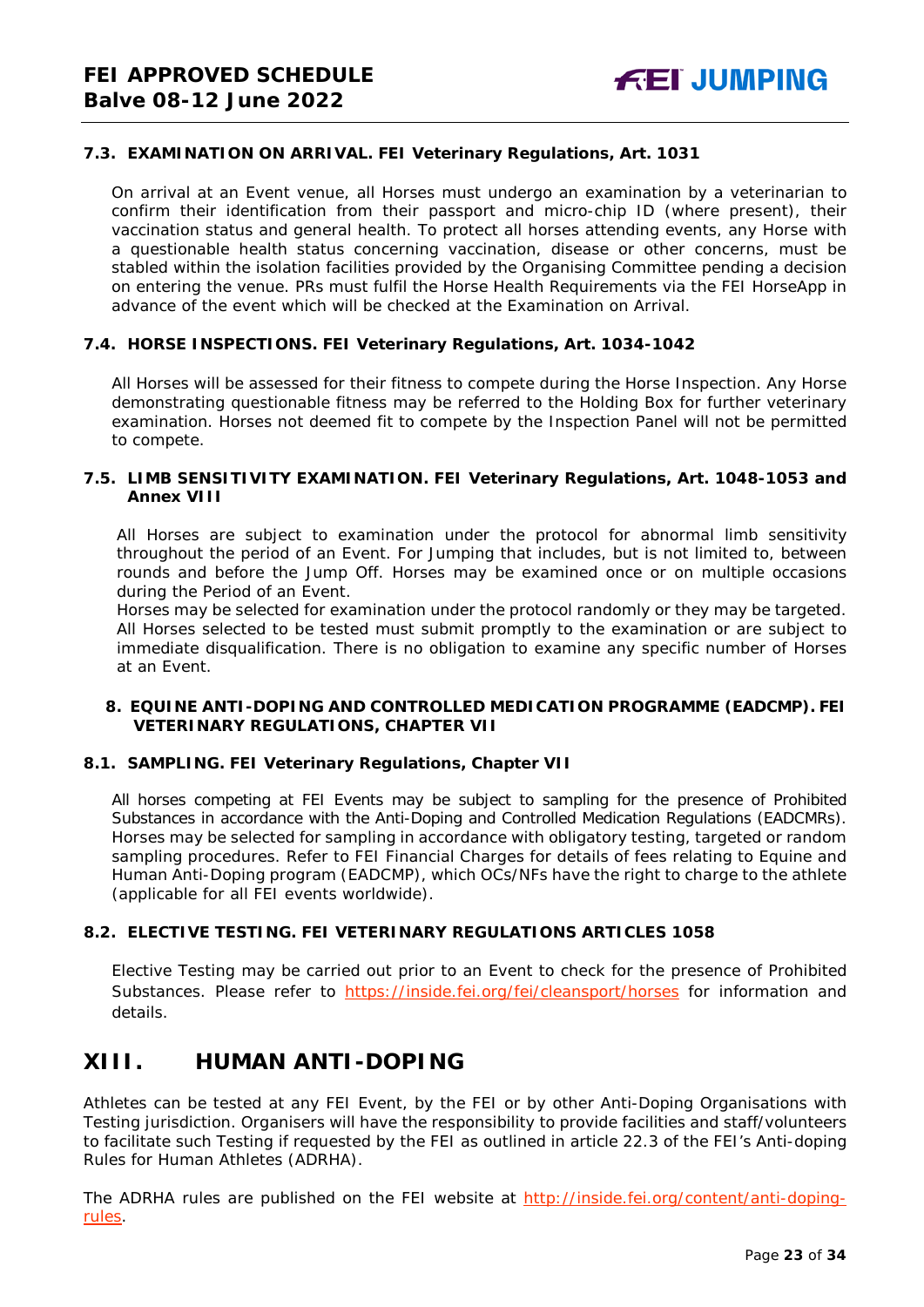# <span id="page-23-0"></span>**XIV. ADDITIONAL INFORMATION**

# <span id="page-23-1"></span>**1. THE FEI POLICY FOR ENHANCED COMPETITION SAFETY DURING THE COVID-19 PANDEMIC**

The FEI Policy for Enhanced Competition Safety during the Covid-19 Pandemic ("Policy") (https://inside.fei.org/system/files/FEI%20Policy%20for%20Enhanced%20Competition%2 0Safety%20during%20the%20Covid-19%20Pandemic%20-

%20Effective%201%20July%202020%20-%20Updated%2012%20October%202020.pdf)

is mandatory and applies for any FEI Event taking place **as of 1 July 2020**. The Policy has been developed based on currently accepted best practices by the WHO and US Center for Disease Control (CDC) and will be continually reviewed and updated as more information becomes available. It is not intended to replace the applicable guidance and policies from domestic government and health authorities, but to supplement their recommendations with sport specific considerations.

The OC shall submit the risk assessment and mitigation plan (including name and contact details of the person in charge) to the FEI as an annex to the Event Schedule, **at the latest ten (10) working days before the event's deadline for Definite Entries**.

Events for which the FEI has not received the documented risk assessment and mitigation measures plan in accordance with article 2.1.g) of the Policy **will be removed from the FEI calendar** in accordance with Article 112.3 of the FEI General Regulations.

### **ASSUMPTION OF RISK / WAIVER OF LIABILITY**

In consideration of being allowed to participate in the Event and related activities, all Participants (as defined in the Policy) acknowledge, appreciate, and agree that:

- 1. Participation includes possible exposure to and illness from infectious diseases including but not limited to COVID-19. While particular rules and personal discipline may reduce this risk, the risk of serious illness and death does exist; and,
- 2. The Participants knowingly and freely assume all such risks, both known and unknown, even if arising from the negligence of the OC or others, and assume full responsibility for their participation; and,
- 3. The Participants willingly agree to comply with the stated and customary terms and conditions for participation as regards protection against infectious diseases. If, however, a Participant observes any unusual or significant hazard during his/her presence or participation, the Participant will remove himself/herself from participation and bring such to the attention of the nearest official immediately; and,
- 4. The Participants, for themselves and on behalf of their heirs, assigns, personal representatives and next of kin, HEREBY RELEASE AND HOLD HARMLESS THE OC AND THE FEI, their officers, officials, agents, and/or employees, other participants, sponsoring agencies, sponsors, advertisers, and if applicable, owners and lessors of premises used to conduct the event ("RELEASEES"), WITH RESPECT TO ANY AND ALL ILLNESS, DISABILITY, DEATH, or loss or damage to person or property, WHETHER ARISING FROM THE NEGLIGENCE OF RELEASEES OR OTHERWISE, to the fullest extent permitted by law.

<span id="page-23-2"></span>The Participants confirm to have read this release of liability and assumption of risk agreement, fully understand its terms, understand that they have given up substantial rights.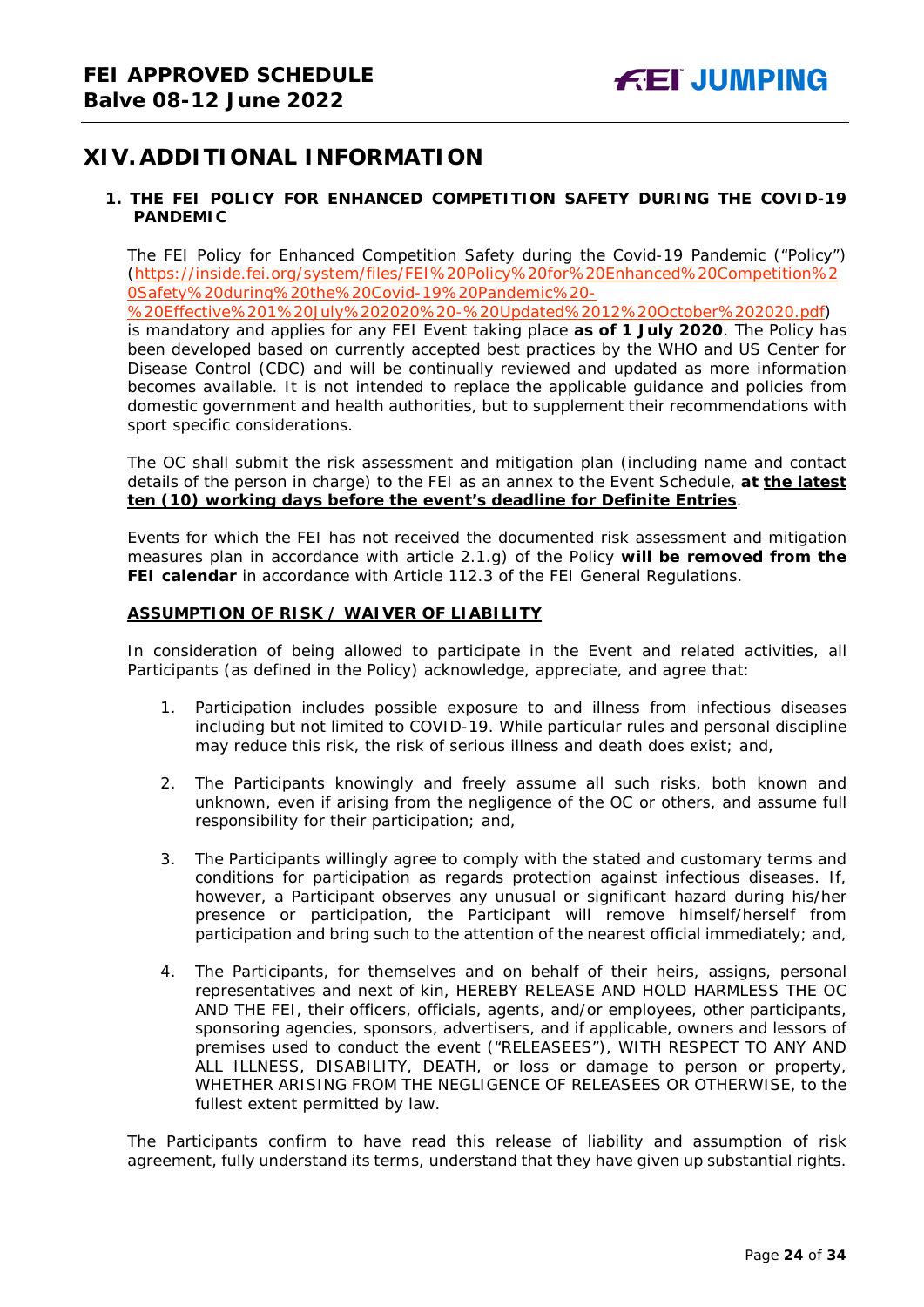### **2. INSURANCES AND NATIONAL REQUIREMENTS**

Equestrian sports involve inherent dangerous risks. To the greatest extent permitted by law, the FEI and the FEI Event Organiser shall NOT be liable for any damages relating to loss of property or injury of any kind to Athletes, Owners, Support Personnel or Horses at or in connection with an FEI Event and the FEI expressly excludes all such liability.

#### **2.1. ATHLETES, OWNERS AND SUPPORT PERSONNEL**

#### **2.1.1. Personal Accident and Health Insurance**

It is your responsibility as an Athlete/Owner/ Support Personnel to ensure that you have adequate personal accident insurance in place to cover your participation at FEI Events and in particular to insure against any personal injury or medical expenses arising from an accident, injury or illness which may occur at a FEI Event.

You should check with your National Federation to confirm if your National Federation's insurance policy (if any) covers personal accidents and/or illnesses which may occur when you are attending/participating in FEI Events.

If your National Federation does not have a personal accident/health insurance policy or if the National Federation's insurance policy does not cover personal accident or health claims, then you should obtain your own personal accident and health insurance policy to cover your attendance/participation at FEI Events.

#### **2.1.2. Personal Property Insurance**

You should also ensure that you are insured against property loss, theft or damage which may occur at an FEI Event.

Again, the advice is to check with your National Federation to confirm if they have an insurance policy in place which would cover you in case of such property loss, theft or damage. If not, then you should obtain your own personal property insurance to cover such situations.

### **2.1.3. Press Equipment**

Press equipment and other items left in the Press workroom, Press lockers, the Press Tribune or anywhere on the showgrounds are left entirely at the owner's risk. The Organising Committee does not accept any responsibility for any loss or damage to such equipment or items. Members of the Press are advised not to leave any equipment or personal items unattended.

### **2.2. ATHLETES AND OWNERS**

#### **2.2.1. Third Party Liability Insurance**

As an Athlete/Owner you are personally responsible for damages to third parties caused by you, your employees, Support Personnel, your agents or your Horses. You are, therefore, strongly advised to take out third-party liability insurance providing full coverage in relation to FEI Events at home and abroad, and to keep the policy up to date.

The FEI and the Organiser will NOT be responsible for any damage caused to third parties by you, your employees, Support Personnel, your agents or your Horses.

#### **2.2.2. Additional Liability Information**

The organizer declines any liability for property or pecuniary damage which may happen to visitors, athletes, grooms and horse owners through slight negligence of the organizer, his delegates or his assistants. The OC is liable in case of intent, gross negligence as well as in case of injury to life, body or health and in further cases the OC is liable for compelling legal liability acc. to the legal requirements.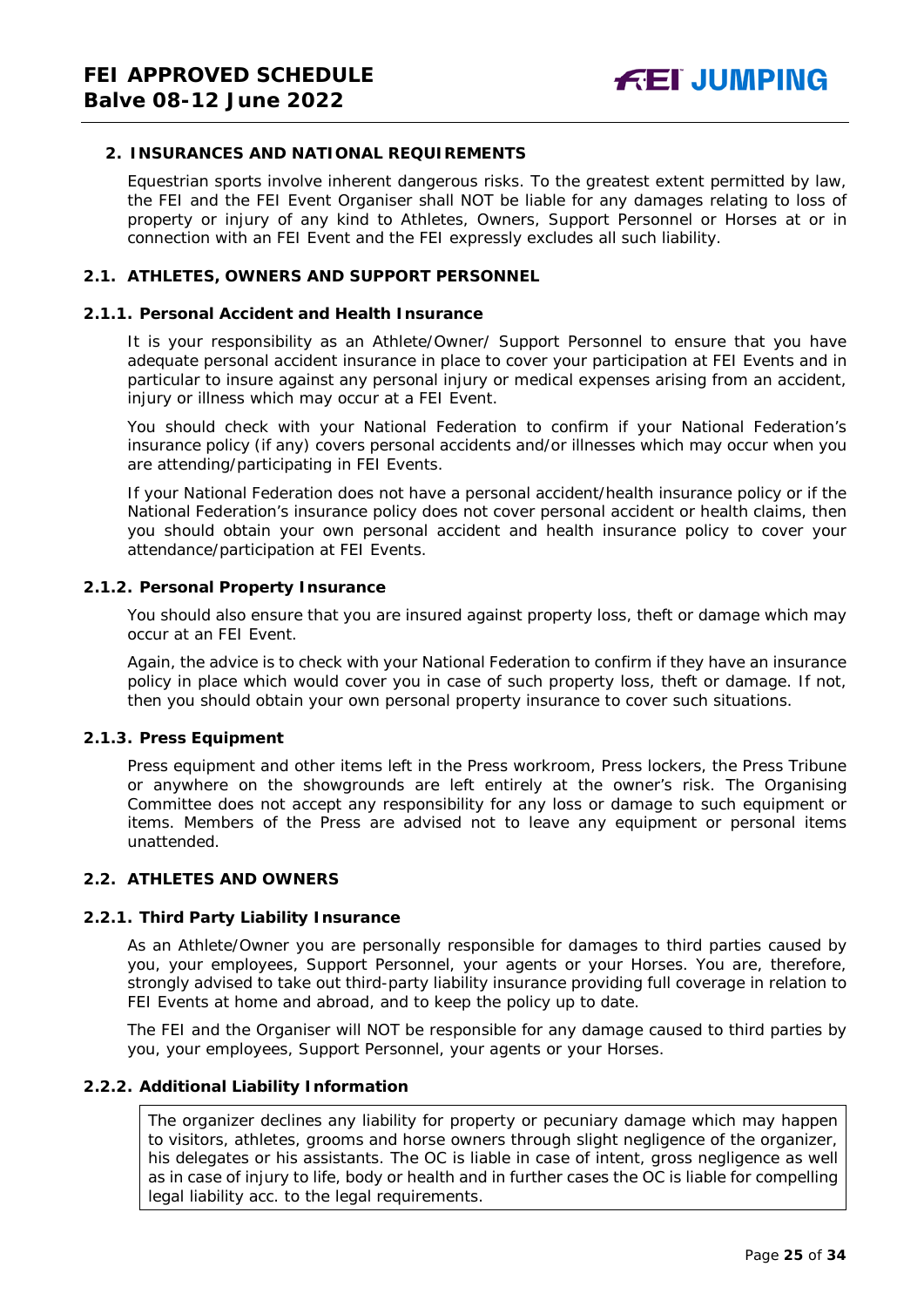#### **2.2.3. Horse Insurance**

As an Owner you should ensure that your Horses are adequately insured against any injuries or illnesses they may sustain while participating at a FEI Event.

N/A

#### <span id="page-25-0"></span>**3. PROTESTS/APPEALS**

To be valid, all Protests and Appeals must be made in writing and accompanied by a deposit of CHF 150.- or equivalent, as mentioned in the FEI General Regulations (Art. 161-162) available at the following link: [https://inside.fei.org/content/general-regs-statutes.](https://inside.fei.org/content/general-regs-statutes)

#### <span id="page-25-1"></span>**4. SCHOOLING DURING COMPETITIONS**

Athletes wishing to school during speed competitions (Table A and Table C) must inform the OC before these competitions begin. These athletes will start first in these competitions.

#### <span id="page-25-2"></span>**5. STEWARDING**

- If an athlete is uncertain as to whether the boots they intends to use during an event are allowed, they or their representative should show the boots to the Chief Steward for their opinion before the boots are used in training or in competition.
- In addition, athletes are to be made aware that hind boots must be removed and placed again on the horse's legs in the presence of a Steward while in the warm-up arena prior to entering the competition arena for certain competitions. (If bandages are used in place of boots, athletes are not required to remove the bandages in the warm-up arena.) This procedure is compulsory for competitions for which boot and bandage control is mandatory, that is the Nations Cup, Grand Prix, and the competition with the highest prize money, and is at the discretion of the Chief Steward for other competitions.
- As an alternative to carrying out this procedure at the time designated by the Steward an athlete may ask their groom to take the boots to the in-gate and place them on the horse's legs in front of the Steward prior to the combination entering the arena.
- The Steward has the authority to intervene if a boot is deemed excessively tight by instructing that the boot be removed and put on again correctly. *[Stewards are to note that it is normal for a horse's gait to be somewhat affected immediately after boots have been removed and re-placed.]* If an athlete or his/her groom refuses to remove and replace the boot(s) when instructed to do so by the Steward, a Yellow Warning Card will be issued to the athlete in question.
- If it is deemed impossible or unsafe to remove the hind boots in the warm-up arena prior to the combination entering the competition arena, due to an extremely excited or nervous horse, the boots of the horse in question are to be removed by the athlete/groom following the athlete's round upon leaving the arena and inspected by the Steward. This inspection may be carried out during the boot and bandage control if the boot and bandage control is carried out for the competition in question.
- · This procedure does not replace boot and bandage control after completion of an athlete's round for competitions for which boot and bandage control is mandatory (refer to JRs Art. 244.1).

#### <span id="page-25-3"></span>**6. DISPUTES**

In the event of any discussion concerning the interpretation of the schedule (in translated languages), the English version will be decisive.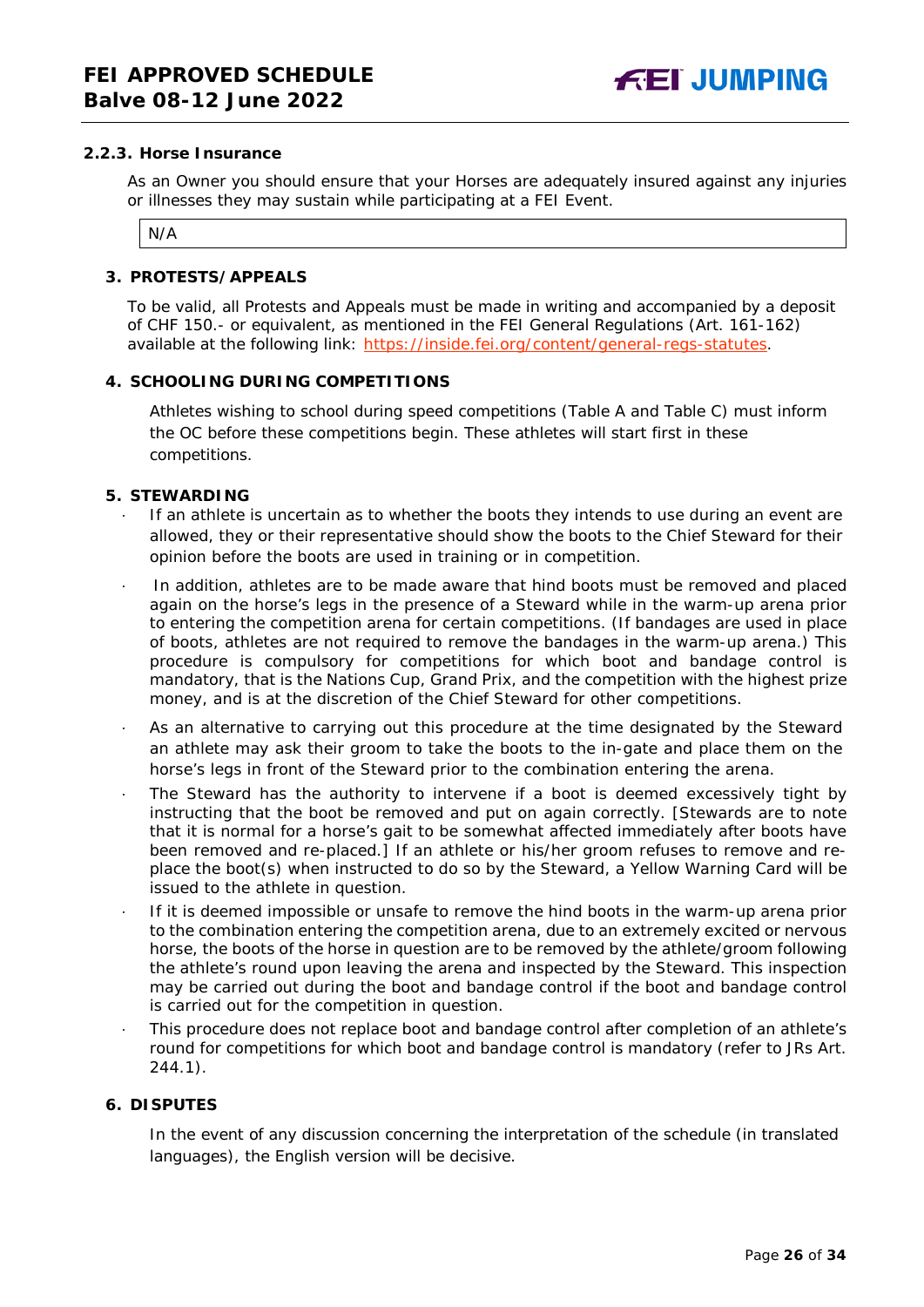## <span id="page-26-0"></span>**7. MODIFICATION TO SCHEDULE**

In exceptional circumstances, together with the approval of Chefs d'Equipe, host NF delegate, if any, and the Ground Jury, the Organiser may change the schedule in order to clarify any matter arising from an omission or due to unforeseen circumstances. Any such changes must be notified to all athletes and officials as soon as possible and they must be reported to the FEI Secretary General by the Technical Delegate, the President of the Ground Jury or the Foreign Judge, as applicable.

#### <span id="page-26-1"></span>**8. ADDITIONAL INFORMATION FROM THE OC**

#### **8.1 GERMAN SHOW RULES**

The OC acknowledges that para 1.4 LPO (German Show Rules) is binding for international events in Germany.

#### **8.2 TIMETABLE**

The times stated under "VIII. TIMETABLE" are subject to alterations.

#### **8.3 FEI-PASSPORTS**

Horses entered in CIMs (CSI1\*/CSI2\*/CSIU25 A+B/CSIJY A+B/CSIAm A+B/CSICh A+B) as well as CSIP in their country of residence are not required to have an FEI Passport or FEI Recognition Card but must be properly registered with the FEI and identifiable (GRs 137.2).

### **8.4 GERMAN ANIMAL WELFARE ACT**

According to paragraph 6 of the German Animal Welfare Act, trimming the vibrissae around eyes and muzzle as well as clipping or cutting the hairs inside the ears of horses are prohibited.

# **8.5 DOGS**

All dogs must be leashed and affixed to a human or stationary object on the whole show ground and in the stable area. Violation of this rule will incur a fine of CHF 100 per offence and, in case of a repeated offence at the Event, may lead to exclusion from the Venue (Art. 109.13 General RG).

### **8.6 DATA PROTECTION BASIC REGULATION**

With the entry declaration the athlete agrees that the show organizers are permitted to save their data and uses photos and film footages made at the event of the athlete for publications.

# **8.7 INFORMATION ON COVID19**

FEI: see Covid-19 Frequently Asked Questions (FAQs): https://inside.fei.org/fei/covid-19/faqs

NF GER: see "Coronavirus: "Impact on Equestrian Sport" (Auswirkungen auf den Pferdesport): https://www.pferd-aktuell.de/coronavirus

### **8.8 HYGIENE MEASURES IN CONNECTION WITH THE EHV-1**

For all measures in place at the time of the Event, please refer to: https://inside.fei.org/fei/ehv-1.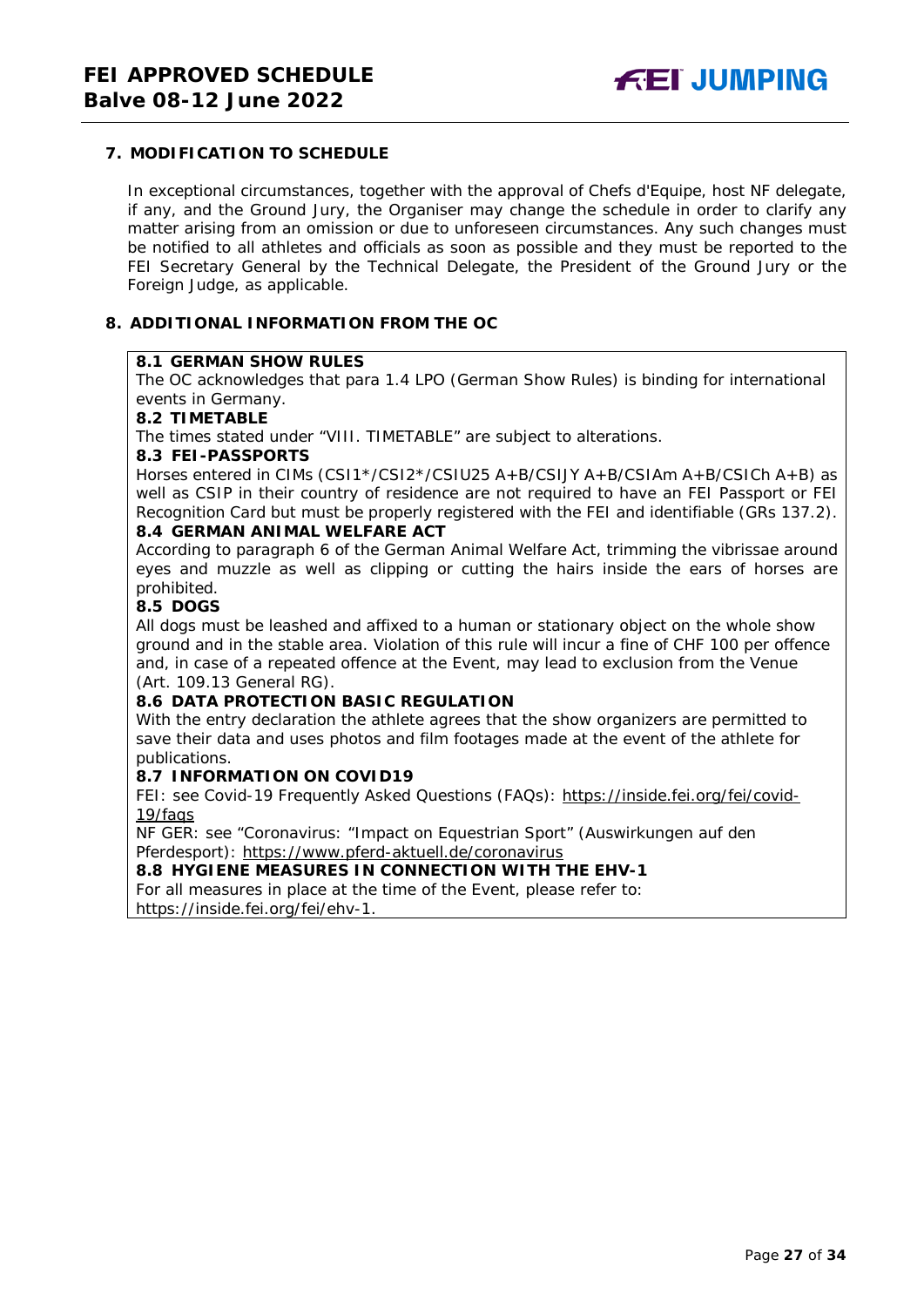#### **Age of Athletes and Horses according to the Event's Category**

| <b>Event's Category</b>                                                                       | Age of Athletes (Refer to JRs 255)                                                                                   | <b>Age of Horses</b>      |
|-----------------------------------------------------------------------------------------------|----------------------------------------------------------------------------------------------------------------------|---------------------------|
| <b>Olympic Games/WEG</b>                                                                      | As of 18 <sup>th</sup> year                                                                                          | Min 9 y.o.                |
| <b>Continental Championships Senior</b>                                                       | As of 18 <sup>th</sup> year                                                                                          | Min 8 y.o.                |
| <b>Regional Championships/Games</b>                                                           | As of 18 <sup>th</sup> year                                                                                          | Min. 8 y.o.               |
|                                                                                               | As of 16 <sup>th</sup> year if height of obstacles max.1.40m (JRs                                                    | Min. 7 y.o. if height of  |
|                                                                                               | Annex IX, Art. 6.1)                                                                                                  | obstacles max. 1.40m      |
|                                                                                               |                                                                                                                      | (JRs Art. 254.1.1)        |
| <b>World Cup Final</b>                                                                        | As of 18th year                                                                                                      | Min. 9 y.o.               |
| <b>Nations Cup Final</b>                                                                      | As of 18th year                                                                                                      | Min. 8 y.o.               |
| CSIO(-W)3*-5*/CSI-W3*-5*                                                                      |                                                                                                                      |                           |
| Grand Prix, World Cup, Nations Cup, Power and Skill, Derby or                                 |                                                                                                                      |                           |
| Competition with the highest prize money                                                      | As of 18 <sup>th</sup> year                                                                                          | Min. 7 y.o.               |
| <b>Other Competitions</b>                                                                     | As of 16th year                                                                                                      |                           |
| Other Competitions if height max. 1.40m<br>Other Competitions if height max. 1.30m            | As of 14 <sup>th</sup> year<br>As of 12 <sup>th</sup> year                                                           |                           |
| CSIO-W1*-2*                                                                                   |                                                                                                                      |                           |
| Grand Prix, World Cup, Nations Cup, Power and Skill, Derby or                                 |                                                                                                                      |                           |
| Competition with the highest prize money                                                      | As of 18 <sup>th</sup> year                                                                                          |                           |
| <b>Other Competitions</b>                                                                     | As of 16 <sup>th</sup> year                                                                                          | Min. 7 y.o.               |
| Other Competitions if height max. 1.40m                                                       | As of 14 <sup>th</sup> year                                                                                          |                           |
| Other Competitions if height max. 1.30m                                                       | As of 12 <sup>th</sup> year                                                                                          |                           |
| CSI01*-2*                                                                                     |                                                                                                                      |                           |
| Grand Prix, Nations Cup, Power and Skill, Derby or Competition                                |                                                                                                                      |                           |
| with the highest prize money                                                                  | As of 18 <sup>th</sup> year                                                                                          |                           |
| <b>Other Competitions</b>                                                                     | As of 16 <sup>th</sup> year                                                                                          | Min. 6 y.o. $*$           |
| Other Competitions if height max. 1.40m                                                       | As of 14 <sup>th</sup> year                                                                                          |                           |
| Other Competitions if height max. 1.30m                                                       | As of 12 <sup>th</sup> year                                                                                          |                           |
| $CSI-W2*$                                                                                     |                                                                                                                      |                           |
| World Cup, Power and Skill or Derby                                                           | As of 18th year                                                                                                      |                           |
| Grand Prix, if not the World Cup Competition and other                                        |                                                                                                                      |                           |
| Competitions                                                                                  | As of 16 <sup>th</sup> year                                                                                          | Min. 7 y.o.               |
| Grand Prix, if not the World Cup Competition and other                                        |                                                                                                                      |                           |
| Competitions if height max. 1.40m                                                             | As of 14 <sup>th</sup> year                                                                                          |                           |
| Grand Prix, if not the World Cup Competition and other                                        |                                                                                                                      |                           |
| Competitions if height max. 1.30m                                                             | As of 12 <sup>th</sup> year                                                                                          |                           |
| $CSI-W1*$                                                                                     | As of 18 <sup>th</sup> year                                                                                          |                           |
| World Cup, Power and Skill or Derby<br>Grand Prix, if not the World Cup Competition and other |                                                                                                                      |                           |
| Competitions if height max. 1.40m                                                             | As of 14 <sup>th</sup> year                                                                                          | Min. 7 y.o.               |
| Grand Prix, if not the World Cup Competition and other                                        |                                                                                                                      |                           |
| Competitions if height max. 1.30m                                                             | As of 12 <sup>th</sup> year                                                                                          |                           |
| CSI3*-5*                                                                                      |                                                                                                                      |                           |
| Grand Prix, Power and Skill, Derby or Competition with the                                    |                                                                                                                      |                           |
| highest prize money                                                                           | As of 18th year                                                                                                      |                           |
| <b>Other Competitions</b>                                                                     | As of 16 <sup>th</sup> year                                                                                          | Min. 7 y.o.               |
| Other Competitions if height max. 1.40m                                                       | As of 14 <sup>th</sup> year                                                                                          |                           |
| Other Competitions if height max. 1.30m                                                       | As of 12 <sup>th</sup> year                                                                                          |                           |
| $CSI2*$                                                                                       |                                                                                                                      |                           |
| Power and Skill or Derby                                                                      | As of 18th year                                                                                                      |                           |
| Grand Prix and other Competitions                                                             | As of 16 <sup>th</sup> year                                                                                          | Min. 6 y.o.               |
| Grand Prix and other Competitions if height max. 1.40m                                        | As of 14 <sup>th</sup> year                                                                                          |                           |
| Grand Prix and other Competitions if height max. 1.30m                                        | As of 12 <sup>th</sup> vear                                                                                          |                           |
| $CSI1*$                                                                                       |                                                                                                                      |                           |
| Power and Skill or Derby                                                                      | As of 18 <sup>th</sup> year                                                                                          | Min. 6 y.o.               |
| Grand Prix and other Competitions if height max. 1.40m                                        | As of 14 <sup>th</sup> year                                                                                          |                           |
| Grand Prix and other Competitions if height max. 1.30m                                        | As of 12 <sup>th</sup> year                                                                                          |                           |
| CH-Y                                                                                          | As of 16 <sup>th</sup> year to end 21 <sup>st</sup> year                                                             | Min. 7 y.o.               |
| CSI/CSIO-Y                                                                                    | As of 16 <sup>th</sup> year to end 21 <sup>st</sup> year                                                             | Min. 7 y.o.               |
| CH-J                                                                                          | As of 14 <sup>th</sup> year to end 18 <sup>th</sup> year<br>As of 14 <sup>th</sup> year to end 18 <sup>th</sup> year | Min. 7 y.o.               |
| CSI/CSIO-J                                                                                    |                                                                                                                      | Min. 6 y.o.               |
| CSI/CSIO-Ch/CH-Ch<br>CSI/CSIOP/CH-P                                                           | As of 12 <sup>th</sup> year to end 14 <sup>th</sup> year<br>As of 12 <sup>th</sup> year to end 16 <sup>th</sup> year | Min. 6 y.o.               |
|                                                                                               | Ponies must be registered as ponies with FEI                                                                         | Min. 6 y.o.               |
| <b>CSIU-25</b>                                                                                | As of 16 <sup>th</sup> year to end 25 <sup>th</sup> year                                                             |                           |
| if height max. 1,40 m                                                                         | As of 14 <sup>th</sup> year to end 25 <sup>th</sup> year                                                             | Min. 7 y.o.               |
| <b>CSIV</b>                                                                                   | As of 45 <sup>th</sup> year                                                                                          | Min. 6 y.o.               |
| CSIAm                                                                                         | As of 14 <sup>th</sup> year                                                                                          |                           |
| If height max. 1,30 m                                                                         | As of 12 <sup>th</sup> year                                                                                          | Min. 6 y.o.               |
| <b>CSIYH</b>                                                                                  | Per Art. 255.2                                                                                                       | Min. 5 y.o. - Max. 8 y.o. |
| CH-M-YH-S                                                                                     | As of 18 <sup>th</sup> year or 16 year for athletes qualified with the                                               | 5 y.o. / 6 y.o. / 7 y.o.  |
|                                                                                               | same horse                                                                                                           |                           |

\*Art. 254.1.1: Horses entered for CSIO2\* Events at which the Nations Cup is built to the dimensions set forth in JRs Art. 264.3 for 2\* Events must be at least 6 years old; Horses entered for CSIO2\* Events at which the Nations Cup is built to the dimensions set forth in JRs Art. 264.3 for 3\* Events or higher must be at least 7 years old.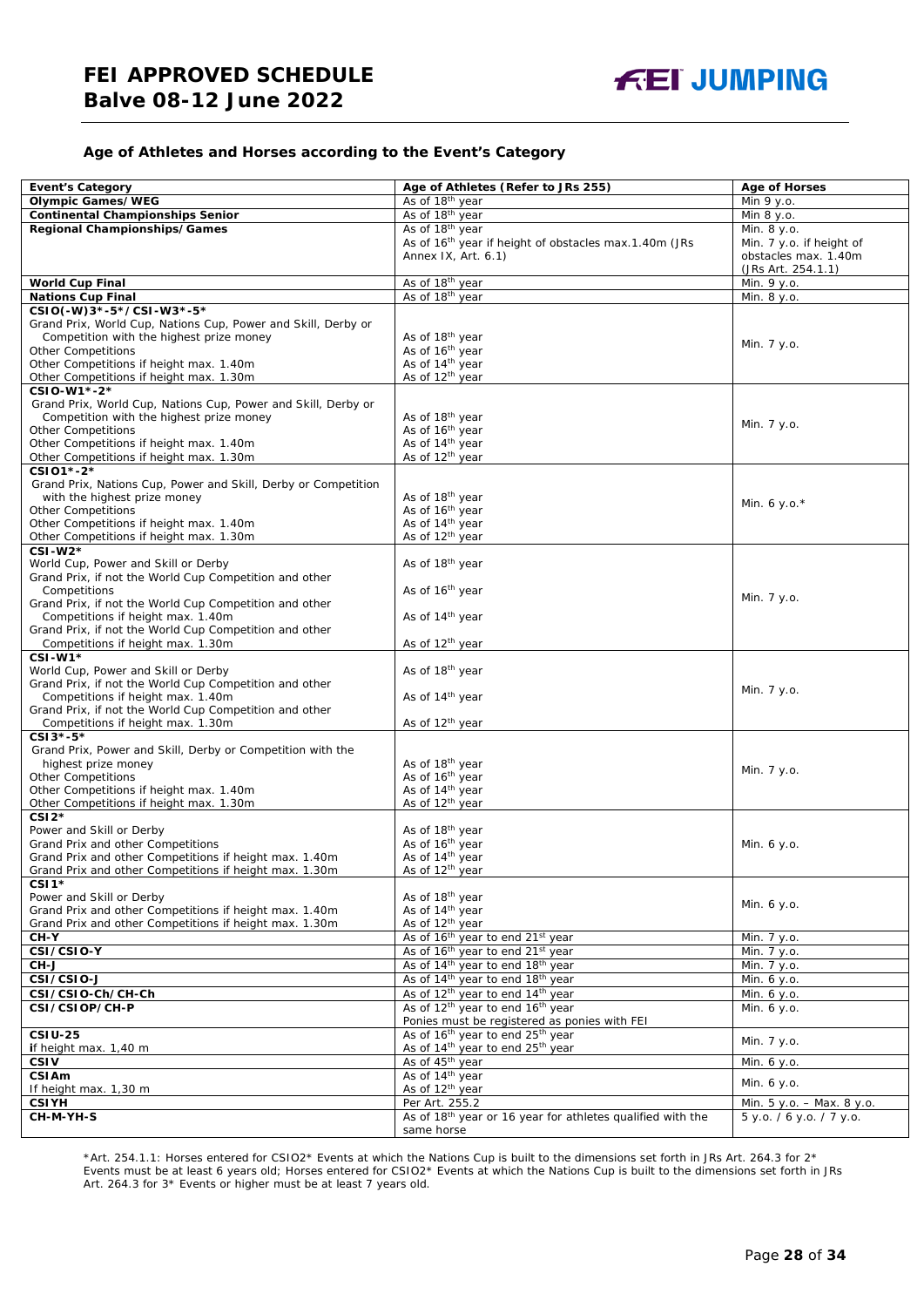### <span id="page-28-0"></span>**9. PRIZE MONEY DISTRIBUTION**

Prize Money Distribution Chart 1: Prize money distribution with 25% of prize money for the winner updated 06.12.2021

| N° of<br>starters                                                                                                                                                                                             | up to 11                                                                                                                                                                                                                                                                                                                                                                                                                                                                                                                                                                                                                              | $12 - 48$ |        | 49-100                                                                                    |                                   |
|---------------------------------------------------------------------------------------------------------------------------------------------------------------------------------------------------------------|---------------------------------------------------------------------------------------------------------------------------------------------------------------------------------------------------------------------------------------------------------------------------------------------------------------------------------------------------------------------------------------------------------------------------------------------------------------------------------------------------------------------------------------------------------------------------------------------------------------------------------------|-----------|--------|-------------------------------------------------------------------------------------------|-----------------------------------|
| N° of<br>prizes                                                                                                                                                                                               | Same as the number of starters who finish the competition                                                                                                                                                                                                                                                                                                                                                                                                                                                                                                                                                                             | 12        |        | First 12 acc. to<br>percentages be-<br>low; extra prizes<br>for 13 <sup>th</sup> to last* |                                   |
| Prize<br>money                                                                                                                                                                                                | Example: Competition prize money = $40'000$ .-                                                                                                                                                                                                                                                                                                                                                                                                                                                                                                                                                                                        |           |        |                                                                                           | $100\% = 40'000$ $100\% = 40'000$ |
|                                                                                                                                                                                                               |                                                                                                                                                                                                                                                                                                                                                                                                                                                                                                                                                                                                                                       | %         |        | %                                                                                         |                                   |
| $\mathbf{1}$                                                                                                                                                                                                  | All athletes who complete the competition receive prize money,                                                                                                                                                                                                                                                                                                                                                                                                                                                                                                                                                                        | 25        | 10'000 | 25                                                                                        | 10'000                            |
| $\overline{2}$                                                                                                                                                                                                | to be distributed according to the percentages at right from the                                                                                                                                                                                                                                                                                                                                                                                                                                                                                                                                                                      | 20        | 8000   | 20                                                                                        | 8000                              |
| 3                                                                                                                                                                                                             | 1st placed to the last placed athlete. The remaining prizes, i.e.<br>the prizes foreseen up to 12 <sup>th</sup> place, are then distributed in                                                                                                                                                                                                                                                                                                                                                                                                                                                                                        | 15        | 6000   | 15                                                                                        | 6000                              |
| 4                                                                                                                                                                                                             | descending order starting again with the 1st placed athlete until                                                                                                                                                                                                                                                                                                                                                                                                                                                                                                                                                                     | 10        | 4000   | 10                                                                                        | 4000                              |
| 5                                                                                                                                                                                                             | there are no more prizes to be distributed. See examples below.                                                                                                                                                                                                                                                                                                                                                                                                                                                                                                                                                                       | 7         | 2800   | $\overline{7}$                                                                            | 2800                              |
| 6                                                                                                                                                                                                             | 5 athletes: winner gets prize for 1 <sup>#</sup> (25%) and the other athletes get the<br>relevant percentages down to the last athlete, i.e. 5th place (7%). The prize for<br>$\overline{7}$<br>$6th$ (5.5%) is then given to the winner, the prize for 7 <sup>th</sup> (4%) is given to the 2 <sup>nd</sup>                                                                                                                                                                                                                                                                                                                          |           |        | 5.5                                                                                       | 2200                              |
|                                                                                                                                                                                                               |                                                                                                                                                                                                                                                                                                                                                                                                                                                                                                                                                                                                                                       |           |        | 4                                                                                         | 1600                              |
| placed athlete, the prize for 8th (3%) is given to the 3rd placed athlete, the prize<br>8                                                                                                                     |                                                                                                                                                                                                                                                                                                                                                                                                                                                                                                                                                                                                                                       | 3         | 1200   | 3                                                                                         | 1200                              |
| $\mathbf{Q}$                                                                                                                                                                                                  | for 9 <sup>th</sup> (3%) is given to the 4 <sup>th</sup> placed athlete and the prize for 10 <sup>th</sup> (2.5%) is<br>given to the 5 <sup>th</sup> placed athlete. The prize for $11th$ (2.5%) is then given to the $1th$<br>place athlete and the prize for 12 <sup>th</sup> (2.5%) is given to the 2 <sup>nd</sup> placed athlete.<br>10<br>10 athletes: winner gets prize for 1st (25%) and 11th (2.5%), second placed<br>gets prize for 2 <sup>nd</sup> (20%) and 12 <sup>th</sup> (2.5%); the remaining athletes receive the<br>11<br>prize money for their placing as per the percentages from 3rd to 10 <sup>th</sup> place. |           | 1200   | $\overline{3}$                                                                            | 1200                              |
|                                                                                                                                                                                                               |                                                                                                                                                                                                                                                                                                                                                                                                                                                                                                                                                                                                                                       |           | 1000   | 2.5                                                                                       | 1000                              |
|                                                                                                                                                                                                               |                                                                                                                                                                                                                                                                                                                                                                                                                                                                                                                                                                                                                                       |           | 1000   | 2.5                                                                                       | 1000                              |
| 12                                                                                                                                                                                                            | n/a                                                                                                                                                                                                                                                                                                                                                                                                                                                                                                                                                                                                                                   | 2.5       | 1000   | 2.5                                                                                       | 1000                              |
| Total                                                                                                                                                                                                         | 40'000                                                                                                                                                                                                                                                                                                                                                                                                                                                                                                                                                                                                                                | 100%      | 40'000 | 100%                                                                                      | 40'000                            |
| 13                                                                                                                                                                                                            |                                                                                                                                                                                                                                                                                                                                                                                                                                                                                                                                                                                                                                       |           |        |                                                                                           | Extra prizes for 13th             |
| 14                                                                                                                                                                                                            |                                                                                                                                                                                                                                                                                                                                                                                                                                                                                                                                                                                                                                       |           |        | to last place*                                                                            |                                   |
| 15                                                                                                                                                                                                            |                                                                                                                                                                                                                                                                                                                                                                                                                                                                                                                                                                                                                                       |           |        |                                                                                           |                                   |
| 16                                                                                                                                                                                                            |                                                                                                                                                                                                                                                                                                                                                                                                                                                                                                                                                                                                                                       |           |        |                                                                                           |                                   |
| Total                                                                                                                                                                                                         |                                                                                                                                                                                                                                                                                                                                                                                                                                                                                                                                                                                                                                       |           |        |                                                                                           |                                   |
| * The OC must provide additional prizes for the remaining placed athletes to fulfil quota of one prize<br>per four athletes. The amount to be given to each of these athletes must be stated in the Schedule. |                                                                                                                                                                                                                                                                                                                                                                                                                                                                                                                                                                                                                                       |           |        |                                                                                           |                                   |

Prize Money Distribution Chart 2: Prize money distribution with 33% of prize money for the winner updated 06.12.2021

| N° of<br>starters | up to $11$                                                                                                                                                                                                                                                          |                | $12 - 48$        | 49-100           |                                                                       |
|-------------------|---------------------------------------------------------------------------------------------------------------------------------------------------------------------------------------------------------------------------------------------------------------------|----------------|------------------|------------------|-----------------------------------------------------------------------|
| N° of<br>prizes   | Same as the number of starters who finish the competition                                                                                                                                                                                                           | 12             |                  | First 12 acc. to | percentages be-<br>low; extra prizes<br>for 13 <sup>th</sup> to last* |
| Prize<br>money    | Example: Competition prize money = 40'000.-                                                                                                                                                                                                                         |                | $100\% = 40'000$ |                  | $100\% = 40'000$                                                      |
|                   |                                                                                                                                                                                                                                                                     | $\frac{9}{6}$  |                  | %                |                                                                       |
| $\mathbf{1}$      | All athletes who complete the competition receive prize money,                                                                                                                                                                                                      | 33             | 13'200           | 33               | 13'200                                                                |
| $\overline{2}$    | to be distributed according to the percentages at right from the                                                                                                                                                                                                    | 20             | 8000             | 20               | 8000                                                                  |
| 3                 | 1st placed to the last placed athlete. The remaining prizes, i.e.<br>the prizes foreseen up to 12 <sup>th</sup> place, are then distributed in                                                                                                                      | 15             | 6000             | 15               | 6000                                                                  |
| 4                 | descending order starting again with the 1st placed athlete until                                                                                                                                                                                                   | 10             | 4000             | 10               | 4000                                                                  |
| 5                 | there are no more prizes to be distributed. See examples below.                                                                                                                                                                                                     | 6              | 2400             | 6                | 2400                                                                  |
| 6                 | 5 athletes: winner gets prize for $1\mu$ (25%) and the other athletes get the                                                                                                                                                                                       | 4.5            | 1800             | 4.5              | 1800                                                                  |
| $\overline{7}$    | relevant percentages down to the last athlete, i.e. 5th place (7%). The prize for<br>6 <sup>th</sup> (5.5%) is then given to the winner, the prize for 7 <sup>th</sup> (4%) is given to the 2 <sup>nd</sup>                                                         | 3              | 1200             | 3                | 1200                                                                  |
| 8                 | placed athlete, the prize for 8th (3%) is given to the 3 <sup>rd</sup> placed athlete, the prize                                                                                                                                                                    | 2.5            | 1000             | 2.5              | 1000                                                                  |
| $\mathbf Q$       | for 9 <sup>th</sup> (3%) is given to the 4 <sup>th</sup> placed athlete and the prize for 10 <sup>th</sup> (2.5%) is<br>given to the 5 <sup>th</sup> placed athlete. The prize for $11th$ (2.5%) is then given to the $1st$                                         | $\overline{2}$ | 800              | $\overline{2}$   | 800                                                                   |
| 10                | place athlete and the prize for 12 <sup>th</sup> (2.5%) is given to the 2 <sup>nd</sup> placed athlete.                                                                                                                                                             | $\overline{2}$ | 800              | $\overline{2}$   | 800                                                                   |
| 11                | 10 athletes: winner gets prize for 1st (25%) and 11th (2.5%), second placed<br>gets prize for 2 <sup>nd</sup> (20%) and 12 <sup>th</sup> (2.5%); the remaining athletes receive the<br>prize money for their placing as per the percentages from 3rd to 10th place. | $\mathbf{1}$   | 400              | $\mathbf{1}$     | 400                                                                   |
| 12                | n/a                                                                                                                                                                                                                                                                 | $\mathbf{1}$   | 400              | $\mathbf{1}$     | 400                                                                   |
| Total             | 40'000                                                                                                                                                                                                                                                              | 100%           | 40'000           | 100%             | 40'000                                                                |
| 13                |                                                                                                                                                                                                                                                                     |                |                  |                  | Extra prizes for 13th                                                 |
| 14                |                                                                                                                                                                                                                                                                     |                |                  | to last place*   |                                                                       |
| 15                |                                                                                                                                                                                                                                                                     |                |                  |                  |                                                                       |
| 16                |                                                                                                                                                                                                                                                                     |                |                  |                  |                                                                       |
| Total             |                                                                                                                                                                                                                                                                     |                |                  |                  |                                                                       |
|                   | * The OC must provide additional prizes for the remaining placed athletes to fulfil quota of one prize<br>per four athletes. The amount to be given to each of these athletes must be stated in the Schedule.                                                       |                |                  |                  |                                                                       |

In case of a tie for the 12<sup>th</sup> place in a competition with 12 to 48 starters, the prize money foreseen for the 12<sup>th</sup> place will be divided equally among the athletes concerned.

#### For Competitions run in two rounds with more than 12 starters in 2<sup>nd</sup> round:

*OCs that indicate in the schedule that a specific number (that is more than 12) of athletes will return for the second round will be permitted to distribute the prize money for that competition among all the athletes taking part in the second round, even if the second round is followed by a jump-off in case of a tie on penalties for first place after the second round.*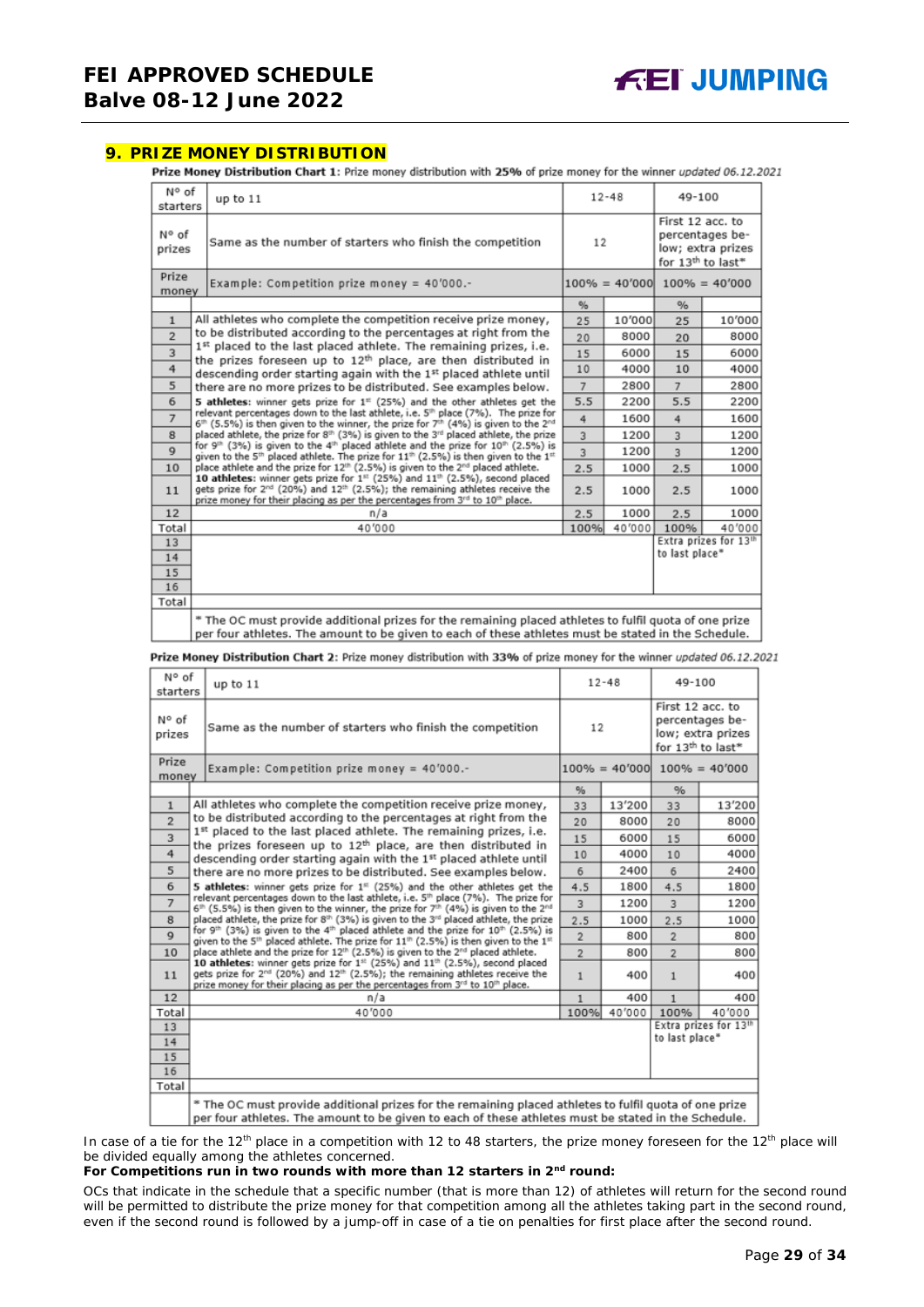#### **DEDUCTIONS FROM PRIZE MONEY AT COMPETITIONS:**

#### Distribution of Prizes and Indemnities

All prize money and all prizes in kind rewarded instead of prize money as well as reimbursements (e. g. transport charges, travelling expenses) will be distributed acc. to FEI-RG Art. 127/128 following the last competition at the latest.

Settlement will be done per athlete. Depending on the agreement with the horse owner, each athlete binds himself to pass on to the horse owners the prize money or prizes in kind rewarded instead of prize money. The organizer is allowed to deduct possibly outstanding debts of the athlete. Acc. to § 50a EstG this also applies to foreign horse owners. Taxes are due on prize money as well as on prizes given in kind instead of prize money and on reimbursements. As a rule, the deduction (based on the amount received per day) is 0 % on amounts up to and including 250 EUR, 15 % plus solidarity surcharge (currently 0,82 % on the prize money or 5,5 % on the amount of tax deduction) on amounts above 250 EUR.Travelling expenses being taken over or reimbursed are only regarded as revenues if they exceed the actual costs and the reimbursement for additional meal allowances acc. to § 4 Abs. 5 Satz 1 Nr. 5 EstG. The tax deduction has to be certified on demand. Those foreign athletes being exempted from tax deduction are kindly asked to submit an exemption certificate either with the entry or on the first show day at the latest. Athlete themselves are responsible for the correctness of the details they submits

If Athletes have to be placed equally, the money value of possible prizes in kind (e. g. a car) is divided accordingly.

#### **The tax form must be provided to the athletes upon arrival and returned to the Organiser prior to departing.**

# **IMPORTANT**

# **The total amount of prize money shown for each Competition in the schedule must be distributed. (FEI General Regulations articles 127 and 128)**

For details of the prize money breakdown for each competition please refer to the tables at the end of this document; the Organiser must specify which of the two (2) tables will be used. The total prize money for the Competition must be distributed among the first twelve (12) placed athletes.

<span id="page-29-0"></span>The Organiser must provide additional created prizes for athletes placed beyond twelfth (12<sup>th</sup>) place. The minimum amount for each of these additional prizes, for athletes placed from thirteenth (13th) to last place, must be clearly specified in the approved schedule and not exceed the prize money of the athlete placed twelfth  $(12<sup>th</sup>)$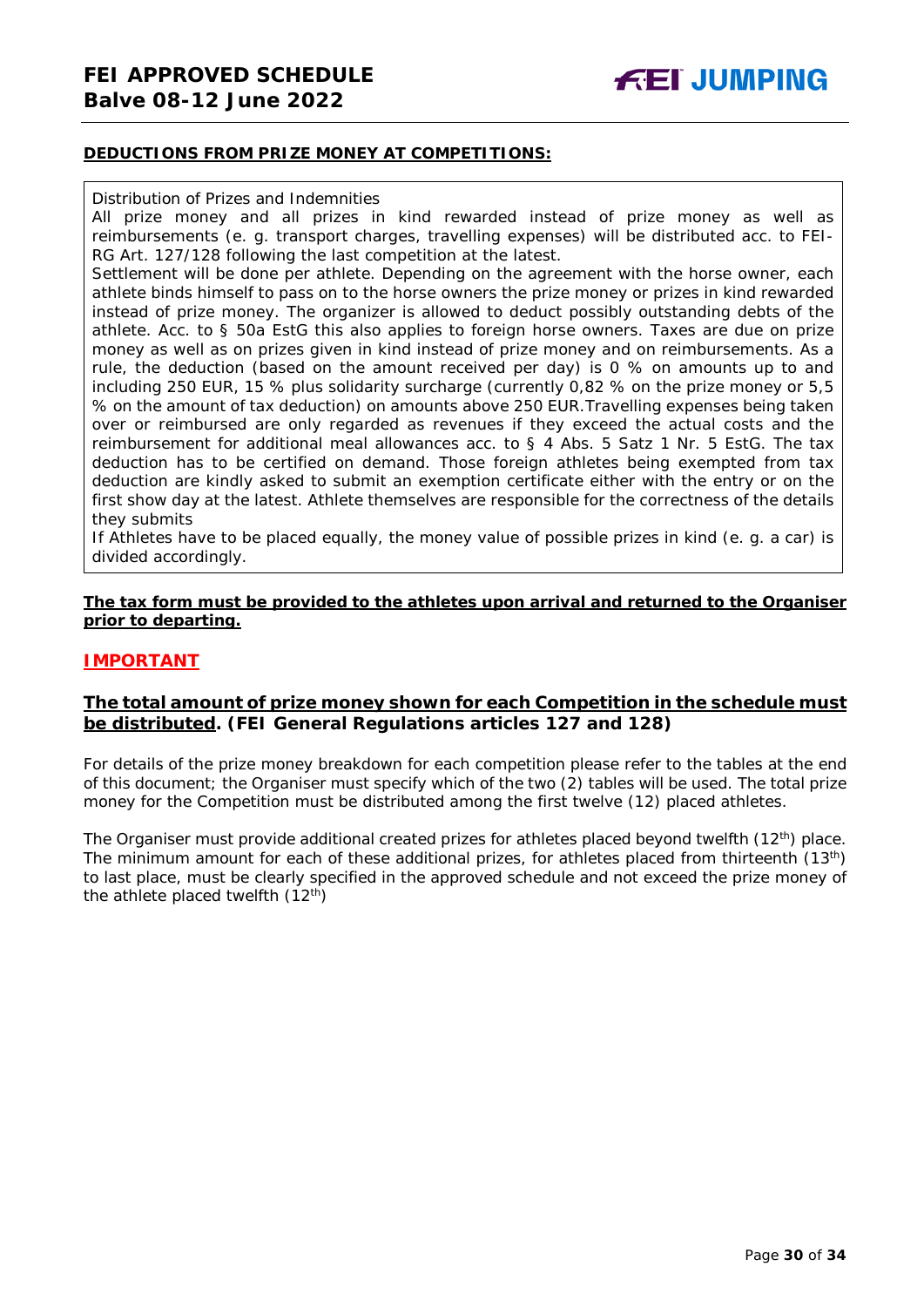# **10.MAXIMUM NUMBER OF STARTERS PER COMPETITION**

### **\*Annex VI FEI Jumping Rules:**

Maximum 100 starters per Competition other than the GP. If more than 100 starters are declared, the OC must split the Competition into the number of groups required to ensure that there are no more than 100 starters in any group, and provide the same amount of prize money as indicated for the original Competition for each group. The additional prize money provided by the OC is not taken into consideration with regard to the overall prize money that determines the star level of the Event or the Longines Ranking point group of the Competition, if applicable.

OCs may apply either of the following methods for splitting the Competition:

The competition is split into the number of groups required before it starts. There may be athletes with multiple horses in each group but all horses of any one athlete must be in the same group. If it is not possible to have groups of equal size there may be a different number of starters in each group;

OR

The competition is run as one single competition and split afterward into the number of groups required to ensure that there are no more than 100 starters in any group, and the classification established as follows: the athlete with the best score is the winner of the first group, the athlete with the second best score is the winner of the second group and so on until prizes have been allocated to 25% of the total number of starters. *NB: In this case separate results must be sent to the FEI for each of the groups, e.g. results for Competition 1a and for Competition 1b (and for Competition 1c if the original Competition was split into three groups, etc).*

In both cases above each group must offer the same amount of prize money as indicated for the original Competition. For the avoidance of doubt, it is the number of declared starters in the Competition, not the final number of starters that determines whether the Competition must be split.

<span id="page-30-0"></span>As all FEI World Cup™ Competitions have the status of a Grand Prix, the minimum prize money requirements for the Grand Prix are applicable to the FEI World Cup™ Competition. For CSI-W Events with a Grand Prix Competition in addition to the FEI World Cup™ Competition, the minimum prize money requirements for the Grand Prix apply only to the FEI World Cup™ Competition; the Grand Prix Competition at such Events cannot offer more prize money than the prize money offered for the FEI World Cup™ Competition.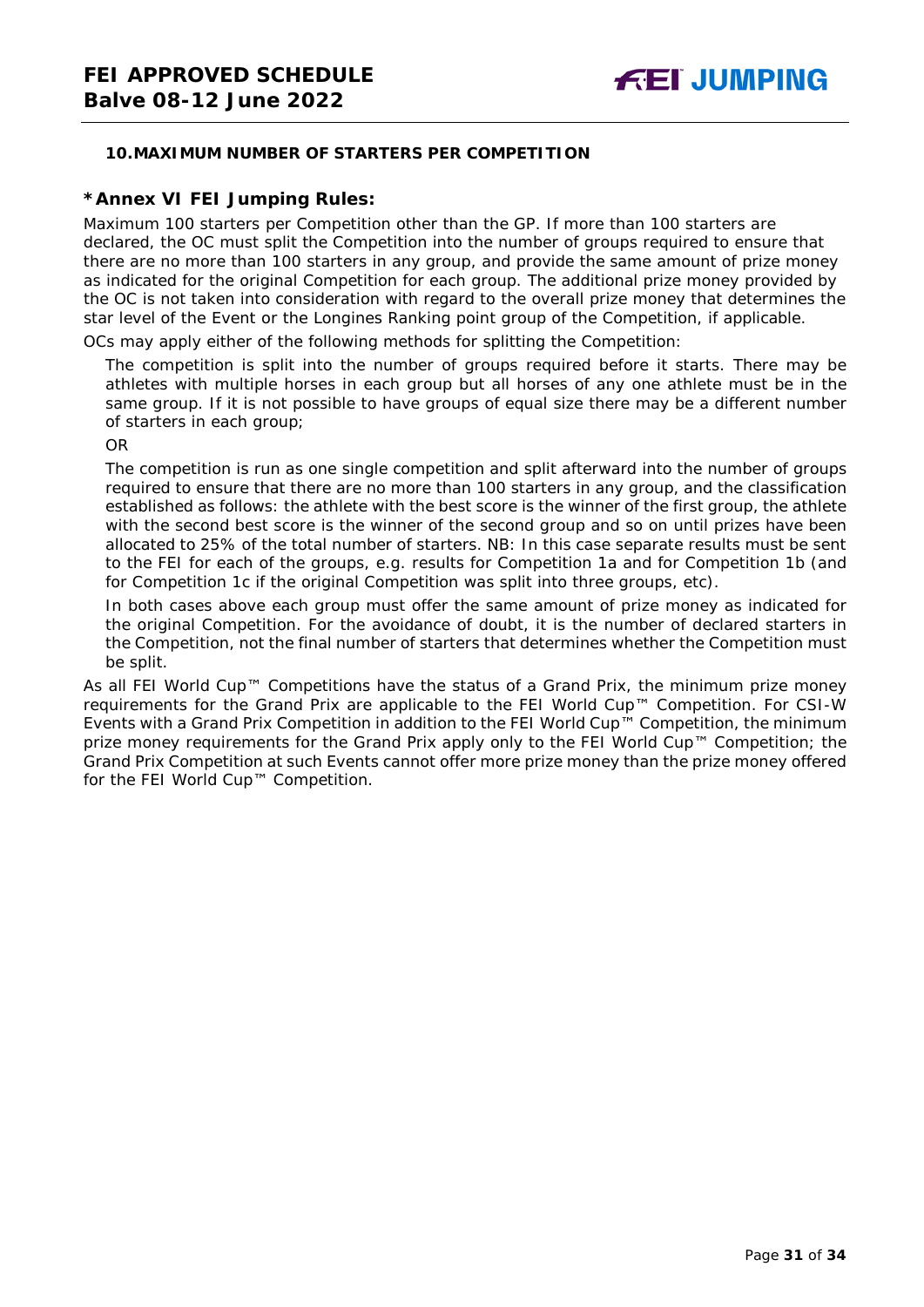# **11.GLOSSARY**

### **\*Glossary FEI Jumping Rules:**

#### **Fees:**

- Compulsory Fee: Compulsory Fees are fees that may be charged by the OC for costs/services not included in the Entry Fee. Compulsory Fees, if charged, must be paid by the Athletes concerned as outlined below. Only the following Compulsory Fees may be charged by the OC, providing full details of the amount to be charged is included in the Schedule and approved by the FEI:
	- NF fee if applicable
	- NF medication control programme fee if applicable
	- FEI EADCMR fee if applicable (OC to indicate in the Schedule if the EADCMR fee is included in the Entry Fee or not)
	- Fee for health/customs-related documents for Horses if these have been requested by the Athlete.
	- Fee for manure disposal (maximum  $\epsilon$  40 per horse per Event)
	- Fee for lorry parking if applicable (The fee indicated in the Schedule may only be charged per lorry not per Athlete.)
	- Fee for electric hook-up for lorry (The fee indicated in the Schedule may only be charged per lorry, not per Athlete.)
- Discretionary Fee: Discretionary Fees are fees that may be charged for optional commodities/services that may be purchased by Athletes if they so choose and that do not affect the equity of the Athlete's right to compete at the Event or the well-being of the Horse, such as:
	- VIP or premium parking
	- VIP table
	- Extra box for tack or for non-competing Horse
	- Extra bedding and/or fodder (details to be included e.g. shavings, straw, hay)
	- Premium stabling (all stabling at the Event must meet minimum FEI requirements)
- Entry Fee: The Entry Fee is the fee charged to participate in an Event with one Horse and covers the following:
	- Stabling of one Horse for the duration of the Event (includes cleaning and disinfecting stables before the event, including between Events that are part of Tours, water and electricity in the stables, first bedding or a fixed amount of bedding depending on the type of event and 24 hour security services for the stables)
	- Use of all facilities at the Event (no infrastructure fees may be charged)
	- Right to participate in all Competitions in accordance with the conditions in the Schedule (no nomination fees or start fees may be charged)
	- Administrative/Office fees (includes all services relating to administration of the Event and running of the Competitions: data/results/timing services, bookkeeping and accreditation services)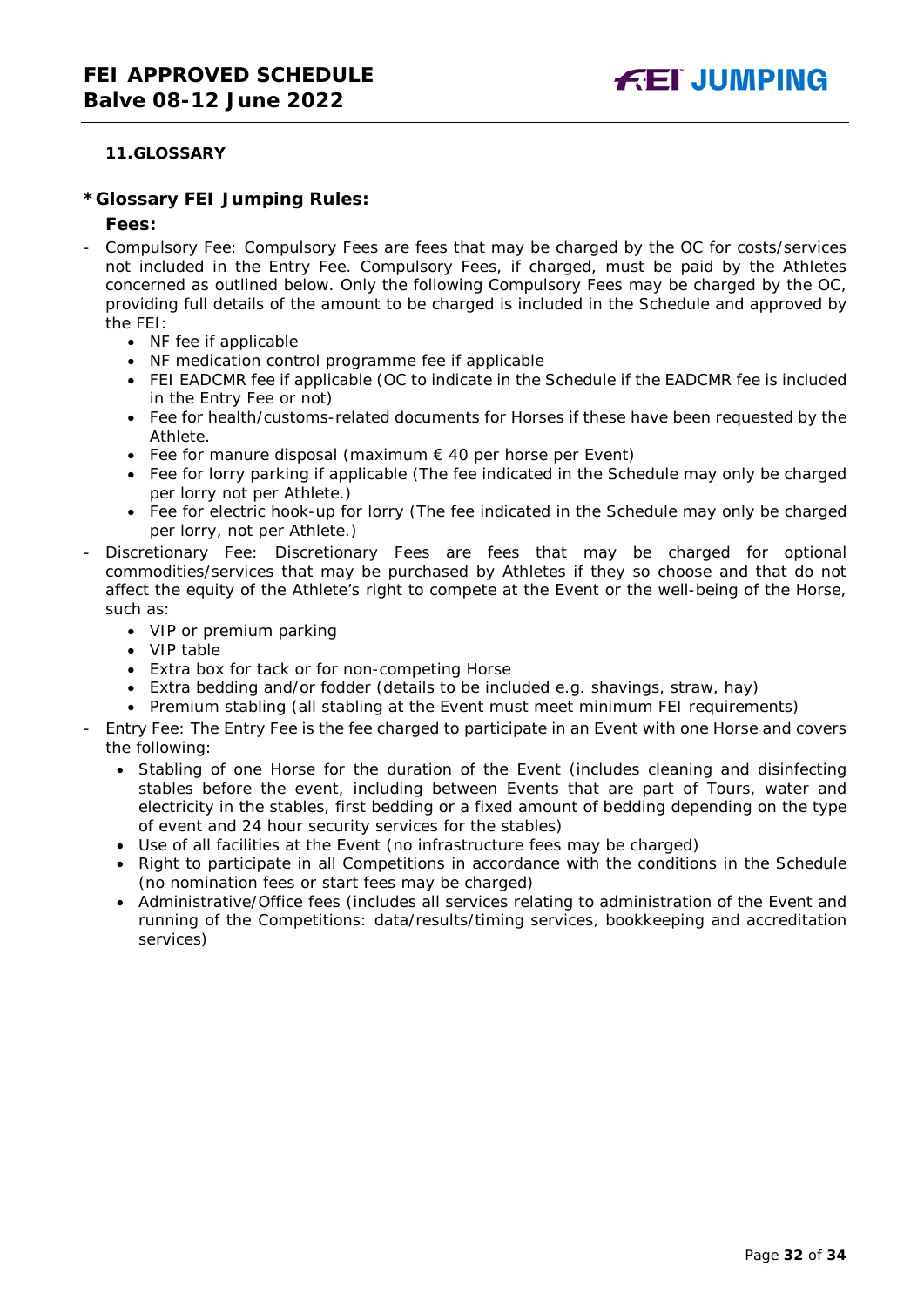# <span id="page-32-0"></span>**XV. ANNEXES**

# **1. FEI ENTRY SYSTEM**

Please fill the form below in order to provide you and the other members of your committee or your IT Providers access to the FEI Entry System.

| FEI $ID^1$ :               | 10097016                       |                                  |
|----------------------------|--------------------------------|----------------------------------|
| Name*:                     | Hollmann-Steinebach            |                                  |
| First Name*:               | Gabriela                       |                                  |
| E-Mail*:                   | turnierservice@t-online.de     |                                  |
| Access Rights*:            | $\boxtimes$ Admin <sup>2</sup> | Consult $3$                      |
| Events <sup>4</sup> :      | CSI2*/CSIYH1*                  |                                  |
| FEI $ID1$ :                | 10103205                       |                                  |
| Name*:                     | Ernst                          |                                  |
| First Name*:               | Sandra                         |                                  |
| E-Mail*:                   | ernst@balve-optimum.de         |                                  |
| Access Rights*:            | $\boxtimes$ Admin <sup>2</sup> | Consult <sup>3</sup>             |
| Events $4$ :               | CSI2*/CSIYH1*                  |                                  |
| <b>Timing Provider</b>     |                                |                                  |
| <b>FEI ID<sup>1</sup>:</b> | 10081662                       |                                  |
| Name*:                     | Feth                           |                                  |
| First Name*:               | Jens                           |                                  |
| E-Mail*:                   | balve@hippodata.net            |                                  |
| Access Rights*:            | Admin <sup>2</sup>             | $\boxtimes$ Consult <sup>3</sup> |
| Events <sup>4</sup> :      | CSI2*/CSIYH1*                  |                                  |

<sup>1</sup> If already have an FEI user account.

- <sup>2</sup> Provides you the required access to manage entries and substitutions and download entries/lists.
- <sup>3</sup> You are just able to consult and download the entries/lists.
- <sup>4</sup> Leave the field blank if the user deals with the entries of all events in the show.
- **\* Mandatory Fields**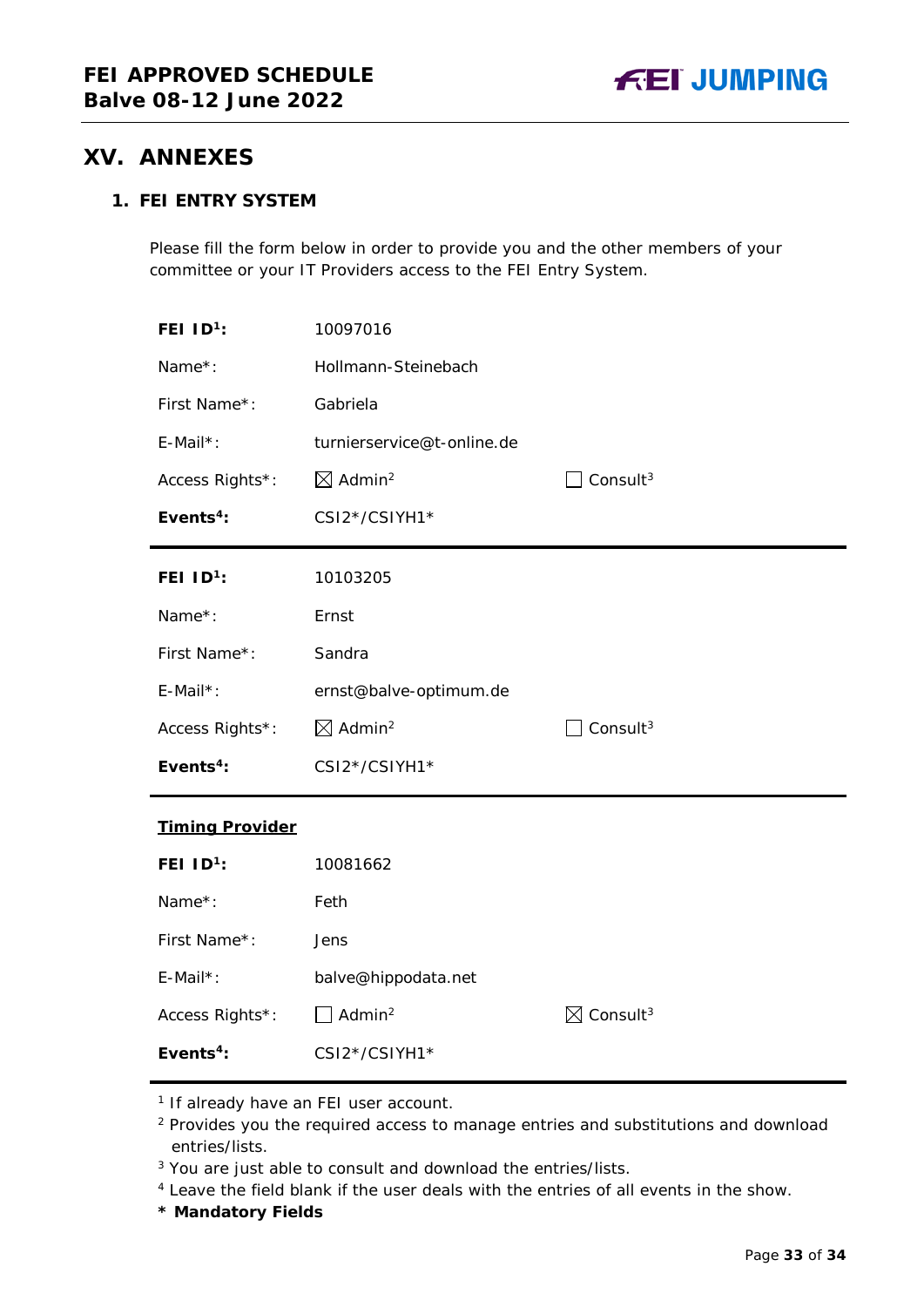# **2. RESULTS**

In order to proceed with the results publication and for qualification purposes the FEI requires results **to be uploaded directly on the FEI Database** within two days after the conclusion of the event.

All relevant information, file format and tutorial can be found on this page:

<https://inside.fei.org/fei/your-role/it-services/xml-format>

If you or your provider are unable to produce the required files, results will be accepted by email to [results@fei.org,](mailto:results@fei.org) in the proper Excel or "XML" format immediately after the event. Please refer to compulsory format for CSIs/CSIOs/Championships and Games; the file can be downloaded using the following link:

<https://inside.fei.org/fei/your-role/it-services/results/jumping-results-forms>

### **All results must include FEI Passport Registration number of horses and FEI ID number of Athletes.**

Please note that as per Art. 109.6 (GR): OCs of International Jumping Events must inform the FEI and NFs whose teams or individuals have taken part, of the results and prize money paid to each placed Athlete and team, within two (2) days following the Event, unless otherwise specified for qualification and ranking reasons as communicated by the FEI. Failure from OCs of International Events to provide the FEI with the appropriate result(s) and/or prize money information by the aforesaid deadline and/or in the aforesaid format shall entail a warning for the first violation and thereafter a fine of CHF 1'000.- per violation.

The FEI may request a copy of the official PDF result signed by the relevant Officials at the Event.

# **THE APPENDIX (8 PAGES) IS PART OF THIS APPROVED AND SIGNED SCHEDULE AND MUST BE DISTRIBUTED TO ALL OFFICIALS AND NFs AND IS AVAILABLE TO OTHERS UPON REQUEST**